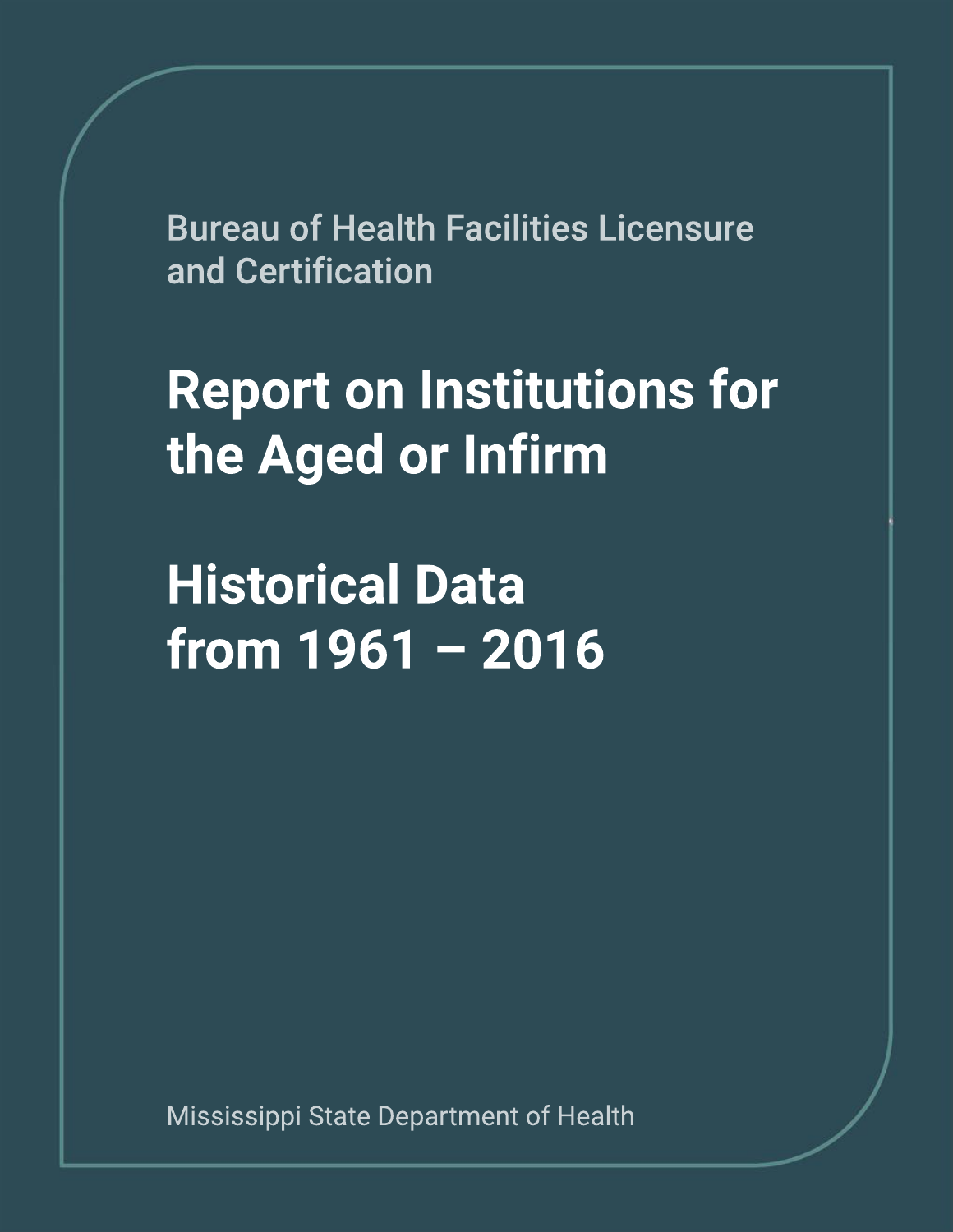# Historical Long-Term Care Data

Appendix 1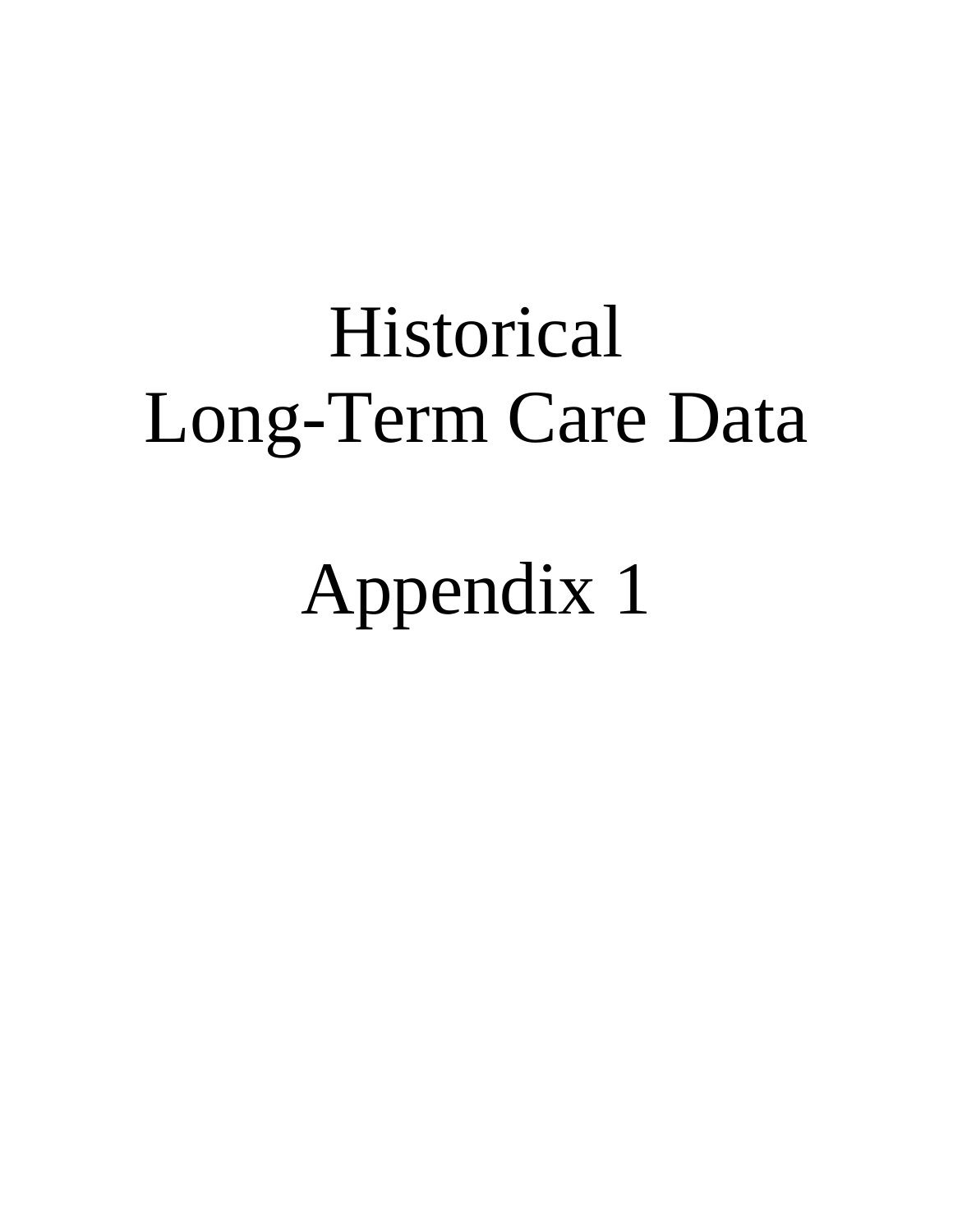Nursing Homes, Bed Count, Patient Census, Patients Served, And New Admissions by Type of Nursing Home and Year All as of December 31, 1961-2013

| Item and Type of Institution | 1961    | 1962    | 1963    | 1964           | 1965    |
|------------------------------|---------|---------|---------|----------------|---------|
|                              |         |         |         |                |         |
| Counties with Institutions   |         |         |         |                |         |
| on December 31               | 36      | 36      | 39      | 39             | 39      |
| Institutions on December 31: | 96      | 97      | 102     | 99             | 93      |
| Intensive Nursing Care       | $\star$ | $\star$ | $\star$ | $\star$        | $\star$ |
| Skilled Nursing Care         | $\star$ | $\star$ | $\star$ | $\star$        | $\star$ |
| Intermediate Nursing Care    | $\star$ | $\star$ | $\star$ | $\star$        | $\star$ |
| Bed Count on December 31:    | 2,626   | 2,699   | 2,797#  | 2,811#         | 2,853   |
| Intensive Nursing Care       | $\star$ | $\star$ | $\star$ | $\star$        |         |
| Skilled Nursing Care         | $\star$ | $\star$ | $\star$ | $\star$        | $\star$ |
| Intermediate Nursing Care    | $\star$ | $\star$ | $\star$ | $\star$        | $\star$ |
| Patients on December 31:     | 1,958   | 2,107   |         | $2,221#$ 2,349 | 2,382   |
| Intensive Nursing Care       | $\star$ | $\star$ | $\star$ | $\star$        | $\star$ |
| Skilled Nursing Care         | $\star$ | $\star$ | $\star$ | $\star$        | $\star$ |
| Intermediate Nursing Care    | $\star$ | $\star$ | $\star$ | $\star$        | $\star$ |
| Patients Served during Year: | 3,702   | 4,025   | 4,063#  | 4,259#         | 4,234   |
| Intensive Nursing Care       | $\star$ | $\star$ | $\star$ | $\star$        |         |
| Skilled Nursing Care         | $\star$ | $\star$ | $\star$ | $\star$        | $\star$ |
| Intermediate Nursing Care    | $\star$ | $\star$ | $\star$ | $\star$        | $\star$ |
| New Admissions During Year:  | 2,002   | 2,081   | 1,977#  | 2,084#         | 1,981   |
| Intensive Nursing Care       | $\star$ | $\star$ | $\star$ | $\star$        | $\star$ |
| Skilled Nursing Care         | $\star$ | $\star$ | $\star$ | $\star$        | $\star$ |
| Intermediate Nursing Care    | $\star$ | $\star$ | $\star$ | $\star$        | $\star$ |

\* Institutions were not classified by type until 1966.

# Excludes beds or patients in one home for which no information was available.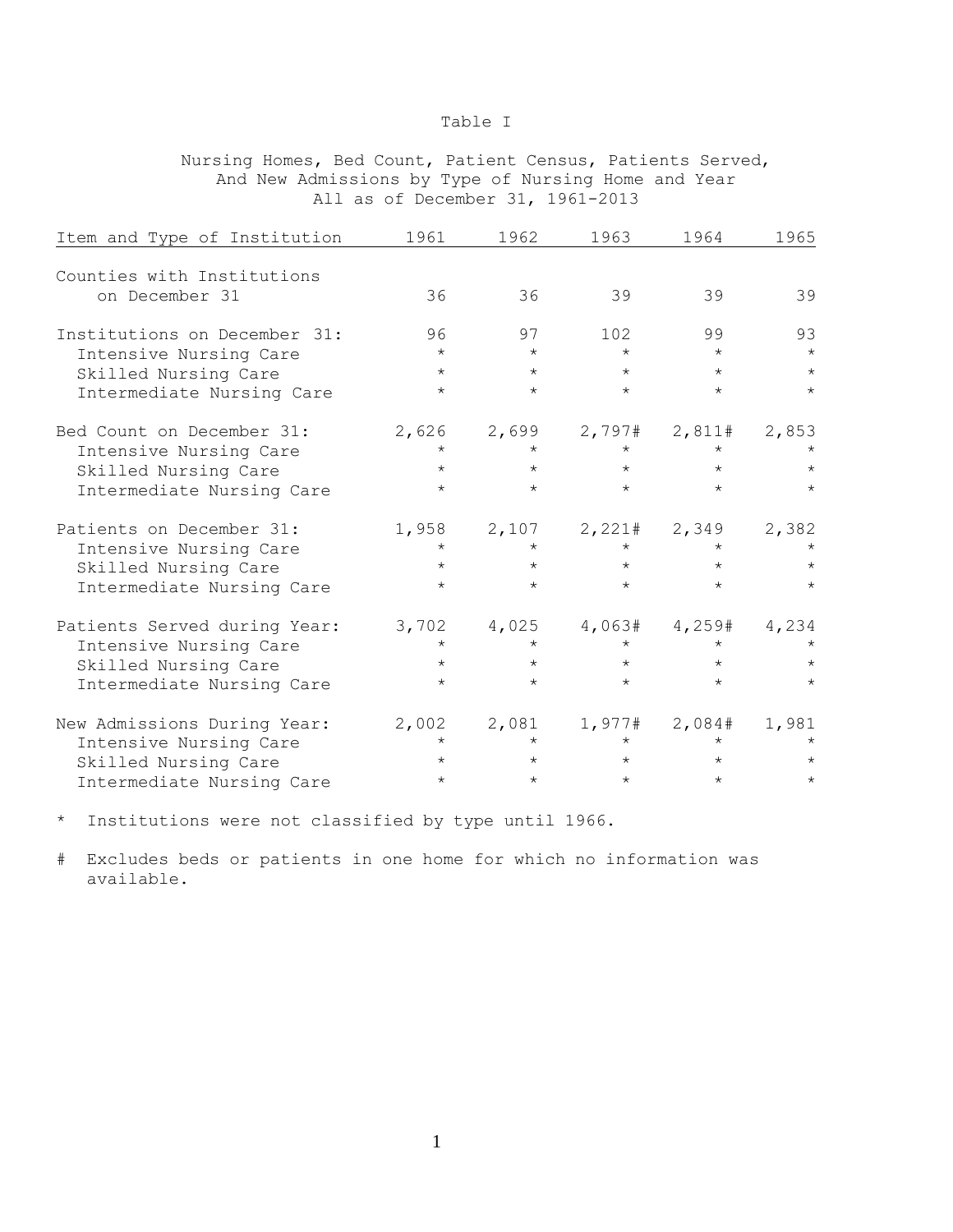| Item and Type of Institution                  | 1966  | 1967  | 1968  | 1969  | 1970           |
|-----------------------------------------------|-------|-------|-------|-------|----------------|
|                                               |       |       |       |       |                |
| Counties with Institutions<br>on December 31: | 37    | 40    | 42    | 47    | 51             |
|                                               |       |       |       |       |                |
| Institutions on December 31:                  | 64    | 69    | 83    | 94    | 104            |
| Intensive Nursing Care                        | 2     | 2     | 2     | 3     | $\overline{c}$ |
| Skilled Nursing Care                          | 19    | 33    | 51    | 63    | 72             |
| Intermediate Nursing Care                     | 43    | 34    | 30    | 28    | 30             |
| Bed Count on December 31:                     | 2,838 | 3,230 | 4,314 | 5,334 | 6,126          |
| Intensive Nursing Care                        | 140   | 141   | 171   | 275   | 167            |
| Skilled Nursing Care                          | 957   | 1,848 | 3,008 | 3,954 | 4,736          |
| Intermediate Nursing Care                     | 1,741 | 1,241 | 1,135 | 1,105 | 1,223          |
| Patients on December 31:                      | 2,202 | 2,809 | 3,642 | 4,064 | 4,995          |
| Intensive Nursing Care                        | 47    | 98    | 115   | 160   | 91             |
| Skilled Nursing Care                          | 648   | 1,631 | 2,592 | 2,971 | 3,861          |
| Intermediate Nursing Care                     | 1,507 | 1,080 | 935   | 933   | 1,043          |
| Patients Served during Year:                  | 3,846 | 5,610 | 7,759 | 9,806 | 11,059         |
| Intensive Nursing Care                        | 90    | 302   | 527   | 590   | 450            |
| Skilled Nursing Care                          | 1,138 | 3,502 | 5,756 | 7,791 | 9,012          |
| Intermediate Nursing Care                     | 2,618 | 1,806 | 1,476 | 1,425 | 1,597          |
| New Admissions During Year:                   | 1,894 | 3,455 | 4,956 | 6,194 | 7,016          |
| Intensive Nursing Care                        | 67    | 249   | 429   | 475   | 379            |
| Skilled Nursing Care                          | 620   | 2,497 | 4,029 | 5,198 | 6,089          |
| Intermediate Nursing Care                     | 1,207 | 709   | 498   | 521   | 548            |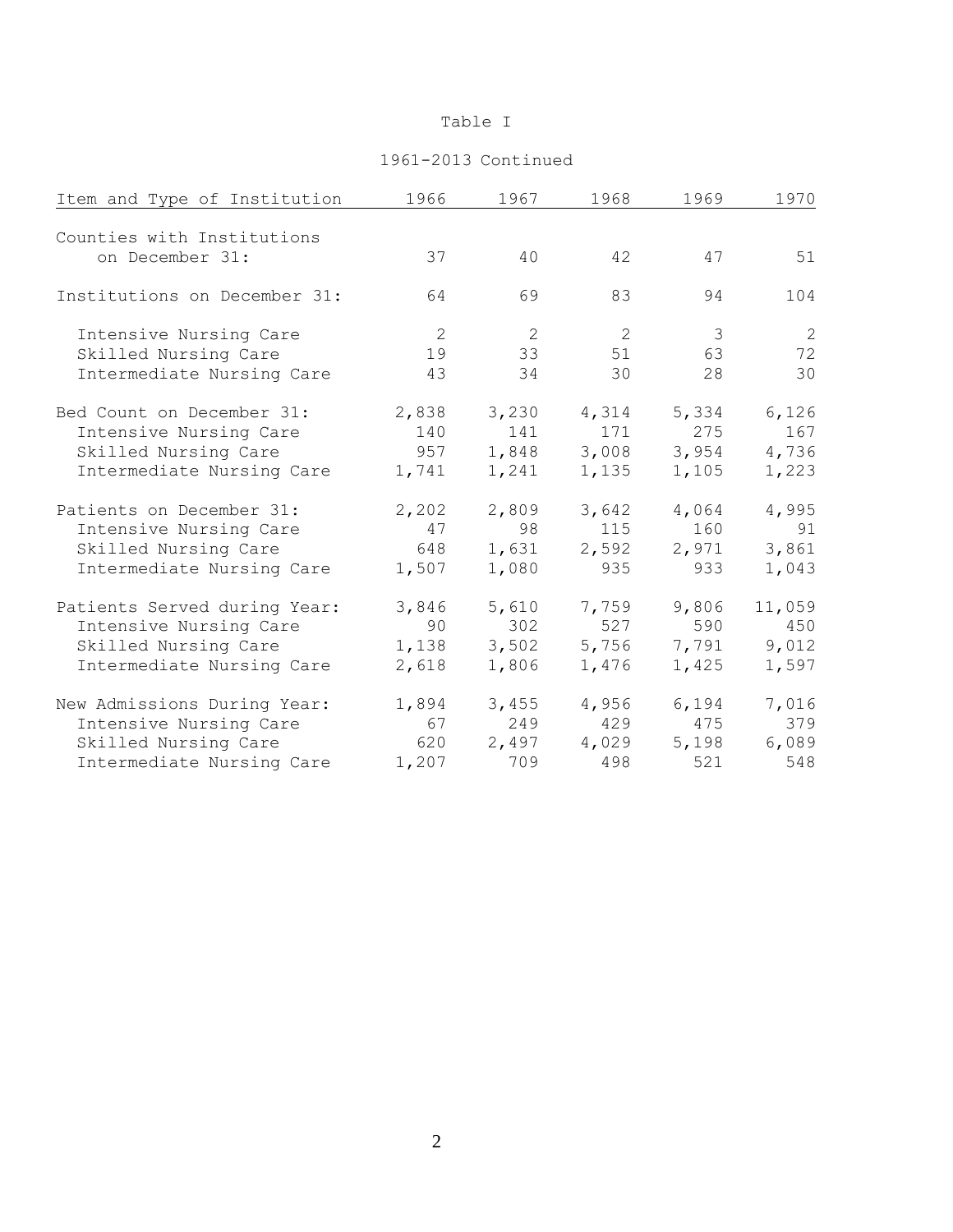| Item and Type of Institution | 1971         | 1972   | 1973         | 1974           | 1975   |
|------------------------------|--------------|--------|--------------|----------------|--------|
|                              |              |        |              |                |        |
| Counties with Institutions   |              |        |              |                |        |
| on December 31:              | 52           | 53     | 54           | 60             | 61     |
| Institutions on December 31: | 109          | 112    | 114          | 126            | 130    |
| Intensive Nursing Care       | $\mathbf{1}$ | 1      | $\mathbf{1}$ | $\overline{1}$ | 1      |
| Skilled Nursing Care         | 73           | 79     | 84           | 99             | 102    |
| Intermediate Nursing Care    | 35           | 32     | 29           | 26             | 27     |
| Bed Count on December 31:    | 6,710        | 7,072  | 7,346        | 8,159          | 8,821  |
| Intensive Nursing Care       | 63           | 64     | 64           | 64             | 41     |
| Skilled Nursing Care         | 4,925        | 5,426  | 5,901        | 6,792          | 7,308  |
| Intermediate Nursing Care    | 1,722        | 1,582  | 1,381        | 1,303          | 1,472  |
| Patients on December 31:     | 5,859        | 5,866  | 6,980        | 7,737          | 8,384  |
| Intensive Nursing Care       | 37           | 31     | 32           | 30             | 36     |
| Skilled Nursing Care         | 4,263        | 4,953  | 5,667        | 6,502          | 6,968  |
| Intermediate Nursing Care    | 1,559        | 1,444  | 1,281        | 1,205          | 1,380  |
| Patients Served During Year: | 11,775       | 11,460 | 12,382       | 13,572         | 14,130 |
| Intensive Nursing Care       | 82           | 55     | 64           | 65             | 64     |
| Skilled Nursing Care         | 9,348        | 9,222  | 10,441       | 11,728         | 12,032 |
| Intermediate Nursing Care    | 2,345        | 2,183  |              | 1,877 1,779    | 2,034  |
| New Admissions During Year:  | 6,898        | 5,667  | 5,923        | 6,345          | 6,559  |
| Intensive Nursing Care       | 43           | 18     | 33           | 33             | 34     |
| Skilled Nursing Care         | 6,020        | 4,868  | 5,260        | 5,751          | 5,600  |
| Intermediate Nursing Care    | 835          | 781    | 630          | 561            | 925    |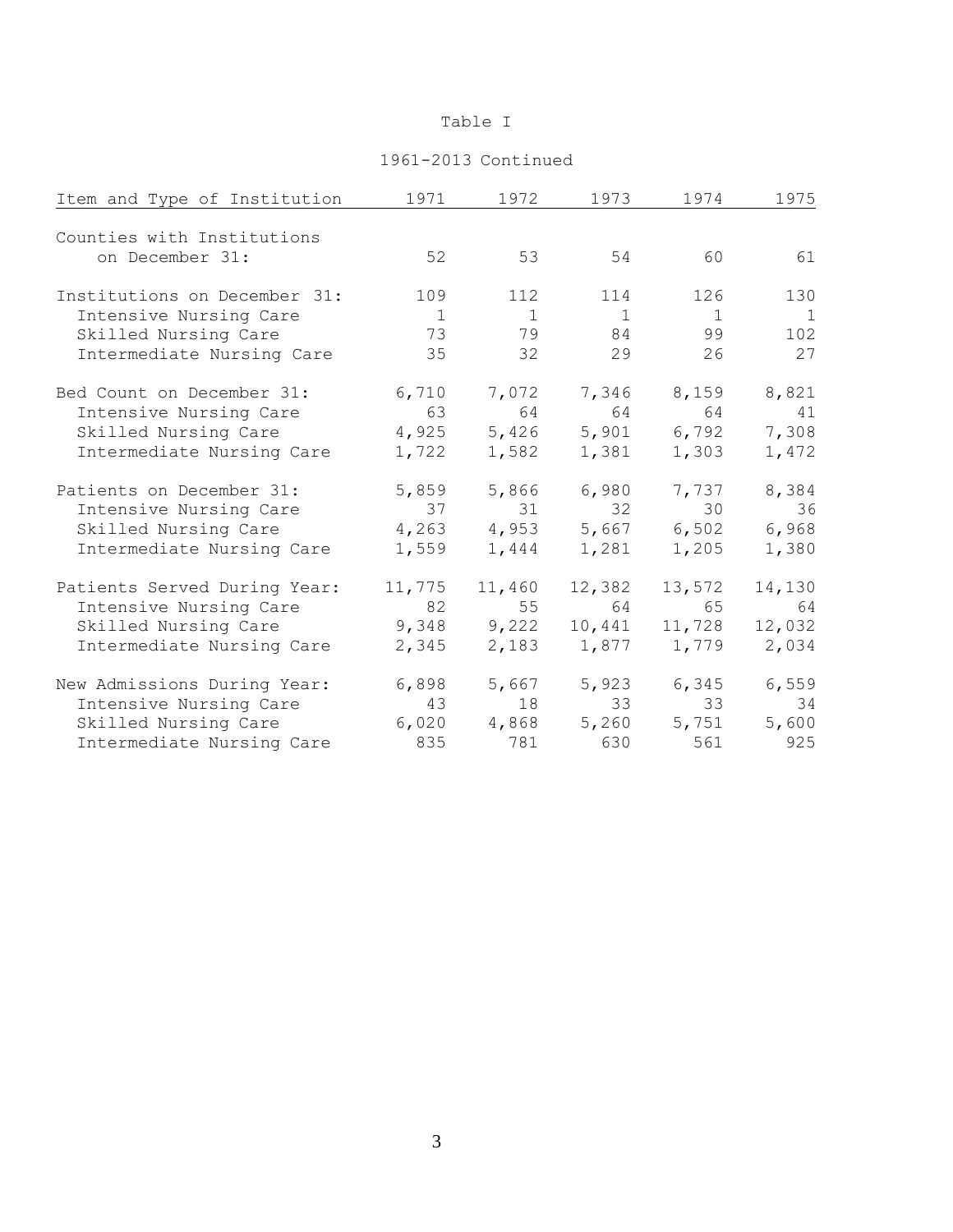#### 1961-2013 Continued

| Item and Type of Institution | 1976           | 1977           | 1978                                        | 1979                    | 1980           |
|------------------------------|----------------|----------------|---------------------------------------------|-------------------------|----------------|
| Counties with Institutions   |                |                |                                             |                         |                |
| on December 31:              | 63             |                | 66 67 67                                    |                         | 68             |
| Institutions on December 31: | 146            | 151            | 158                                         | 163&                    | 165            |
| Intensive Nursing Care       | $\overline{1}$ | $\overline{0}$ | $\overline{0}$                              | $\overline{0}$          | $\bigcirc$     |
| Skilled Nursing Care         | 110            | 116            | 126                                         | 130                     | 128            |
| Intermediate Nursing Care    | 35             | 35             | 32                                          | 32                      | 37             |
| Bed Count on December 31:    | 10,393         | 11,220         | 12,399                                      | 13,417                  | 14,038         |
| Intensive Nursing Care       |                | 41 0           | $\overline{0}$                              | $\overline{0}$          | $\overline{0}$ |
| Skilled Nursing Care         |                |                | 8,046 8,763 9,946 10,920                    |                         | 11,032         |
| Intermediate Nursing Care    |                |                | 2,306 2,457 2,453 2,497 3,006               |                         |                |
| Patients on December 31:     | 9,740          | 10,600         | $11,760+$                                   | 12,812                  | $13,093*$      |
| Intensive Nursing Care       |                |                | $35$ 0 0 0 0 0                              |                         |                |
| Skilled Nursing Care         |                |                | 7,665 8,357 9,531 10,474 10,631             |                         |                |
| Intermediate Nursing Care    | 2,040          | 2,243          |                                             | 2,229 2,338 2,462       |                |
| Patients Served During Year: | 15,941         | 17,161         | $18,881+$                                   | 19,925                  | $9,721**$      |
| Intensive Nursing Care       |                |                | 51 0 0 0 0                                  |                         |                |
| Skilled Nursing Care         | 12,790         | 13,936         |                                             | 15,728 16,724           | 16,319         |
| Intermediate Nursing Care    | 3,100          | 3,225          |                                             | $3,153$ $3,201$ $3,402$ |                |
| New Admissions During Year:  |                | 7,649 7,478    | $8,432+$                                    | 8,148                   | $7,185*$ #     |
| Intensive Nursing Care       | 15             |                | $\begin{matrix} 0 & 0 & 0 & 0 \end{matrix}$ |                         |                |
| Skilled Nursing Care         |                |                | 5,916 6,156 7,180 6,970 5,867               |                         |                |
| Intermediate Nursing Care    | 1,718          | 1,322          |                                             | $1,252$ $1,178$ $1,318$ |                |

& Excludes patients in three facilities for which no information was available.

+ In the original 1979 report four facilities which closed during the year were inadvertently included.

- \* Excludes patients in two facilities for which no information was available.
- # Includes patients from one facility which closed during the year.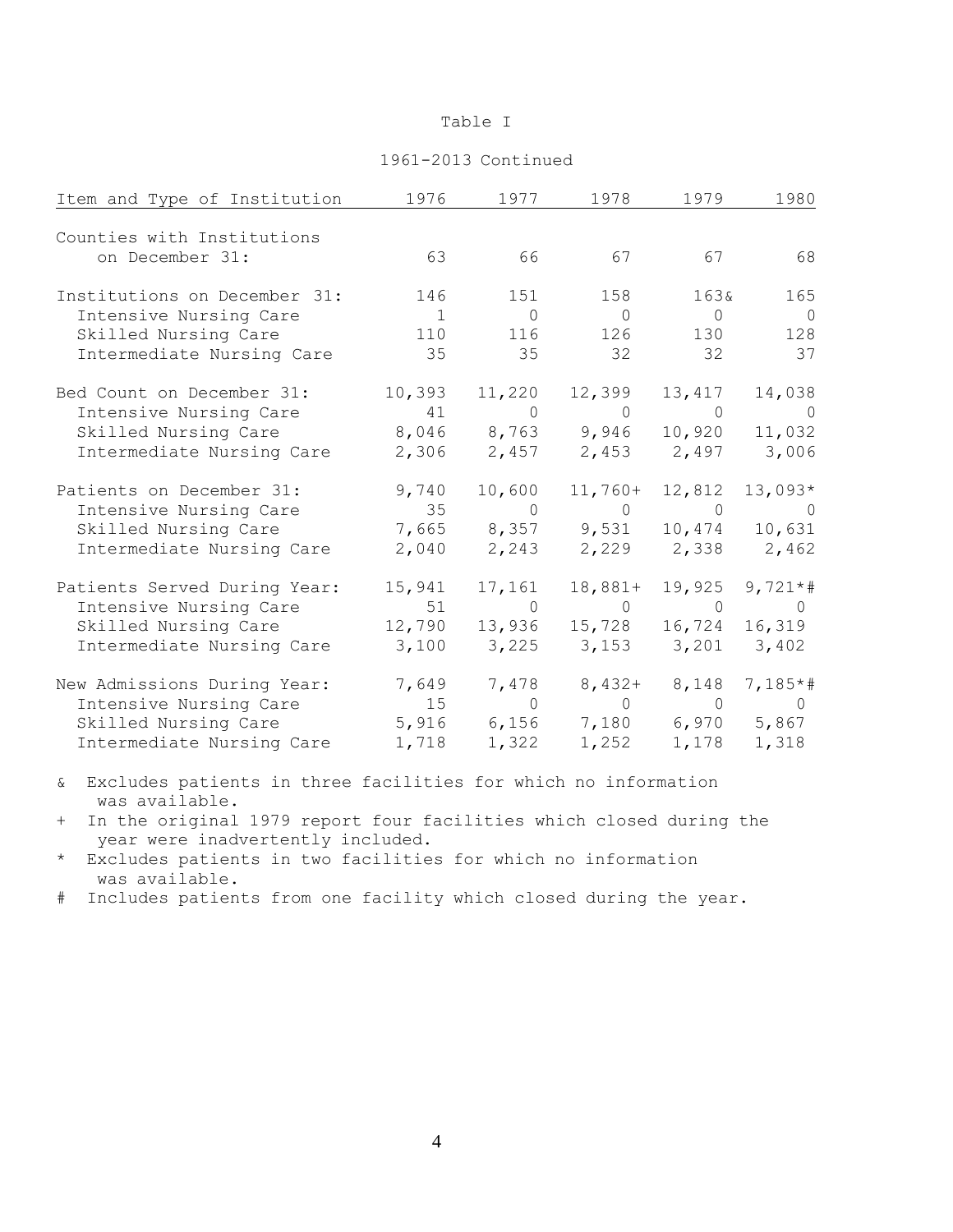| Item and Type of Nursing Home    | 1981   | 1982   | 1983   | 1984   |
|----------------------------------|--------|--------|--------|--------|
|                                  |        |        |        |        |
| Counties with Nursing Homes      |        |        |        |        |
| on December 31:                  | 72     | 72     | 72     | 72     |
| Nursing Homes on December 31:    | 163    | 165    | 167    | 170    |
| Skilled Nursing Care             | 32     | 32     | 32     | 35     |
| Intermediate Nursing Care        | 29     | 27     | 28     | 31     |
| Skilled/Intermediate             | 102    | 106    | 107    | 104    |
| Bed Count on December 31:        | 13,455 | 13,793 | 14,091 | 14,171 |
| Skilled Nursing Care             | 2,122  | 2,285  | 2,290  | 2,435  |
| Intermediate Nursing Care        | 1,730  | 1,659  | 1,778  | 2,021  |
| Skilled/Intermediate             | 9,603  | 9,849  | 10,023 | 9,715  |
| Patients on December 31:         | 12,961 | 13,456 | 13,807 | 13,796 |
| Skilled Nursing Care             | 1,998  | 2,236  | 2,227  | 2,356  |
| Intermediate Nursing Care        | 1,636  | 1,586  | 1,640  | 1,906  |
| Skilled/Intermediate             | 9,327  | 9,634  | 9,940  | 9,534  |
| Patients Served During the Year: | 19,753 | 19,866 | 19,813 | 20,904 |
| Skilled Nursing Care             | 3,401  | 3,524  | 3,348  | 3,927  |
| Intermediate Nursing Care        | 2,453  | 2,387  | 2,361  | 2,945  |
| Skilled/Intermediate             | 13,899 | 13,955 | 14,104 | 14,032 |
| New Admissions During the Year:  | 7,573  | 6,831  | 6,351  | 7,214  |
| Skilled Nursing Care             | 1,408  | 1,315  | 1,111  | 1,700  |
| Intermediate Nursing Care        | 904    | 853    | 857    | 1,099  |
| Skilled/Intermediate             | 5,261  | 4,663  | 4,383  | 4,415  |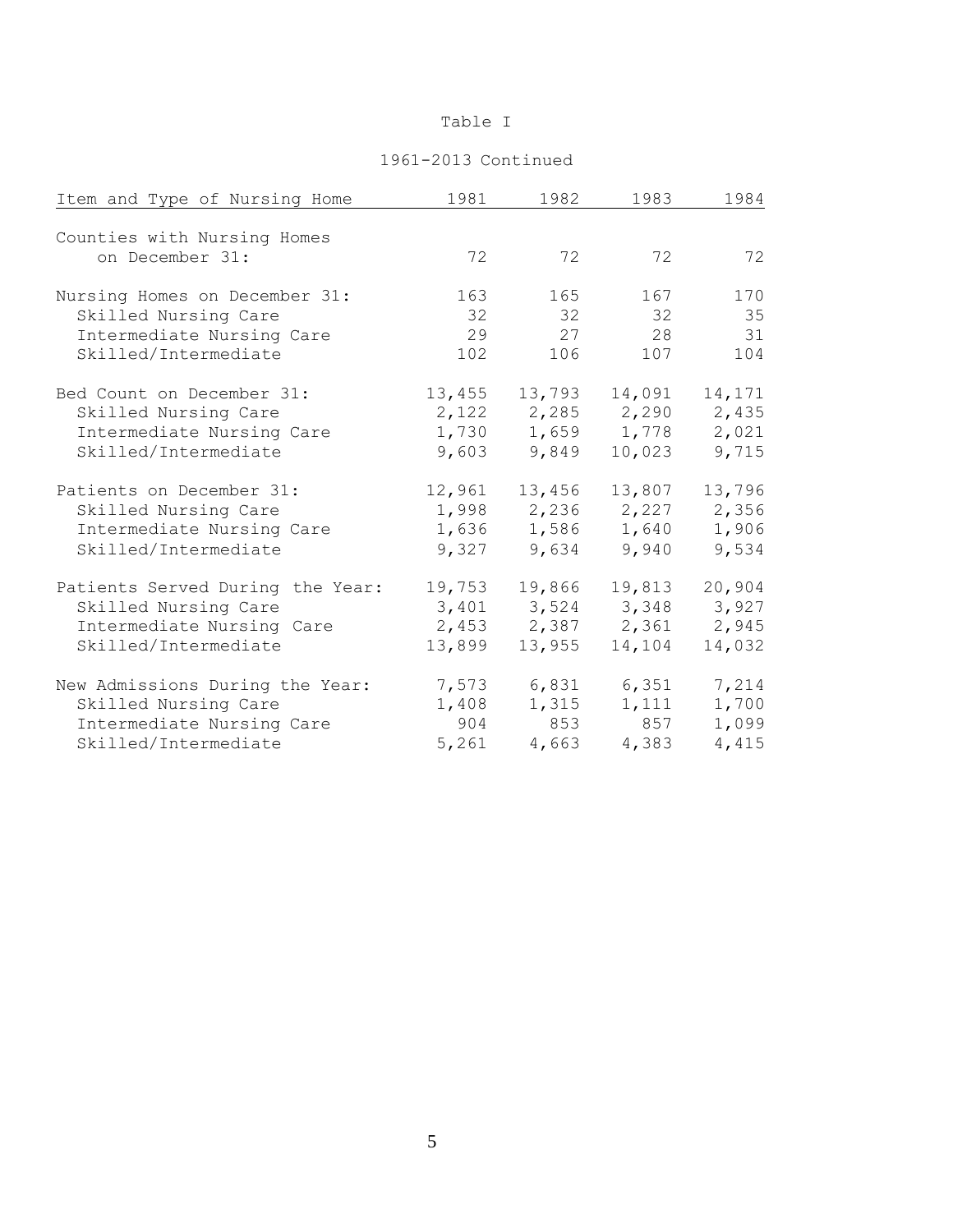| Item and Type of Nursing Home    | 1985   | 1986   | 1987   | 1988   | 1989   |
|----------------------------------|--------|--------|--------|--------|--------|
|                                  |        |        |        |        |        |
| Counties with Nursing Homes      |        |        |        |        |        |
| on December 31:                  | 71     | 72     | 72     | 73     | 74     |
| Nursing Homes on December 31:    | 174    | 182    | 189    | 163    | 172    |
| Skilled Nursing Care             | 37     | 47     | 65     | 35     | 38     |
| Intermediate Nursing Care        | 36     | 44     | 47     | 21     | 21     |
| Skilled/Intermediate             | 101    | 91     | 77     | 107    | 113    |
| Bed Count on December 31:        | 14,472 | 14,613 | 14,763 | 14,949 | 15,450 |
| Skilled Nursing Care             | 2,637  | 3,281  | 4,813  | 4,451  | 4,012  |
| Intermediate Nursing Care        | 2,216  | 2,990  | 2,736  | 2,816  | 2,408  |
| Skilled/Intermediate             | 9,619  | 8,342  | 7,214  | 7,682  | 9,030  |
| Patients on December 31:         | 14,047 | 14,128 | 14,303 | 14,524 | 14,867 |
| Skilled Nursing Care             | 2,522  | 3,122  | 4,668  | 4,310  | 3,779  |
| Intermediate Nursing Care        | 2,063  | 2,831  | 2,586  | 2,740  | 2,319  |
| Skilled/Intermediate             | 9,462  | 8,175  | 7,049  | 7,474  | 8,769  |
| Patients Served During the Year: | 21,142 | 21,680 | 21,695 | 21,684 | 22,220 |
| Skilled Nursing Care             | 4,423  | 5,649  | 8,120  | 7,327  | 6,518  |
| Intermediate Nursing Care        | 3,089  | 4,295  | 3,638  | 3,842  | 3,162  |
| Skilled/Intermediate             | 13,630 | 11,736 | 9,937  | 10,515 | 12,540 |
| New Admissions During the Year:  | 7,324  | 7,683  | 7,614  | 7,475  | 7,696  |
| Skilled Nursing Care             | 1,949  | 2,487  | 3,173  | 3,019  | 2,806  |
| Intermediate Nursing Care        | 1,126  | 1,526  | 1,419  | 1,163  | 871    |
| Skilled/Intermediate             | 4,249  | 3,670  | 3,022  | 3,293  | 4,019  |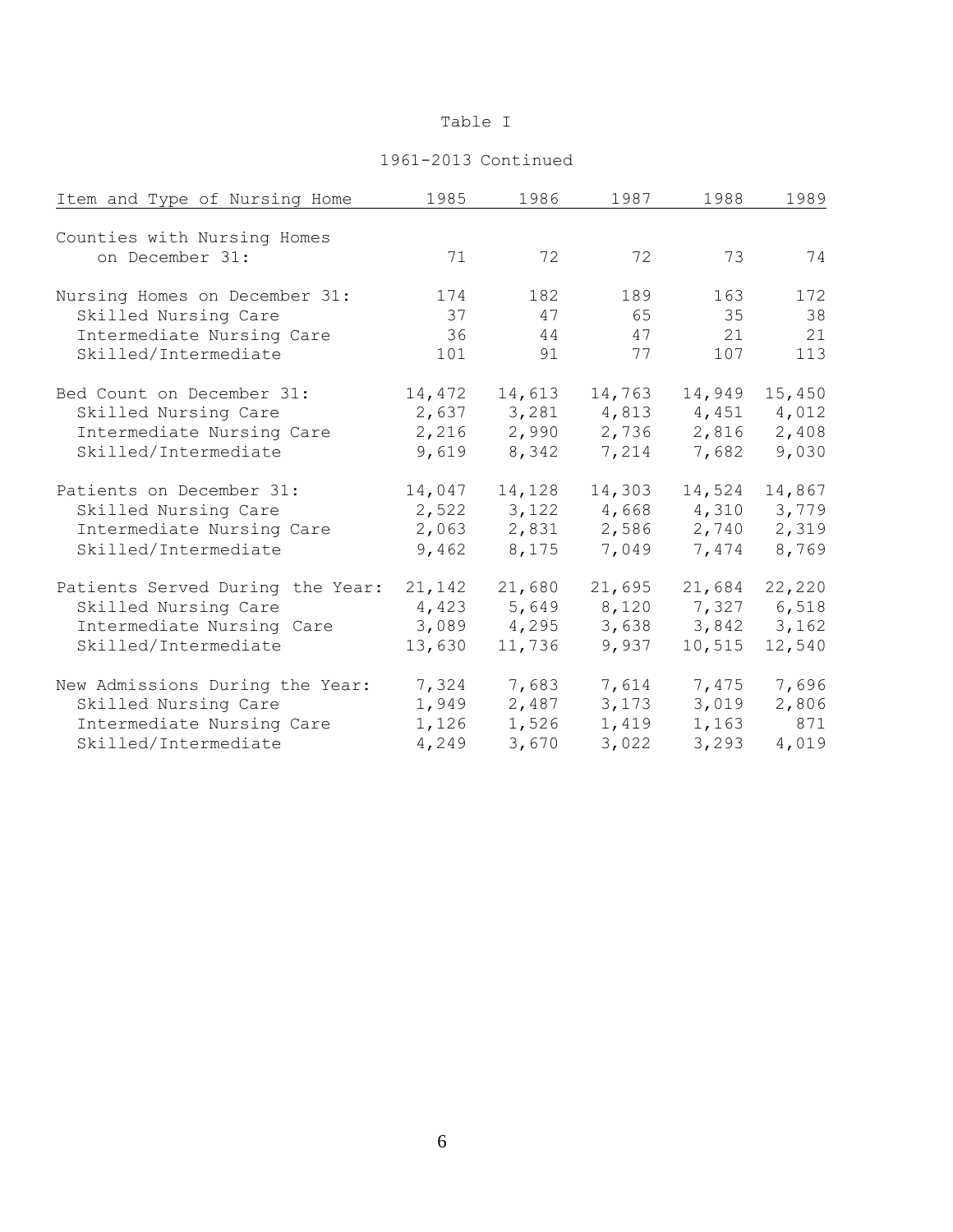#### 1961-2013 Continued

| Item and Type of Nursing Home                  | 1990   | 1991                                            | 1992   | 1993   |
|------------------------------------------------|--------|-------------------------------------------------|--------|--------|
| Counties with Nursing Homes<br>on December 31: | 74     | 77                                              | 77     | 78     |
| Nursing Homes on December 31:                  | 166    | 170                                             | 173    | 173    |
| Bed Count on December 31:                      | 15,322 | 15,768                                          | 16,051 | 16,251 |
| Patients on December 31:                       | 15,000 | 15,374                                          | 15,693 | 15,781 |
| Patients Served During the Year:               | 21,923 | 22,126                                          | 22,084 | 23,007 |
| New Admissions During the Year:                | 7,344  | 7,121                                           | 6,713  | 7,361  |
| Live Discharges During the Year:               | 3,864  | 3,842                                           | 3,486  | 4,140  |
| Deaths During the Year:                        | 3,059  | 2,910                                           | 2,905  | 3,086  |
| Patient Days During the Year:                  |        | 5, 397, 817 5, 512, 559 5, 682, 504 5, 703, 676 |        |        |

#### Table I

| Item and Type of Nursing Home                                         | 1994   | 1995   | 1996   | 1997   |  |  |
|-----------------------------------------------------------------------|--------|--------|--------|--------|--|--|
| Counties with Nursing Homes<br>on December 31:                        | 79     | 79     | 79     | 79     |  |  |
| Nursing Homes on December 31:                                         | 174    | $175*$ | 179    | 179    |  |  |
| Bed Count on December 31:                                             | 16,371 | 16,531 | 17,208 | 17,335 |  |  |
| Patients on December 31:                                              | 15,942 | 15,897 | 16,326 | 16,576 |  |  |
| Patients Served During the Year:                                      | 23,717 | 24,402 | 25,352 | 27,211 |  |  |
| New Admissions During the Year:                                       | 8,008  | 8,545  | 9,423  | 10,957 |  |  |
| Live Discharges During the Year:                                      | 4,568  | 5,285  | 5,677  | 7,144  |  |  |
| Deaths During the Year:                                               | 3,207  | 3,220  | 3,349  | 3,491  |  |  |
| Patient Days During the Year: 5,728,105 5,763,387 5,870,540 5,967,856 |        |        |        |        |  |  |
| *The Myrtles in Marion County did not submit a 1995 annual report.    |        |        |        |        |  |  |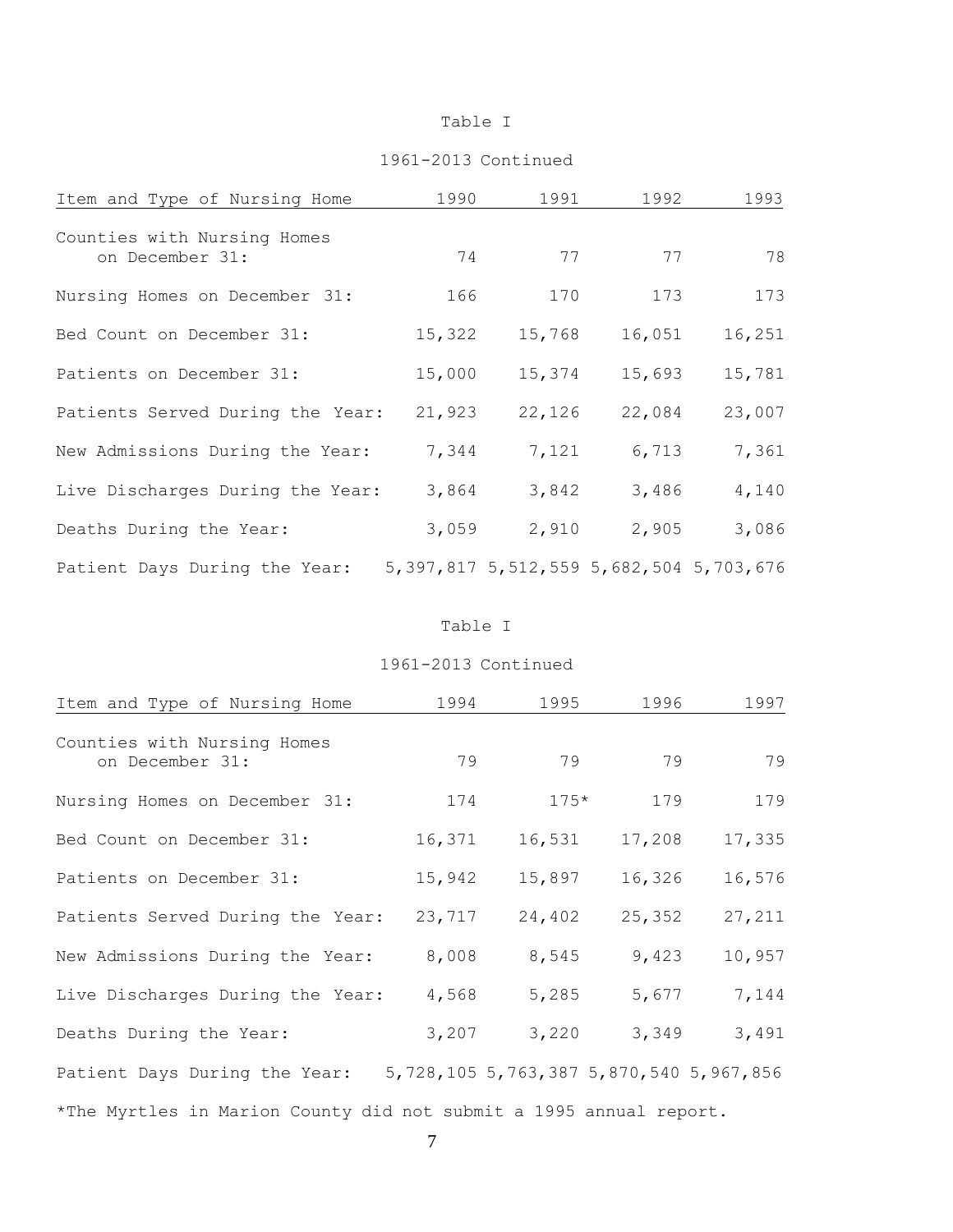#### 1961-2013 Continued

| Item and Type of Nursing Home                           | 1998   | 1999   | 2000   | 2001                                            |
|---------------------------------------------------------|--------|--------|--------|-------------------------------------------------|
| Counties with Nursing Homes<br>on December 31:          | 79     | 79     | 80     | 81                                              |
| Nursing Homes on December 31:                           | $179*$ | 181    | 189    | 193                                             |
| Bed Count on December 31:                               | 17,376 | 17,631 | 18,161 | 18,566                                          |
| Patients on December 31:                                | 16,508 | 16,588 | 16,504 | 16,720                                          |
| Patients Served During the Year:                        | 27,798 | 28,003 | 28,384 | 29,131                                          |
| New Admissions During the Year:                         | 11,280 | 11,460 | 11,798 | 12,632                                          |
| Live Discharges During the Year:                        | 7,670  | 7,729  | 7,923  | 8,532                                           |
| Deaths During the Year:                                 | 3,620  | 3,686  | 3,957  | 3,879                                           |
| Patient Days During the Year:                           |        |        |        | 5, 991, 645 6, 026, 899 6, 033, 737 6, 039, 511 |
| *Crawford Nursing Home in Hinds County is not included. |        |        |        |                                                 |

#### Table I

| Item and Type of Nursing Home                  | 2002   | 2003   | 2004                                    | 2005   |
|------------------------------------------------|--------|--------|-----------------------------------------|--------|
| Counties with Nursing Homes<br>on December 31: | 81     | 81     | 81                                      | 81     |
| Nursing Homes on December 31:                  | 199    | 198    | 200                                     | 200    |
| Bed Count on December 31:                      | 18,896 | 18,961 | 19,099                                  | 18,888 |
| Patients on December 31:                       | 16,619 | 16,827 | 16,893                                  | 16,907 |
| Patients Served During the Year:               | 29,465 | 29,803 | 30,247                                  | 32,023 |
| New Admissions During the Year:                | 12,767 | 13,192 | 13,445                                  | 15,389 |
| Live Discharges During the Year:               | 8,801  | 8,883  | 9,348                                   | 10,881 |
| Deaths During the Year:                        | 4,045  | 4,093  | 4,006                                   | 4,235  |
| Patient Days During the Year:                  |        |        | 6,039,599 6,121,195 6,169,105 6,025,420 |        |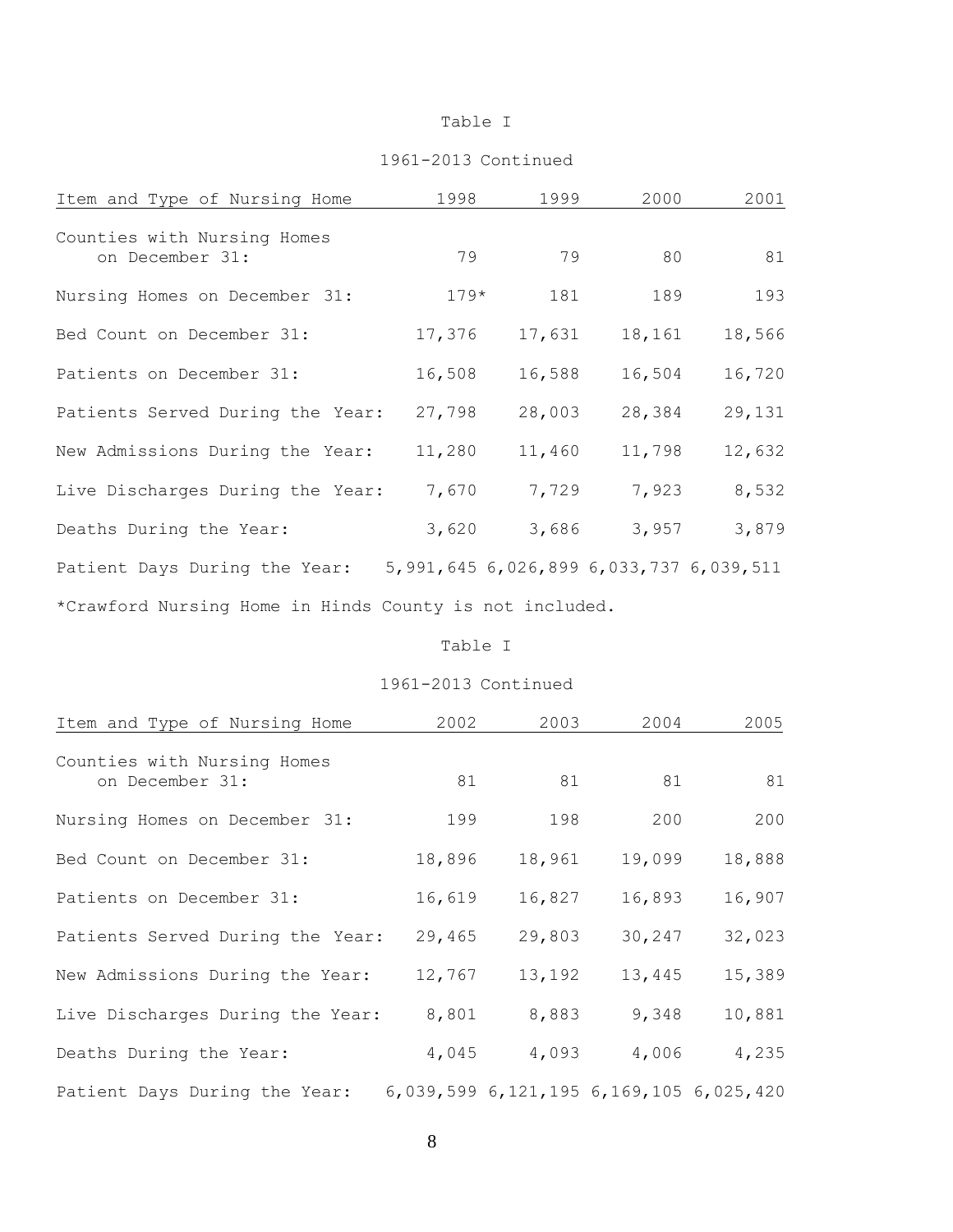#### 1961-2013 Continued

| Item and Type of Nursing Home                  | 2006   | 2007                                            | 2008   | 2009   |
|------------------------------------------------|--------|-------------------------------------------------|--------|--------|
| Counties with Nursing Homes<br>on December 31: | 81     | 81                                              | 81     | 81     |
| Nursing Homes on December 31:                  | 199    | 203                                             | 201    | 202    |
| Bed Count on December 31:                      | 18,989 | 19,141                                          | 19,021 | 19,156 |
| Patients on December 31:                       | 17,035 | 17,026                                          | 16,981 | 17,078 |
| Patients Served During the Year:               | 32,037 | 33,040                                          | 34,488 | 35,459 |
| New Admissions During the Year:                | 15,181 | 16,020                                          | 17,664 | 18,489 |
| Live Discharges During the Year:               | 11,053 | 12,125                                          | 13,491 | 14,493 |
| Deaths During the Year:                        | 3,949  | 3,889                                           | 4,016  | 3,888  |
| Patient Days During the Year:                  |        | 6, 179, 443 6, 192, 813 6, 151, 056 6, 204, 423 |        |        |

#### Table I

| Item and Type of Nursing Home                  | 2010   | 2011                                            | 2012   | 2013   |
|------------------------------------------------|--------|-------------------------------------------------|--------|--------|
| Counties with Nursing Homes<br>on December 31: | 81     | 81                                              | 81     | 81     |
| Nursing Homes on December 31:                  | 203    | 205                                             | 205    | 206    |
| Bed Count on December 31:                      | 19,146 | 19,221                                          | 19,163 | 19,076 |
| Patients on December 31:                       | 16,975 | 16,901                                          | 16,742 | 16,675 |
| Patients Served During the Year:               | 36,209 | 36,591                                          | 37,535 | 39,130 |
| New Admissions During the Year:                | 19,105 | 19,630                                          | 20,629 | 22,426 |
| Live Discharges During the Year:               | 15,361 | 15,809                                          | 16,783 | 18,282 |
| Deaths During the Year:                        | 3,873  | 3,881                                           | 4,010  | 4,173  |
| Patient Days During the Year:                  |        | 6, 198, 522 6, 186, 326 6, 170, 964 6, 013, 262 |        |        |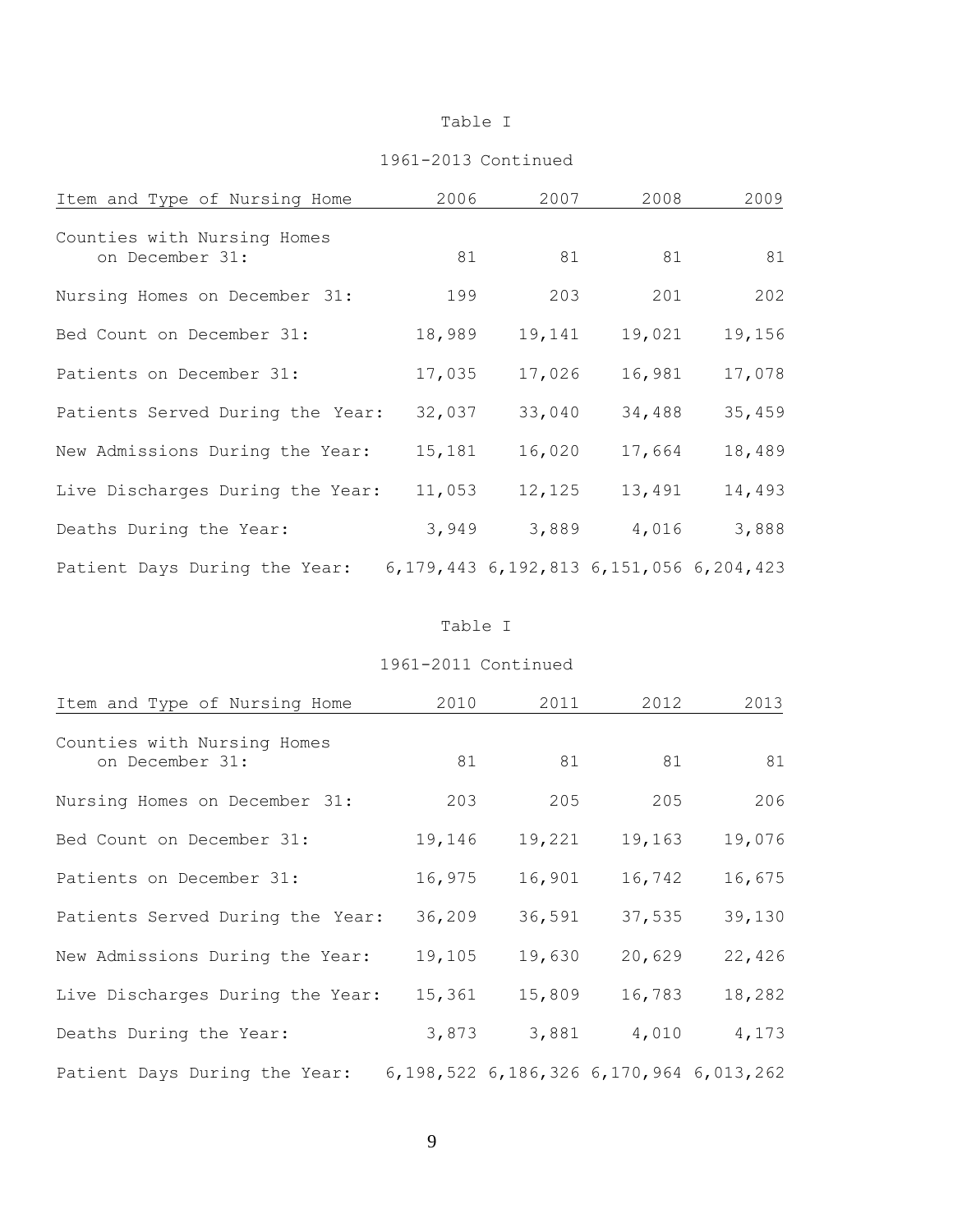ICF-IID, Bed Count, Patient Census, Patients Served, And New Admissions as of December 31, 1981-2013

| Item and Type of Nursing Home             | 1981  | 1982  | 1983  | 1984  |
|-------------------------------------------|-------|-------|-------|-------|
| Counties with ICF-IIDs<br>on December 31: | 10    | 10    | 10    | 10    |
| ICF-IIDs on December 31:                  | 13    | 14    | 14    | 14    |
| Bed Count on December 31:                 | 1,338 | 1,577 | 1,582 | 1,582 |
| Patients on December 31:                  | 1,294 | 1,518 | 1,553 | 1,556 |
| Patients Served During the Year:          | 1,503 | 1,791 | 1,812 | 1,771 |
| New Admissions During the Year:           | 511   | 497   | 289   | 218   |

#### Table II

|                                           | 1985  | 1986  | 1987  | 1988  |
|-------------------------------------------|-------|-------|-------|-------|
| Counties with ICF-IIDs<br>on December 31: | 9     | 9     | 9     | 9     |
| ICF-IIDs on December 31:                  | 13    | 13    | 12    | 12    |
| Bed Count on December 31:                 | 1,565 | 1,572 | 1,622 | 1,622 |
| Patients on December 31:                  | 1,526 | 1,546 | 1,559 | 1,570 |
| Patients Served During the Year:          | 1,759 | 1,824 | 1,832 | 1,820 |
| New Admissions During the Year:           | 225   | 297   | 286   | 260   |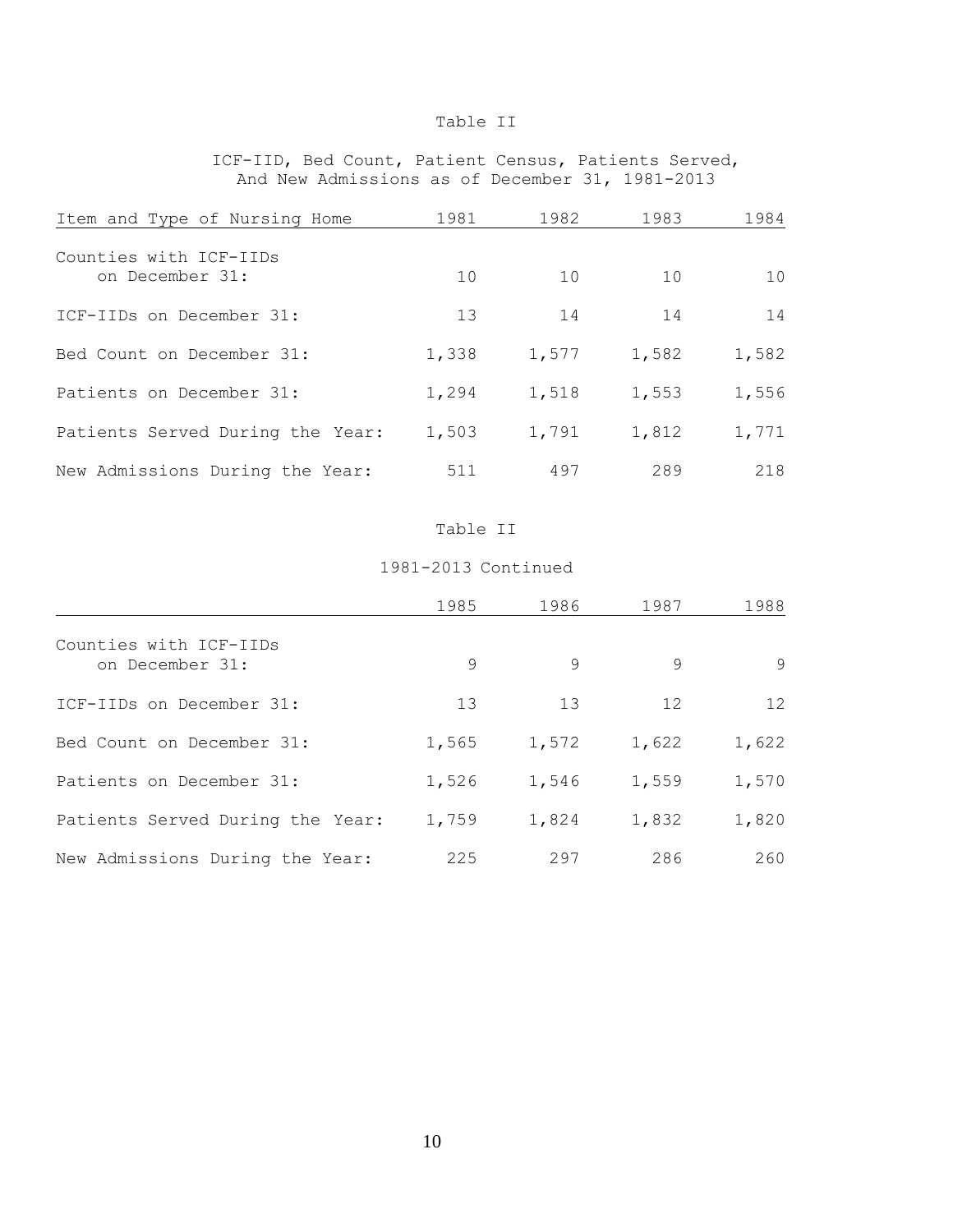#### 1981-2013 Continued

|                                           | 1989  | 1990              | 1991                    | 1992  |
|-------------------------------------------|-------|-------------------|-------------------------|-------|
| Counties with ICF-IIDs<br>on December 31: | 9     | $\mathsf{Q}$      | $\mathsf{Q}$            | 9     |
| ICF-IID Facilities on December 31:        | 12    | $12 \overline{ }$ | 12 <sup>°</sup>         | 12    |
| Bed Count on December 31:                 | 1,622 | 1,876             | 1,856                   | 1,856 |
| Patients on December 31:                  | 1,587 | 1,820             | 1,798                   | 1,815 |
| Patients Served During the Year:          | 1,850 | 2,110             | 2,025                   | 1,977 |
| New Admissions During the Year:           | 280   | 292               | 205                     | 179   |
| Live Discharges During the Year:          |       | 281               | 215                     | 143   |
| Deaths During the Year:                   |       | 9                 | 12                      | 19    |
| Patient Days During the Year:             |       |                   | 655,672 644,383 656,806 |       |

#### Table II

|                                           | 1993            | 1994            | 1995            | 1996    |
|-------------------------------------------|-----------------|-----------------|-----------------|---------|
| Counties with ICF-IIDs<br>on December 31: | 9               | 9               | 9               | 9       |
| ICF-IID Facilities on December 31:        | 12 <sup>°</sup> | 12 <sup>°</sup> | 12 <sup>°</sup> | 12      |
| Bed Count on December 31:                 | 1,970           | 2,065           | 2,131           | 2,225   |
| Patients on December 31:                  | 1,931           | 2,020           | 2,109           | 2,190   |
| Patients Served During the Year:          | 2,124           | 2,202           | 2,321           | 2,394   |
| New Admissions During the Year:           | 309             | 271             | 301             | 285     |
| Live Discharges During the Year:          | 176             | 164             | 186             | 174     |
| Deaths During the Year:                   | 19              | 18              | 26              | 30      |
| Patient Days During the Year:             | 690,919         |                 | 717,814 757,021 | 772,670 |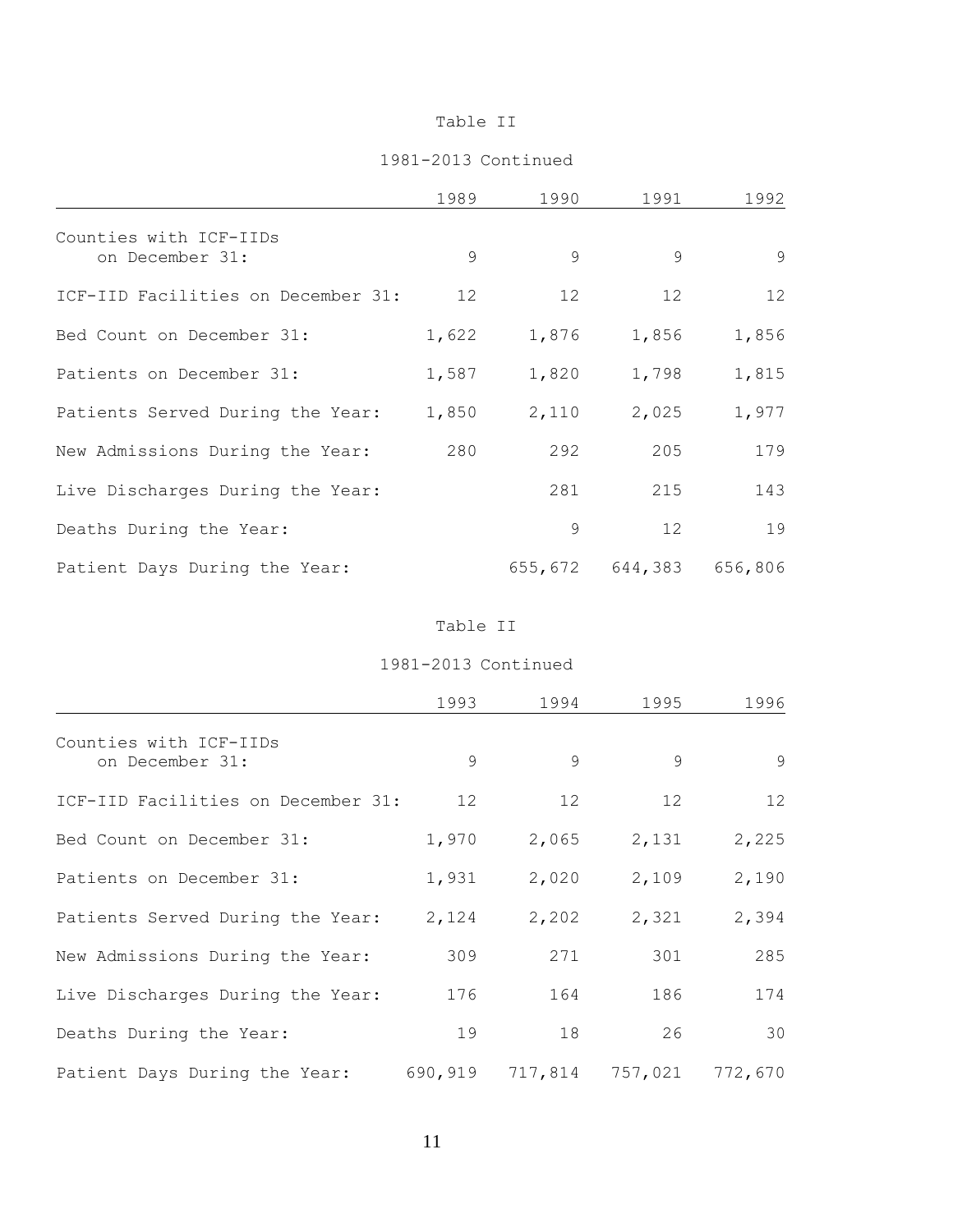#### 1981-2013 Continued

|                                           | 1997  | 1998                            | 1999          | 2000  |
|-------------------------------------------|-------|---------------------------------|---------------|-------|
| Counties with ICF-IIDs<br>on December 31: | 9     | $\mathsf{Q}$                    | $\mathcal{Q}$ | 9     |
| ICF-IID Facilities on December 31:        | 13    | 13                              | 13            | 13    |
| Bed Count on December 31:                 | 2,409 | 2,480                           | 2,538         | 2,611 |
| Patients on December 31:                  | 2,335 | 2,409                           | 2,484         | 2,484 |
| Patients Served During the Year:          | 2,775 | 2,665                           | 2,740         | 2,881 |
| New Admissions During the Year:           | 271   | 329                             | 331           | 397   |
| Live Discharges During the Year:          | 406   | 218                             | 223           | 279   |
| Deaths During the Year:                   | 34    | 39                              | 33            | 52    |
| Patient Days During the Year:             |       | 834,604 862,708 893,381 925,759 |               |       |

#### Table II

|                                           | 2001    | 2002         | 2003         | 2004            |
|-------------------------------------------|---------|--------------|--------------|-----------------|
| Counties with ICF-IIDs<br>on December 31: | 9       | $\mathsf{Q}$ | $\mathsf{Q}$ | 9               |
| ICF-IID Facilities on December 31:        | 13      | 13           | 13           | 13              |
| Bed Count on December 31:                 | 2,639   | 2,639        | 2,709        | 2,724           |
| Patients on December 31:                  | 2,581   | 2,584        | 2,651        | 2,652           |
| Patients Served During the Year:          | 2,930   | 2,843        | 2,984        | 2,946           |
| New Admissions During the Year:           | 380     | 262          | 400          | 295             |
| Live Discharges During the Year:          | 307     | 213          | 286          | 246             |
| Deaths During the Year:                   | 42      | 46           | 47           | 48              |
| Patient Days During the Year:             | 936,510 | 947,384      |              | 956,344 968,455 |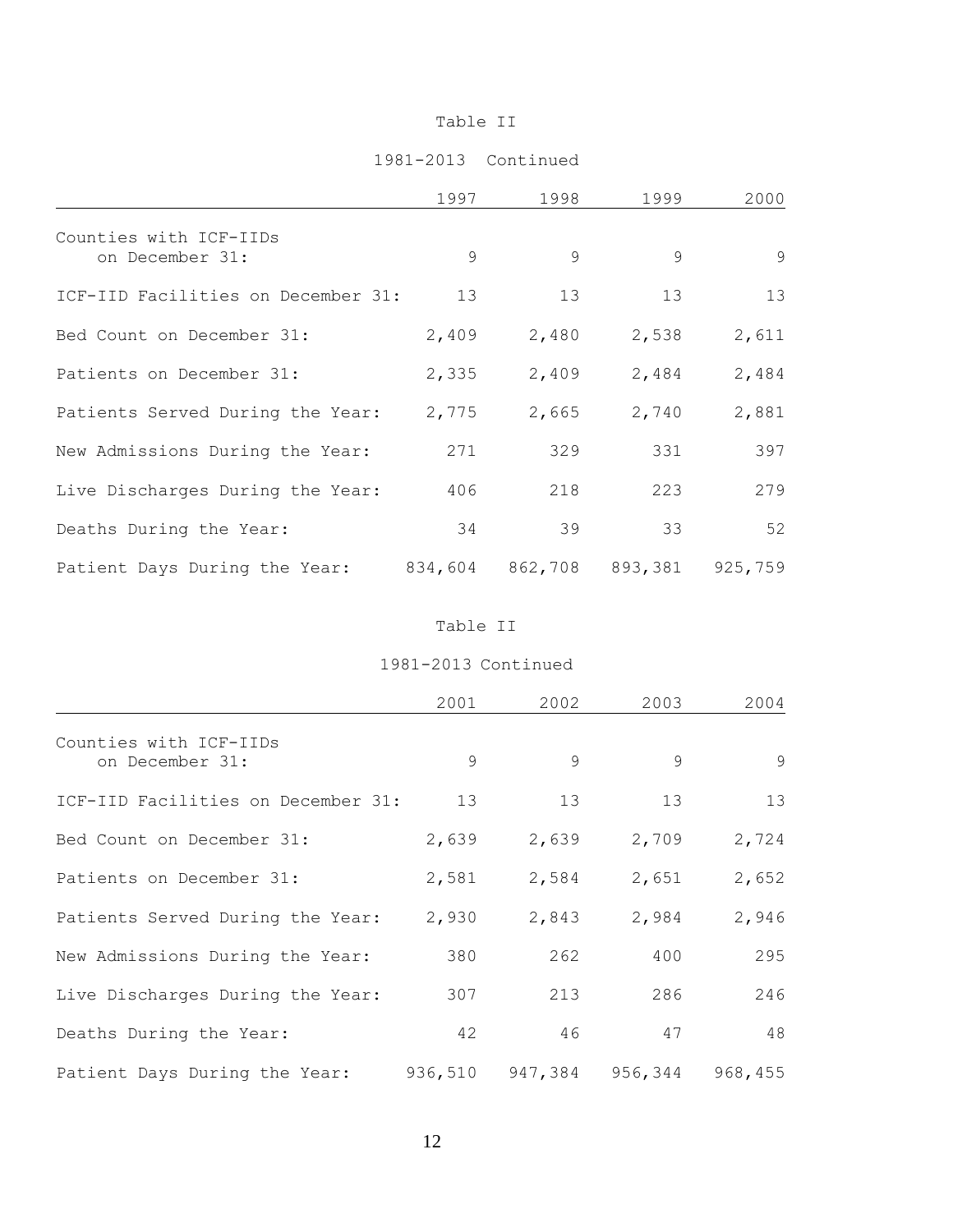#### 1981-2013 Continued

|                                           | 2005  | 2006            | 2007         | 2008    |
|-------------------------------------------|-------|-----------------|--------------|---------|
| Counties with ICF-IIDs<br>on December 31: | 9     | $\mathsf{Q}$    | $\mathsf{Q}$ | 9       |
| ICF-IID Facilities on December 31:        | 13    | 13              | 14           | 14      |
| Bed Count on December 31:                 | 2,724 | 2,745           | 2,765        | 2,765   |
| Patients on December 31:                  | 2,683 | 2,622           | 2,643        | 2,622   |
| Patients Served During the Year:          | 2,983 | 2,938           | 2,892        | 2,926   |
| New Admissions During the Year:           | 331   | 255             | 270          | 283     |
| Live Discharges During the Year:          | 300   | 276             | 203          | 252     |
| Deaths During the Year:                   | 35    | 40              | 46           | 52      |
| Patient Days During the Year:             |       | 976,771 964,428 | 952,586      | 955,073 |

#### Table II

|                                           | 2009    | 2010            | 2011         | 2012              |
|-------------------------------------------|---------|-----------------|--------------|-------------------|
| Counties with ICF-IIDs<br>on December 31: | $\circ$ | $\circ$         | $\mathsf{Q}$ | $\overline{9}$    |
| ICF-IID Facilities on December 31:        | 14      | 15              | 16           | 16                |
| Bed Count on December 31:                 | 2,745   | 2,784           | 2,832        | 2,816             |
| Patients on December 31:                  | 2,643   | 2,670           | 2,677        | 2,568             |
| Patients Served During the Year:          | 2,901   | 2,880           | 2,900        | 2,883             |
| New Admissions During the Year:           | 279     | 194             | 207          | 206               |
| Live Discharges During the Year:          | 213     | 165             | 181          | 269               |
| Deaths During the Year:                   | 45      | 45              | 42           | 46                |
| Patient Days During the Year:             |         | 965,087 977,455 |              | 982, 478 952, 327 |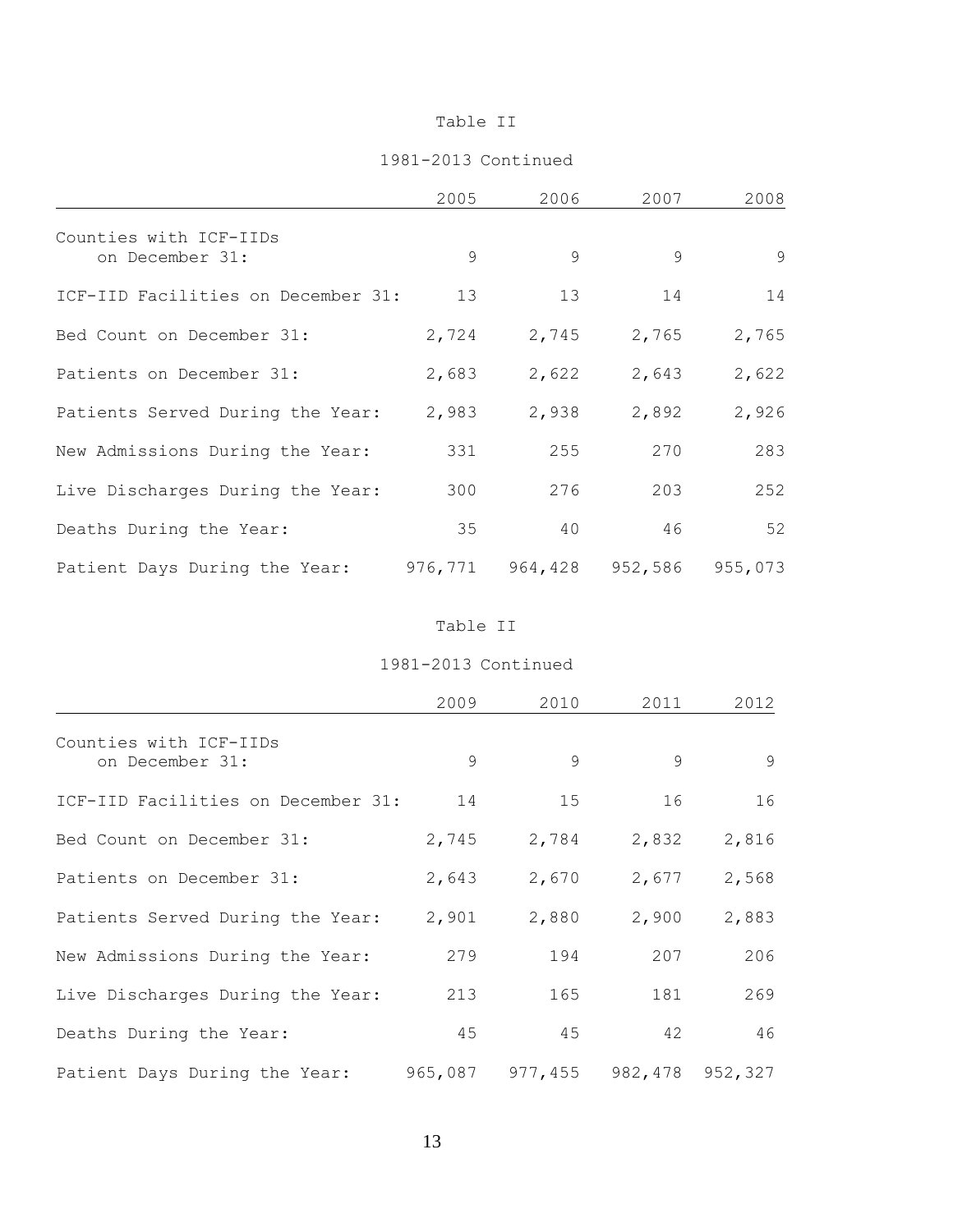|                                           | 2013    |
|-------------------------------------------|---------|
| Counties with ICF-IIDs<br>on December 31: | 9       |
| ICF-IID Facilities on December 31:        | 16      |
| Bed Count on December 31:                 | 2,653   |
| Patients on December 31: 2,481 Patients   |         |
| Served During the Year: 2,828 New         |         |
| Admissions During the Year:               | 239     |
| Live Discharges During the Year:          | 298     |
| Deaths During the Year:                   | 49      |
| Patient Days During the Year:             | 905,129 |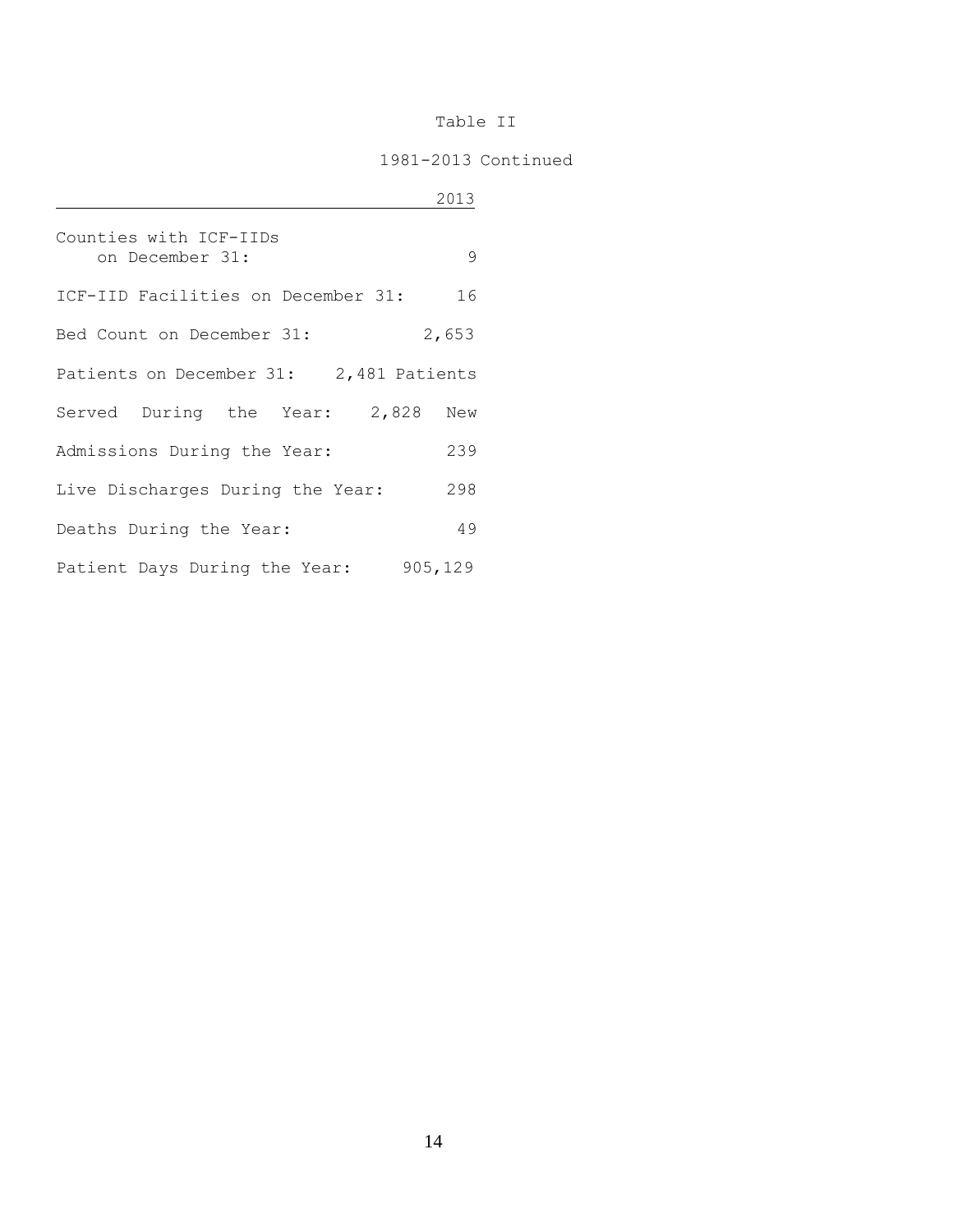Psychiatric Residential Treatment Facility Bed count, Patient Census, Patients Served, and New Admissions as of December 31, 1994-2013

|                                                         | 1994     | 1995           | 1996          | 1997     |
|---------------------------------------------------------|----------|----------------|---------------|----------|
| Counties with Psy/Res Treatment Fac.<br>on December 31: | 2        | 4              | 4             | 5        |
| Psy/Res Treatment Fac. on December 31:                  | 2        | $\overline{4}$ | 4             | 5        |
| Bed Count on December 31:                               | 88       | 158            | 147           | 177      |
| Patients on December 31:                                | 107      | 111            | 98            | 135      |
| Patients Served During the Year:                        | 170      | 234            | 385           | 480      |
| New Admissions During the Year:                         | 73       | 147            | 274           | 382      |
| Live Discharges During the Year:                        | 63       | 123            | 287           | 345      |
| Deaths During the Year:                                 | $\Omega$ | $\Omega$       | $\Omega$      | $\Omega$ |
| Patient Days During the Year:                           | 8,038    |                | 35,103 40,344 | 44,965   |

#### Table III 1994-

#### 2013 Continued

|                                                         | 1998     | 1999                 | 2000     | 2001           |
|---------------------------------------------------------|----------|----------------------|----------|----------------|
| Counties with Psy/Res Treatment Fac.<br>on December 31: | 5        | $\overline{4}$       | 5        | $\overline{4}$ |
| Psy/Res Treatment Fac. on December 31:                  | 5        | 4                    | 5        | $\overline{4}$ |
| Bed Count on December 31:                               | 196      | 166                  | 203      | 174            |
| Patients on December 31:                                | 160      | 142                  | 184      | 165            |
| Patients Served During the Year:                        | 758      | 476                  | 575      | 546            |
| New Admissions During the Year:                         | 391      | 332                  | 433      | 382            |
| Live Discharges During the Year:                        | 367      | 334                  | 391      | 381            |
| Deaths During the Year:                                 | $\Omega$ | $\Omega$             | $\Omega$ | $\overline{0}$ |
| Patient Days During the Year:                           |          | 58,569 51,160 61,928 |          | 60,549         |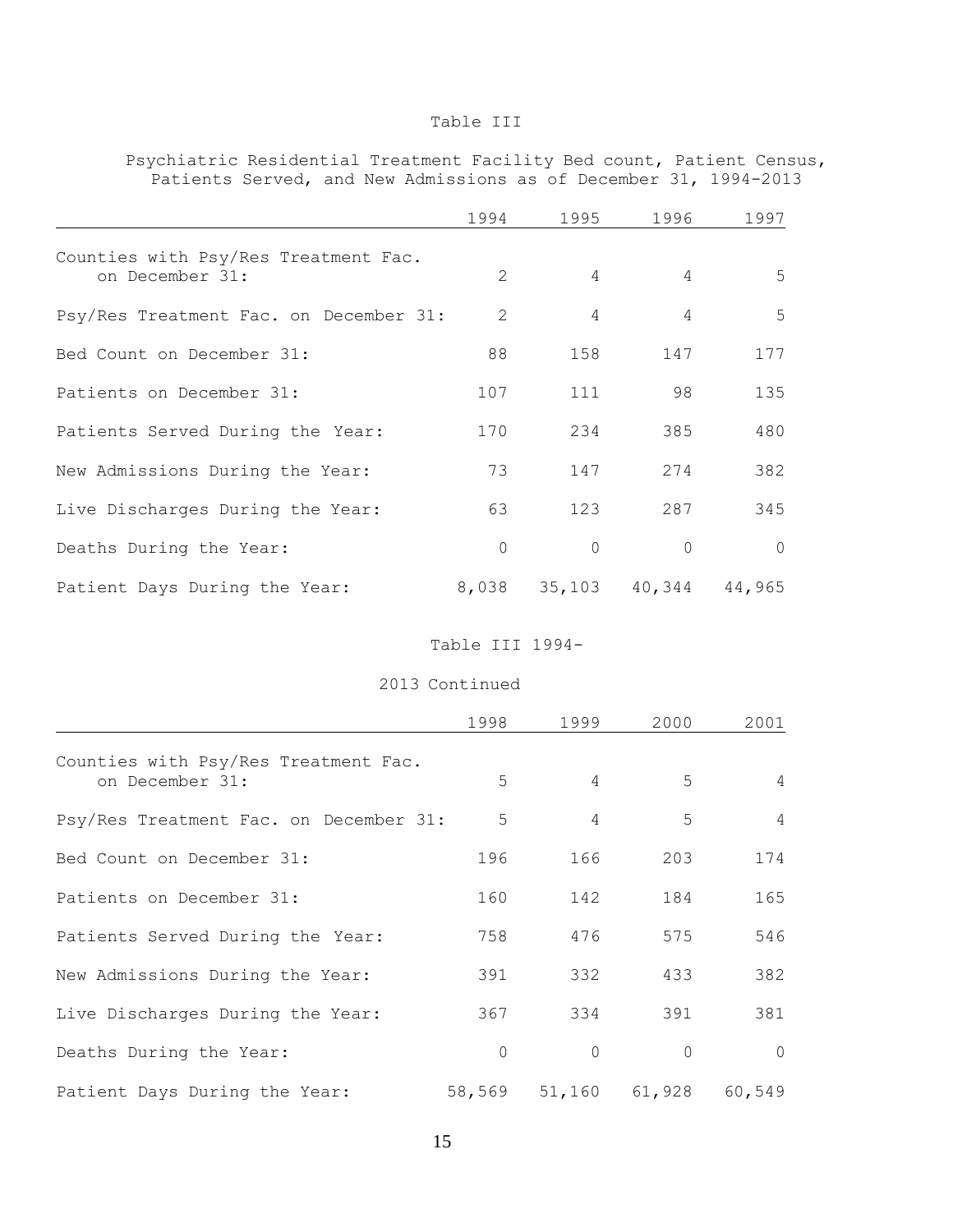#### 1994-2013 Continued

|                                                         | 2002     | 2003                 | 2004           | 2005            |
|---------------------------------------------------------|----------|----------------------|----------------|-----------------|
| Counties with Psy/Res Treatment Fac.<br>on December 31: | 5        | 6                    | 7              | 7               |
| Psy/Res Treatment Fac. on December 31:                  | 5        | 6                    | 7              | $7\phantom{.0}$ |
| Bed Count on December 31:                               | 208      | 256                  | 310            | 330             |
| Patients on December 31:                                | 195      | 221                  | 247            | 276             |
| Patients Served During the Year:                        | 626      | 653                  | 729            | 857             |
| New Admissions During the Year:                         | 448      | 475                  | 534            | 611             |
| Live Discharges During the Year:                        | 431      | 432                  | 482            | 532             |
| Deaths During the Year:                                 | $\Omega$ | $\bigcap$            | $\overline{0}$ | $\bigcap$       |
| Patient Days During the Year:                           |          | 67,826 67,871 76,816 |                | 98,422          |

#### Table III

|                                                         | 2006           | 2007     | 2008                            | 2009      |
|---------------------------------------------------------|----------------|----------|---------------------------------|-----------|
| Counties with Psy/Res Treatment Fac.<br>on December 31: | 7              | 7        | 7                               | 7         |
| Psy/Res Treatment Fac. on December 31:                  | 7              | 7        | 7                               | 7         |
| Bed Count on December 31:                               | 330            | 330      | 330                             | 346       |
| Patients on December 31:                                | 277            | 300      | 303                             | 346       |
| Patients Served During the Year:                        | 921            | 965      | 981                             | 974       |
| New Admissions During the Year:                         | 644            | 671      | 681                             | 671       |
| Live Discharges During the Year:                        | 627            | 667      | 678                             | 653       |
| Deaths During the Year:                                 | $\overline{4}$ | $\Omega$ | $\mathbf 0$                     | $\bigcap$ |
| Patient Days During the Year:                           |                |          | 102,840 109,251 109,893 111,940 |           |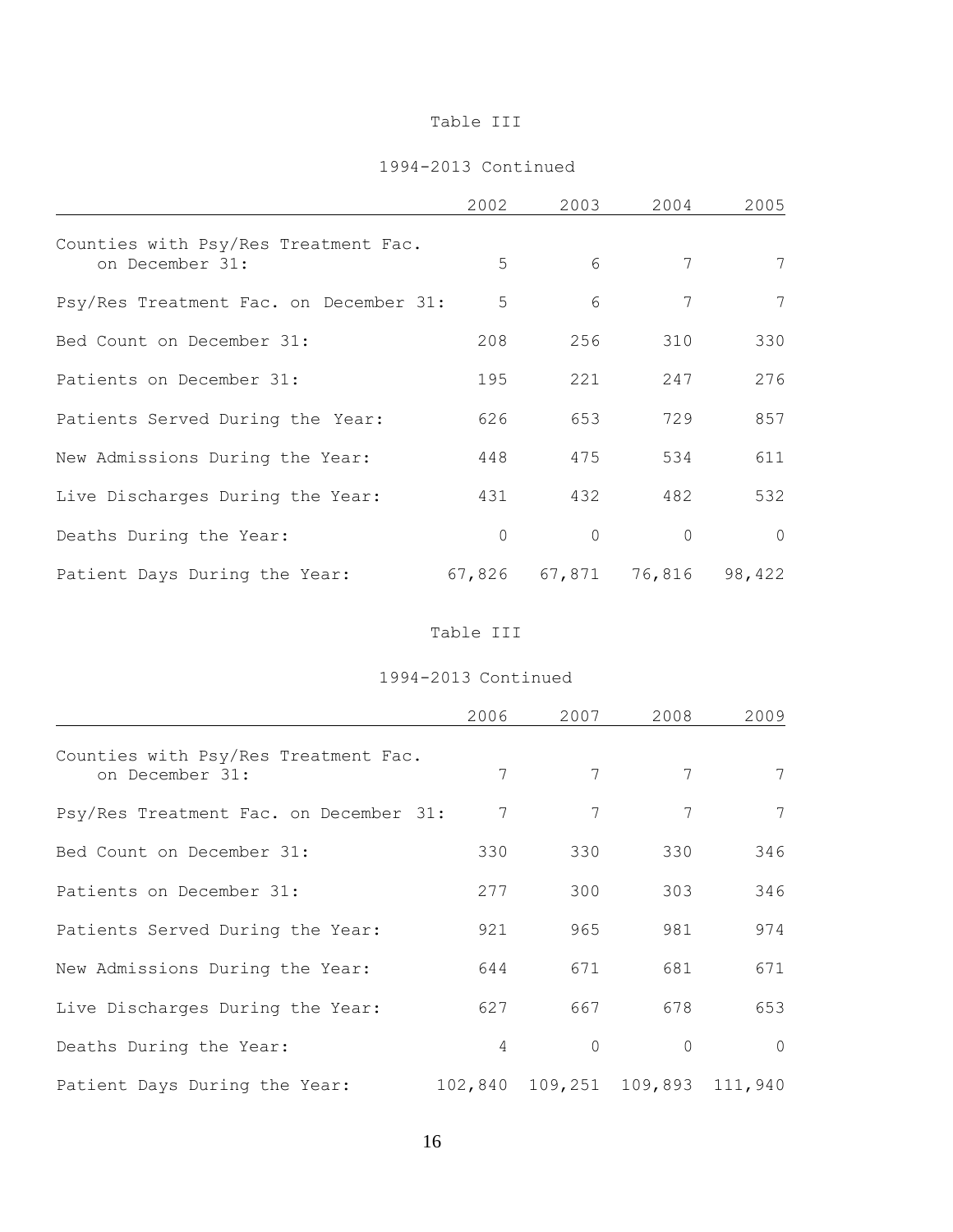|                                                         | 2010     | 2011                                | 2012     | 2013     |
|---------------------------------------------------------|----------|-------------------------------------|----------|----------|
| Counties with Psy/Res Treatment Fac.<br>on December 31: | 7        | 7                                   | 7        | 7        |
| Psy/Res Treatment Fac. on December 31:                  | 7        | $7\phantom{.0}$                     | 7        | 7        |
| Bed Count on December 31:                               | 346      | 346                                 | 346      | 346      |
| Patients on December 31:                                | 333      | 336                                 | 330      | 331      |
| Patients Served During the Year:                        | 1,033    | 1,057                               | 1,080    | 1,088    |
| New Admissions During the Year:                         | 712      | 724                                 | 744      | 758      |
| Live Discharges During the Year:                        | 700      | 721                                 | 750      | 757      |
| Deaths During the Year:                                 | $\Omega$ | $\Omega$                            | $\Omega$ | $\Omega$ |
| Patient Days During the Year:                           |          | 119, 475 121, 497 121, 955 118, 759 |          |          |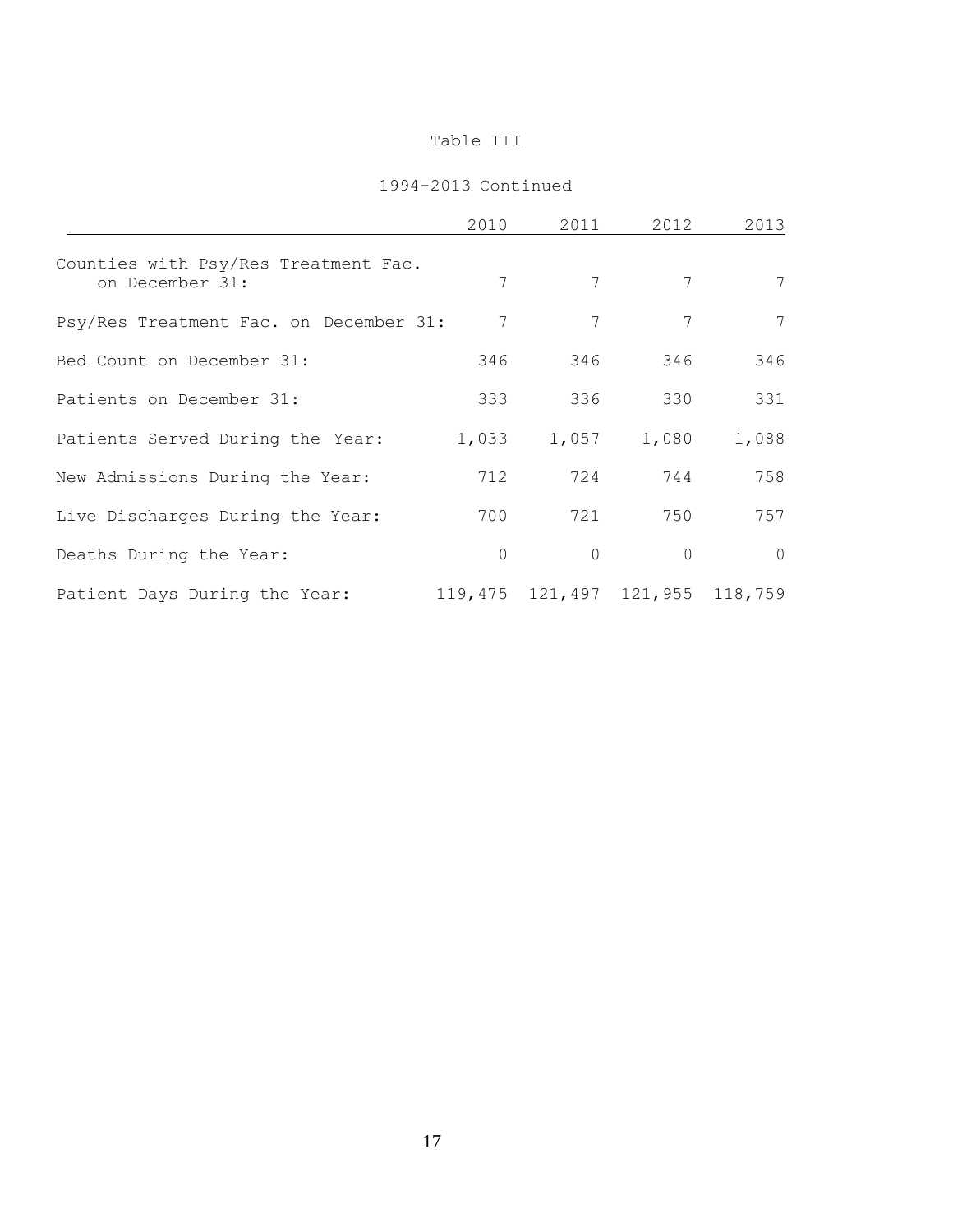#### Personal Care Homes, Bed Count, Patient Census, Patients Served, And New Admissions as of December 31, 1966-2013

|                                                      | 1966    | 1967   | 1968   | 1969   |
|------------------------------------------------------|---------|--------|--------|--------|
| Counties with Personal Care Homes<br>on December 31: | 14      | 13     | 12     | 12     |
| Institutions on December 31:                         | 22      | 18     | 16     | 15     |
| Bed Count on December 31:                            | 324     | 277    | 223    | 207    |
| Patients on December 31:                             | 280     | 235    | 197    | 175    |
| Patients Served during Year:                         | 597     | 510    | 476    | 248    |
| New Admissions During Year:                          | 314     | 294    | 277    | 74     |
| Live Discharges During Year:                         | 92      | 51     | 44     | 65     |
| Deaths During Year:                                  | 24      | 28     | 9      | 8      |
| Inpatient Days During Year:                          | 103,270 | 72,283 | 60,085 | 63,003 |

#### Table IV

|                                                      | 1970          | 1971   | 1972   | 1973   |
|------------------------------------------------------|---------------|--------|--------|--------|
| Counties with Personal Care Homes<br>on December 31: | 11            | 12     | 12     | 11     |
| Institutions on December 31:                         | 12            | 13     | 13     | 12     |
| Bed Count on December 31:                            | 165           | 266    | 272    | 252    |
| Patients on December 31:                             | 150           | 208    | 201    | 168    |
| Patients Served During Year:                         | 187           | 263    | 243    | 221    |
| New Admissions During Year:                          | 43            | 43     | 36     | 29     |
| Live Discharges During Year:                         | 35            | 42     | 31     | 42     |
| Deaths During Year:                                  | $\mathcal{L}$ | 13     | 11     | 11     |
| Inpatient Days During Year:                          | 52,363        | 74,455 | 74,052 | 66,930 |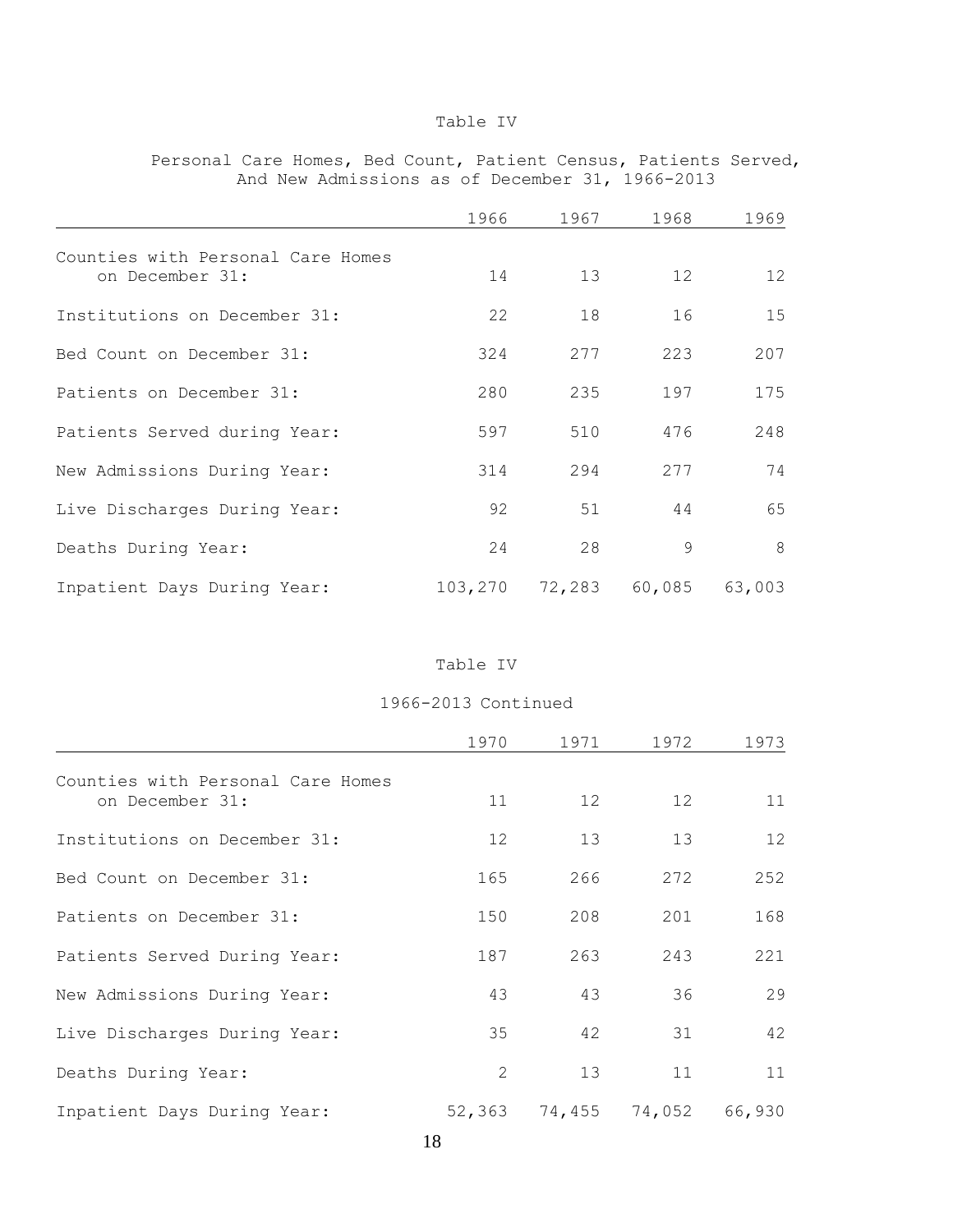#### 1966-2013 Continued

|                                               | 1974 | 1975           | 1976           | 1977 |
|-----------------------------------------------|------|----------------|----------------|------|
| Counties with Institutions<br>on December 31: | N/A  | N/A            | 9              | 7    |
| Institutions on December 31:                  | 8    | $\mathsf{Q}$   | 9              | 9    |
| Bed Count on December 31:                     | 167  | 189            | 187            | 199  |
| Patients on December 31:                      | 105  | 111            | 110            | 121  |
| Patients Served During Year:                  | 130  | 137            | 135            | 159  |
| New Admissions During Year:                   | 19   | 16             | 24             | 39   |
| Live Discharges During Year:                  | 19   | 21             | 21             | 35   |
| Deaths During Year:                           | 6    | $\overline{5}$ | $\overline{4}$ | 3    |
| Inpatient Days During Year:                   | N/A  | N/A            | N/A            | N/A  |

Table IV

|                                               | 1978           | 1979          | 1980   | 1981 |
|-----------------------------------------------|----------------|---------------|--------|------|
| Counties with Institutions<br>on December 31: | 8              | N/A           | 8      | 6    |
| Institutions on December 31:                  | 9              | $\mathcal{Q}$ | 11     | 14   |
| Bed Count on December 31:                     | 161            | 155           | 177    | 193  |
| Patients on December 31:                      | 107            | 112           | 139    | 168  |
| Patients Served During Year:                  | 135            | 130           | 188    | N/A  |
| New Admissions During Year:                   | 22             | 20            | 54     | N/A  |
| Live Discharges During Year:                  | 27             | 11            | 40     | N/A  |
| Deaths During Year:                           | $\overline{4}$ | 3             | 1      | N/A  |
| Inpatient Days During Year:                   | 40,528         | 39,064        | 47,006 | N/A  |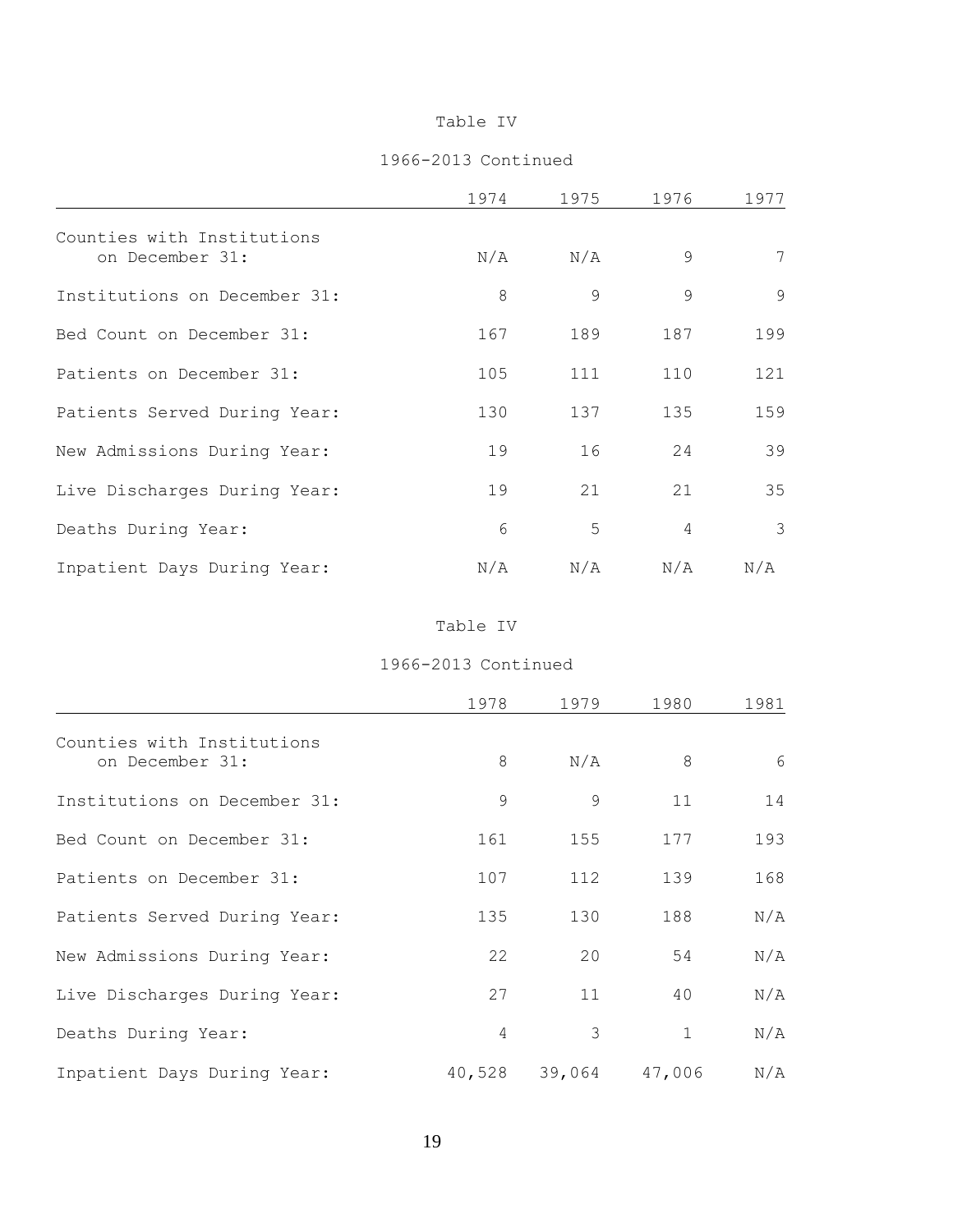|  |  |  | 1966-2013 Continued |
|--|--|--|---------------------|
|  |  |  |                     |

|                                                      | 1982          | 1983                   | 1984 | 1985    |
|------------------------------------------------------|---------------|------------------------|------|---------|
| Counties with Personal Care Homes<br>on December 31: | 7             | 11                     | 15   | 16      |
| Personal Care Homes on December 31:                  | 18            | 33                     | 41   | 48      |
| Bed Count on December 31:                            | 293           | 509                    | 617  | 782     |
| Patients on December 31:                             | 240           | 421                    | 493  | 605     |
| Patients Served During the Year:                     | 294           | 586                    | 720  | 936     |
| New Admissions During the Year:                      | 152           | 337                    | 296  | 452     |
| Live Discharges During the Year:                     | 52            | 155                    | 217  | 318     |
| Deaths During the Year:                              | $\mathcal{L}$ | 12                     | 10   | 15      |
| Inpatient Days During Year:                          |               | 60,376 113,243 171,367 |      | 199,945 |

#### Table IV

|                                                      | 1986  | 1987                            | 1988  | 1989  |
|------------------------------------------------------|-------|---------------------------------|-------|-------|
| Counties with Personal Care Homes<br>on December 31: | 24    | 24                              | 26    | 28    |
| Personal Care Homes on December 31:                  | 65    | 70                              | 76    | 79    |
| Bed Count on December 31:                            | 1,064 | 1,206                           | 1,339 | 1,476 |
| Patients on December 31:                             | 732   | 906                             | 974   | 1,041 |
| Patients Served During the Year:                     | 1,173 | 1,415                           | 1,510 | 1,610 |
| New Admissions During the Year:                      | 572   | 733                             | 626   | 713   |
| Live Discharges During the Year:                     | 425   | 471                             | 504   | 542   |
| Deaths During the Year:                              | 17    | 39                              | 32    | 27    |
| Patient Days During Year:                            |       | 234,613 291,609 332,713 359,511 |       |       |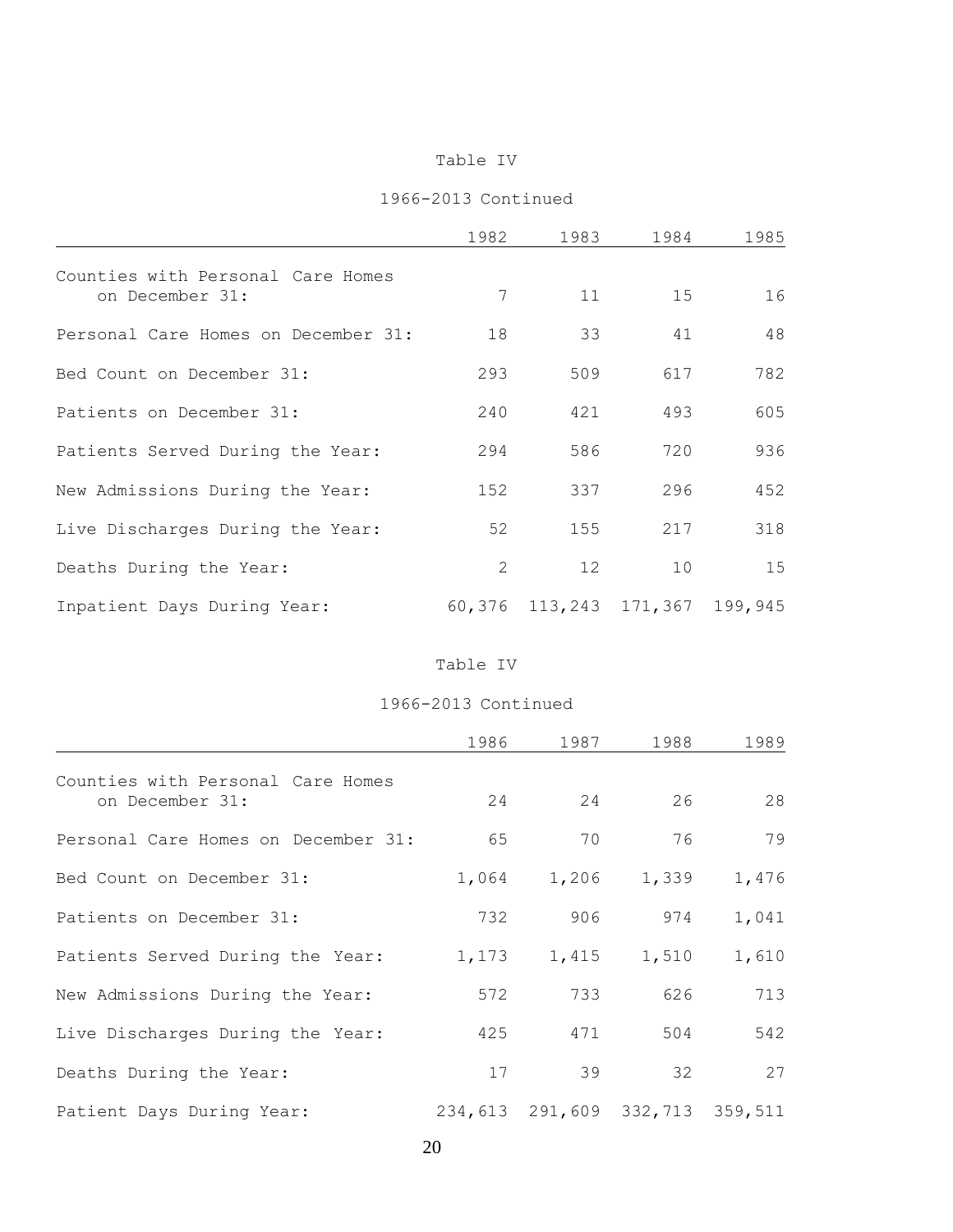#### 1966-2013 Continued

|                                                      | 1990  | 1991  | 1992                            | 1993  |
|------------------------------------------------------|-------|-------|---------------------------------|-------|
| Counties with Personal Care Homes<br>on December 31: | 33    | 36    | 37                              | 40    |
| Personal Care Homes on December 31:                  | 89    | 102   | 111                             | 124   |
| Bed Count on December 31:                            | 1,745 | 2,005 | 2,302                           | 2,477 |
| Patients on December 31:                             | 1,229 | 1,420 | 1,665                           | 1,859 |
| Patients Served During the Year:                     | 1,907 | 2,285 | 2,567                           | 2,825 |
| New Admissions During the Year:                      | 890   | 1,036 | 1,123                           | 1,227 |
| Live Discharges During the Year:                     | 636   | 795   | 824                             | 873   |
| Deaths During the Year:                              | 44    | 70    | 78                              | 93    |
| Patient Days During the Year:                        |       |       | 401,147 486,542 563,430 608,894 |       |

#### Table IV

|                                                      | 1994  | 1995                            | 1996  | 1997  |
|------------------------------------------------------|-------|---------------------------------|-------|-------|
| Counties with Personal Care Homes<br>on December 31: | 39    | 43                              | 50    | 51    |
| Personal Care Homes on December 31:                  | 128   | 140                             | 153   | 159   |
| Bed Count on December 31:                            | 2,490 | 2,710                           | 2,856 | 3,392 |
| Patients on December 31:                             | 1,798 | 1,976                           | 1,821 | 2,242 |
| Patients Served During the Year:                     | 2,910 | 3,090                           | 2,950 | 3,439 |
| New Admissions During the Year:                      | 1,273 | 1,353                           | 1,229 | 1,544 |
| Live Discharges During the Year:                     | 990   | 1,014                           | 990   | 1,040 |
| Deaths During the Year:                              | 122   | 100                             | 139   | 158   |
| Patient Days During the Year:                        |       | 592,642 657,255 620,742 643,081 |       |       |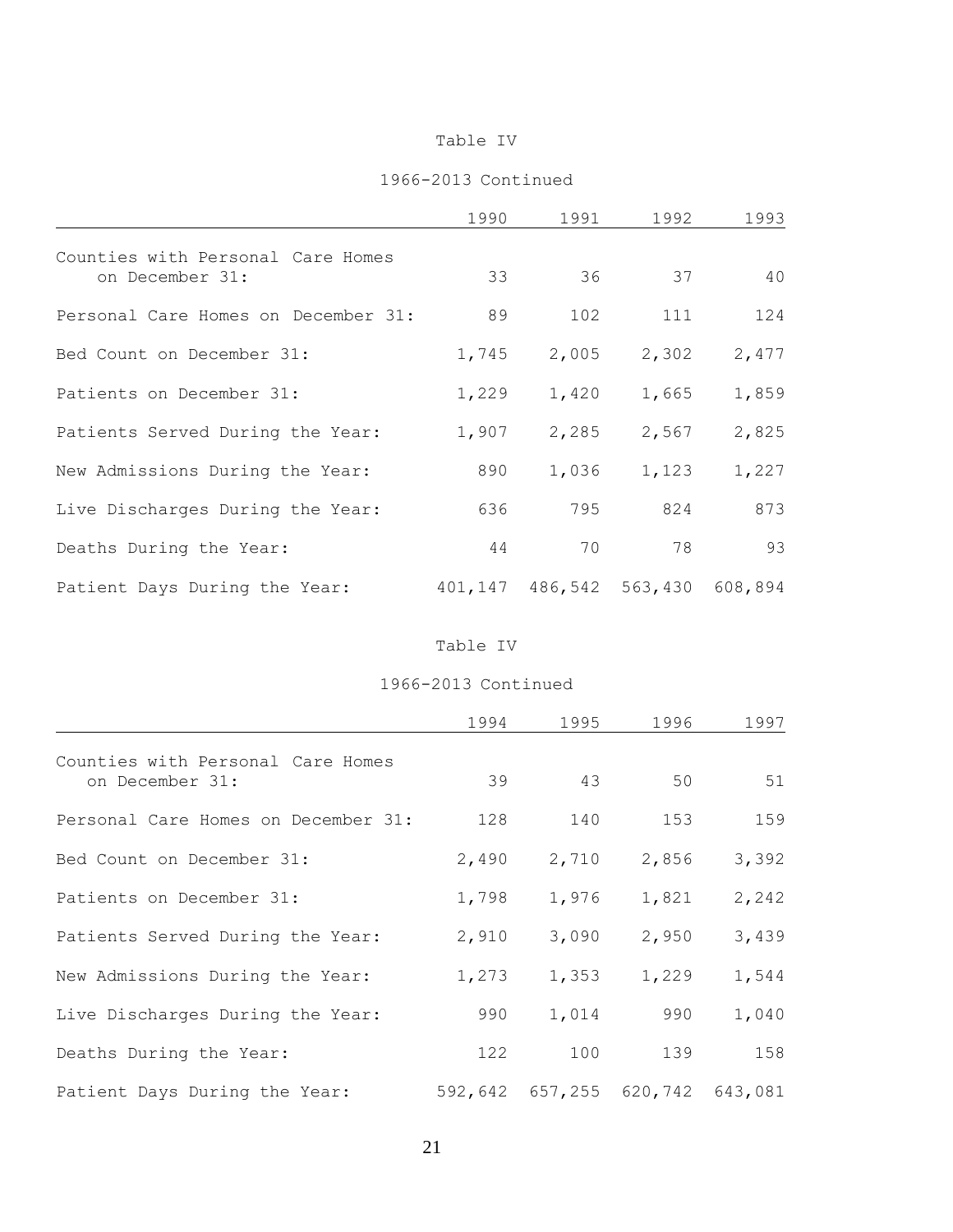#### 1966-2013 Continued

|                                                      | 1998  | 1999            | 2000  | 2001            |
|------------------------------------------------------|-------|-----------------|-------|-----------------|
| Counties with Personal Care Homes<br>on December 31: | 33    | 56              | 53    | 57              |
| Personal Care Homes on December 31:                  | 89    | 194             | 203   | 190             |
| Bed Count on December 31:                            | 1,745 | 4,710           | 5,013 | 4,826           |
| Patients on December 31:                             | 1,229 | 3,074           | 3,360 | 3,191           |
| Patients Served During the Year:                     | 1,907 | 4,569           | 5,028 | 5,174           |
| New Admissions During the Year:                      | 890   | 2,115           | 2,045 | 1,983           |
| Live Discharges During the Year:                     | 636   | 1,265           | 1,413 | 1,462           |
| Deaths During the Year:                              | 44    | 230             | 260   | 334             |
| Patient Days During the Year:                        |       | 401,147 713,486 |       | 789,382 917,944 |

#### Table IV

|                                                      | 2002    | 2003  | 2004                        | 2005  |
|------------------------------------------------------|---------|-------|-----------------------------|-------|
| Counties with Personal Care Homes<br>on December 31: | 56      | 56    | 56                          | 57    |
| Personal Care Homes on December 31:                  | 194     | 180   | 173                         | 175   |
| Bed Count on December 31:                            | 4,783   | 4,700 | 4,731                       | 4,842 |
| Patients on December 31:                             | 3,552   | 3,473 | 3,582                       | 3,761 |
| Patients Served During the Year:                     | 5,349   | 5,275 | 5,316                       | 5,594 |
| New Admissions During the Year:                      | 1,976   | 1,879 | 1,990                       | 2,172 |
| Live Discharges During the Year:                     | 1,423   | 1,388 | 1,346                       | 1,369 |
| Deaths During the Year:                              | 374     | 378   | 388                         | 464   |
| Patient Days During the Year:                        | 956,586 |       | 995,100 1,072,666 1,149,543 |       |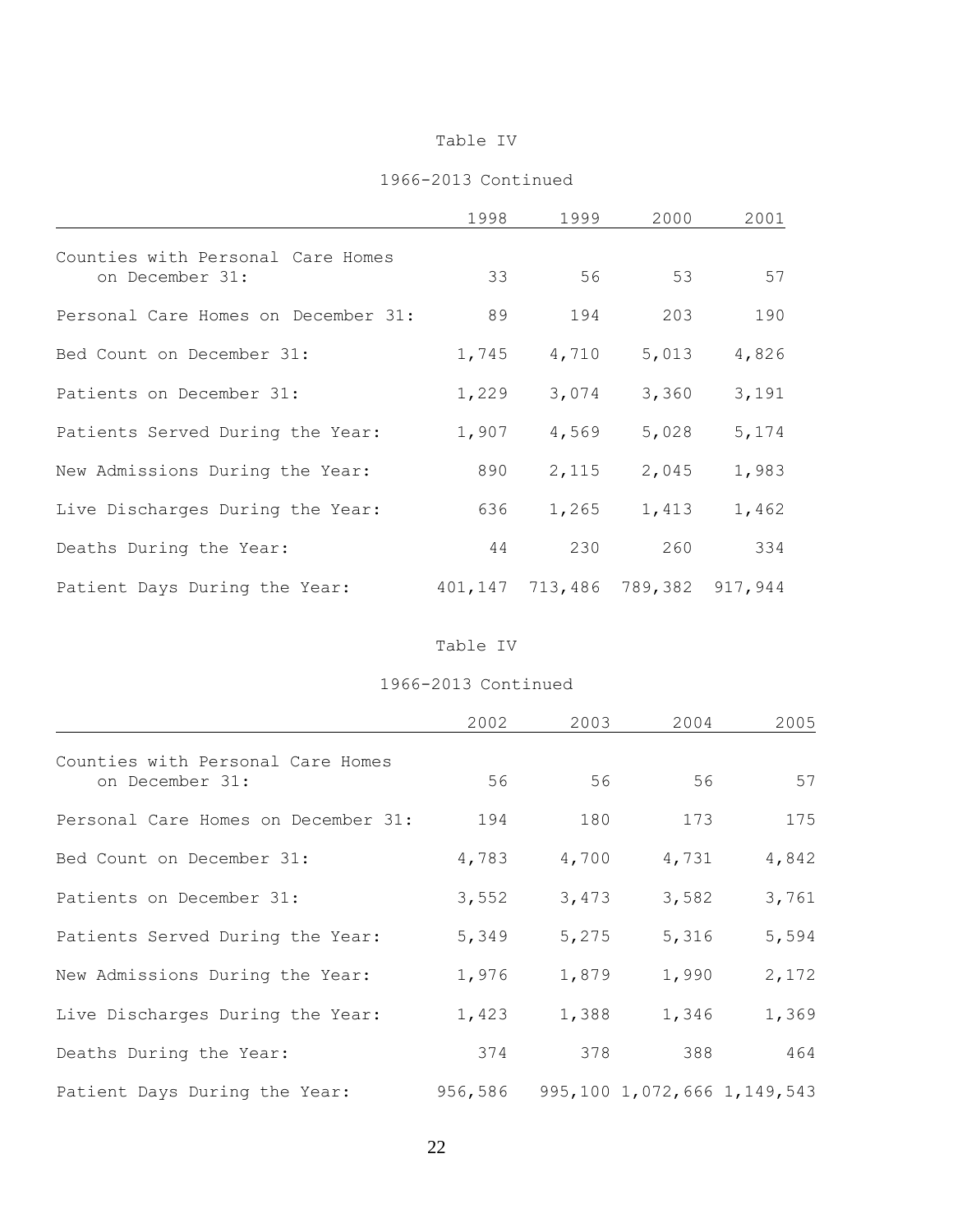#### 1966-2013 Continued

|                                                      | 2006  | 2007  | 2008                                            | 2009  |
|------------------------------------------------------|-------|-------|-------------------------------------------------|-------|
| Counties with Personal Care Homes<br>on December 31: | 57    | 58    | 60                                              | 60    |
| Personal Care Homes on December 31                   | 178   | 162   | 165                                             | 162   |
| Bed Count on December 31:                            | 5,054 | 4,824 | 5,090                                           | 5,078 |
| Patients on December 31:                             | 3,892 | 3,738 | 3,724                                           | 3,812 |
| Patients Served During the Year:                     | 5,791 | 5,478 | 5,590                                           | 5,608 |
| New Admissions During the Year:                      | 2,066 | 1,869 | 1,910                                           | 2,015 |
| Live Discharges During the Year:                     | 1,461 | 1,365 | 1,391                                           | 1,372 |
| Deaths During the Year:                              | 438   | 375   | 475                                             | 424   |
| Patient Days During the Year:                        |       |       | 1, 239, 690 1, 262, 449 1, 269, 066 1, 274, 982 |       |

#### Table IV

|                                                     | 2010  | 2011  | 2012  | 2013                                            |
|-----------------------------------------------------|-------|-------|-------|-------------------------------------------------|
| Counties with Personal Care Homes<br>on December 31 | 59    | 61    | 59    | 60                                              |
| Personal Care Homes on December 31:                 | 166   | 173   | 172   | 177                                             |
| Bed Count on December 31:                           | 5,393 | 5,545 | 5,771 | 6,211                                           |
| Patients on December 31:                            | 4,098 | 4,240 | 4,349 | 4,628                                           |
| Patients Served During the Year:                    | 5,921 | 6,244 | 6,430 | 6,737                                           |
| New Admissions During the Year:                     | 2,114 | 2,220 | 2,274 | 2,352                                           |
| Live Discharges During the Year:                    | 1,390 | 1,553 | 1,558 | 1,538                                           |
| Deaths During the Year:                             | 433   | 471   | 523   | 571                                             |
| Patient Days During the Year:                       |       |       |       | 1, 203, 390 1, 275, 720 1, 303, 457 1, 318, 940 |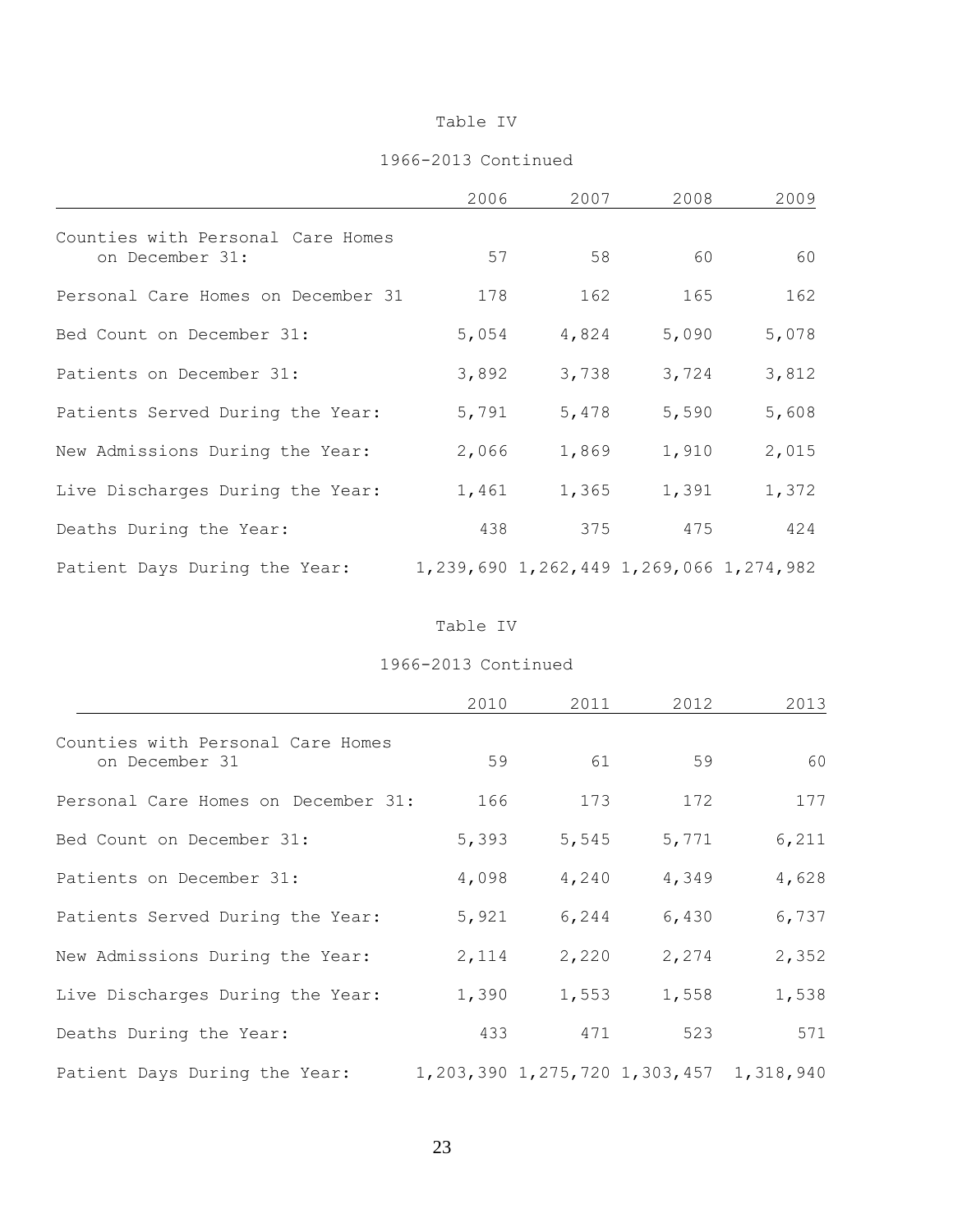|                                              | 2013    |
|----------------------------------------------|---------|
| Counties with ICF-IIDs<br>on December 31:    | 9       |
| ICF-IID Facilities on December 31:           | 16      |
| Bed Count on December 31:                    | 2,653   |
| Patients on December 31: 2,481 Patients      |         |
| Served During the Year: 2,828 New Admissions |         |
| During the Year:                             | 239     |
| Live Discharges During the Year:             | 298     |
| Deaths During the Year:                      | 49      |
| Patient Days During the Year:                | 905,129 |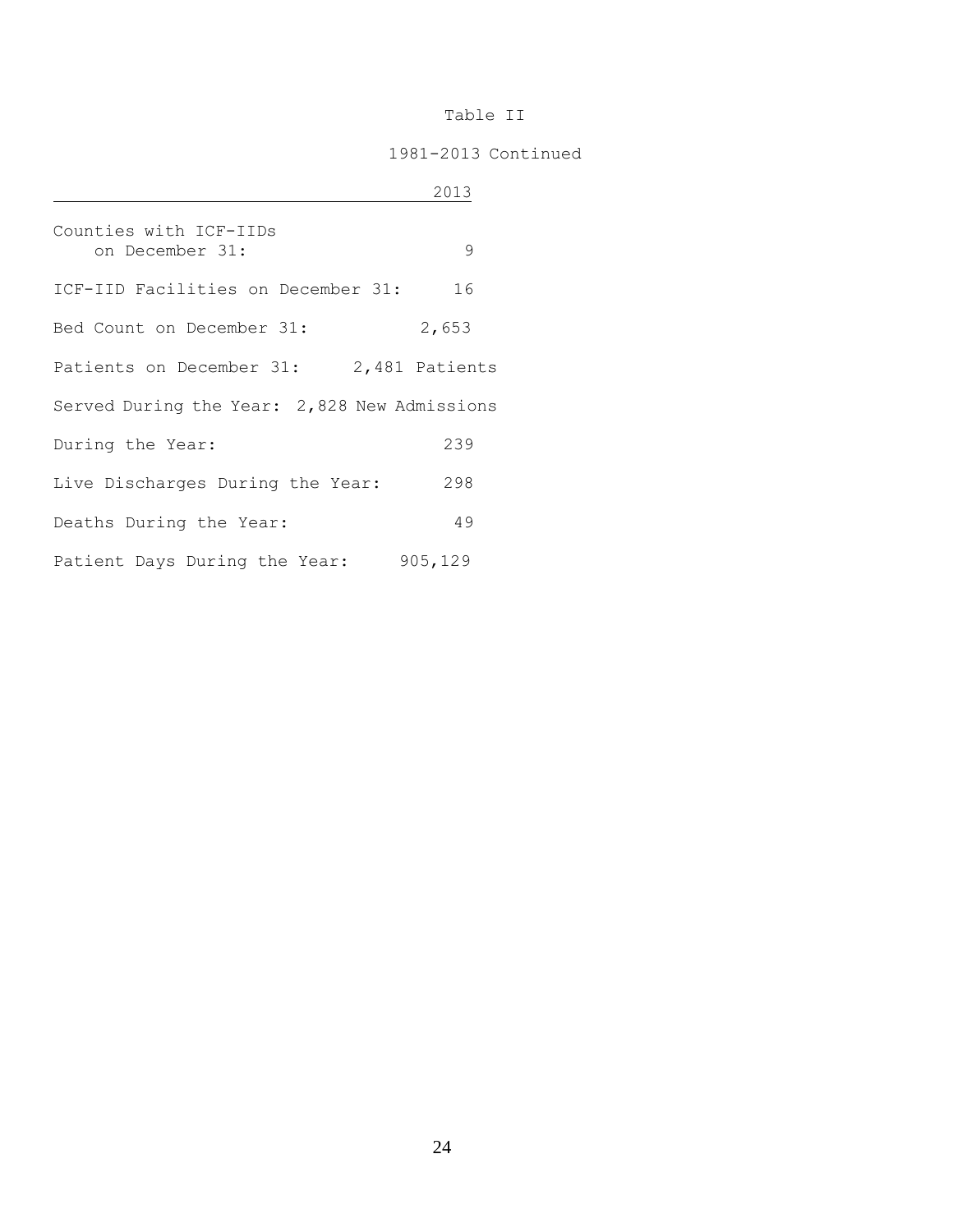## Historical Long-Term Care Data

Appendix 2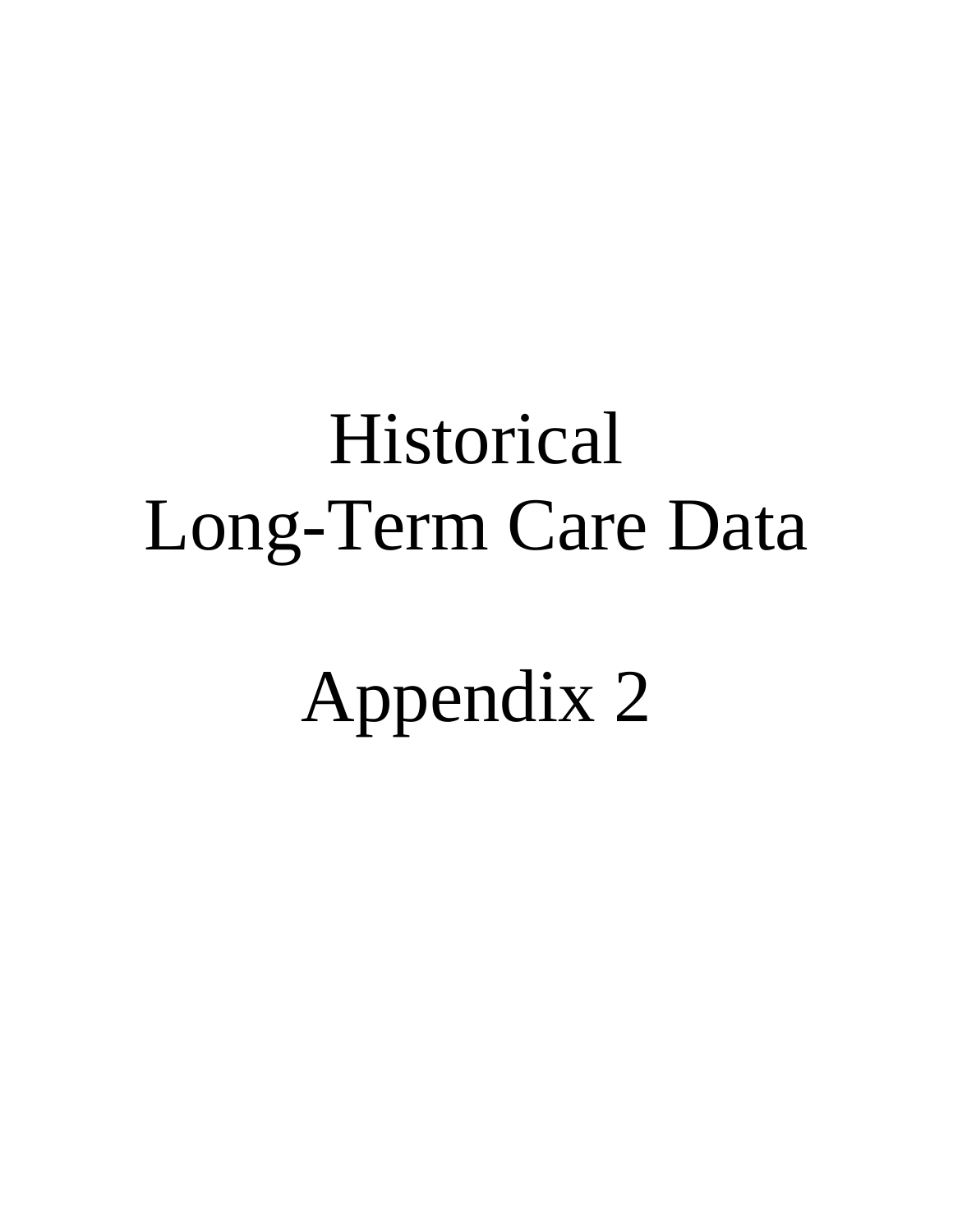| Facility                                                                                                                                                                                                   | 2006                               | 2016                               |
|------------------------------------------------------------------------------------------------------------------------------------------------------------------------------------------------------------|------------------------------------|------------------------------------|
| Total                                                                                                                                                                                                      | 18,989                             | 19,179                             |
| Adams County<br>Adams County Nursing Center<br>Glenburney Healthcare & Rehab<br>Natchez Rehab & Healthcare Center                                                                                          | 259<br>105<br>96<br>58             | 254<br>100<br>96<br>58             |
| Alcorn County<br>Cornerstone Rehab & Healthcare<br>Mississippi Care Center of Alcorn County<br>Whitfield Nursing Home                                                                                      | 264<br>95<br>125<br>44             | 264<br>95<br>125<br>44             |
| Amite County<br>Liberty Community Living Center                                                                                                                                                            | 80                                 | 80                                 |
| Attala County<br>Attala County Nursing Center<br>Mississippi State Veterans Home Kosciusko                                                                                                                 | 270<br>120<br>150                  | 270<br>120<br>150                  |
| Benton County<br>Ashland Health & Rehab                                                                                                                                                                    | 60                                 | 60                                 |
| Bolivar County<br>Bolivar Medical Center Long Term Care Facility<br>Cleveland Nursing & Rehab Center<br>Delta Rehab & Healthcare of Cleveland<br>Oak Grove Retirement Home<br>Shelby Health & Rehab Center | 350<br>35<br>120<br>75<br>60<br>60 | 350<br>35<br>120<br>75<br>60<br>60 |
| Calhoun County<br>Baptist Nursing Home Calhoun<br>Bruce Community Living Center                                                                                                                            | 155<br>120<br>35                   | 155<br>120<br>35                   |
| Carroll County<br>Vaiden Community Living Center                                                                                                                                                           | 60                                 | 60                                 |
| Chickasaw County<br>Floy Dyer Manor<br>Shearer Richardson Memorial Nursing Home                                                                                                                            | 139<br>66<br>73                    | 139<br>66<br>73                    |
| Choctaw County<br>Choctaw Nursing & Rehab Center                                                                                                                                                           | 73                                 | 60                                 |
| Claiborne County<br>Claiborne County Senior Care                                                                                                                                                           | 77                                 | 73                                 |
| Clarke County<br>Lakeside Health & Rehab Center                                                                                                                                                            | 120                                | 120                                |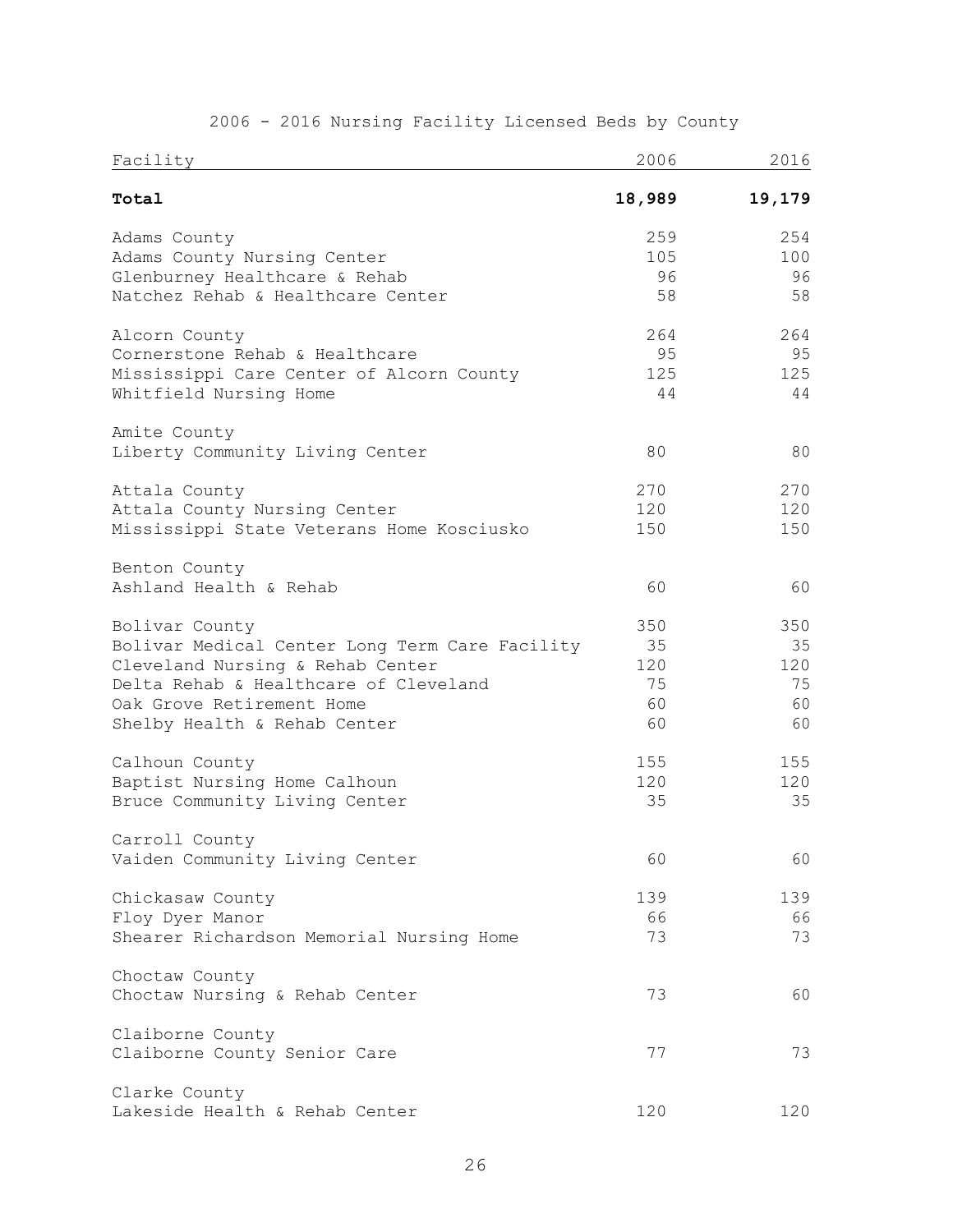| Facility                                | 2006 | 2016 |
|-----------------------------------------|------|------|
| Clay County                             | 180  | 160  |
| Dugan Memorial Home                     | 60   | 60   |
| West Point Community Living Center      | 120  | 100  |
| Coahoma County                          | 178  | 178  |
| Clarksdale Nursing Center               | 112  | 112  |
| Greenbough Health & Rehab Center        | 66   | 66   |
| Copiah County                           | 180  | 150  |
| Copiah Living Center                    | 60   | 60   |
| Pine Crest Guest Home                   | 120  | 90   |
| Covington County                        | 210  | 270  |
| Arrington Living Center                 |      | 60   |
| Covington County Nursing Center         | 60   | 60   |
| Mississippi State Veterans Home Collins | 150  | 150  |
| DeSoto County                           | 320  | 320  |
| Desoto Healthcare Center                | 120  | 120  |
| Diversicare of Southaven                | 140  | 140  |
| Landmark of Desoto                      | 60   | 60   |
| Forrest County                          | 496  | 536  |
| Bedford Alzheimer's Care Center         |      | 60   |
| Bedford Care Center of Hattiesburg      | 162  | 152  |
| Bedford Care Center Monroe Hall         | 90   | 80   |
| Bedford Care Center of Petal            | 60   | 60   |
| Hattiesburg Health & Rehab Center       | 184  | 184  |
| Franklin County                         |      |      |
| Meadville Convalescent Home             | 60   | 60   |
| George County                           |      | 101  |
| George Regional Health & Rehab          |      | 41   |
| Glenoaks Nursing Center                 | 60   | 60   |
| Greene County                           | 120  | 120  |
| Greene Rural Health Center              | 60   | 60   |
| Leakesville Rehab & Nursing Center      | 60   | 60   |
| Grenada County                          | 257  | 247  |
| Grenada Living Center                   | 120  | 110  |
| Grenada Rehab & Healthcare Center       | 137  | 137  |
| Hancock County                          |      | 202  |
| Dunbar Village Terrace                  |      | 70   |
| Woodland Village Nursing Center         | 132  | 132  |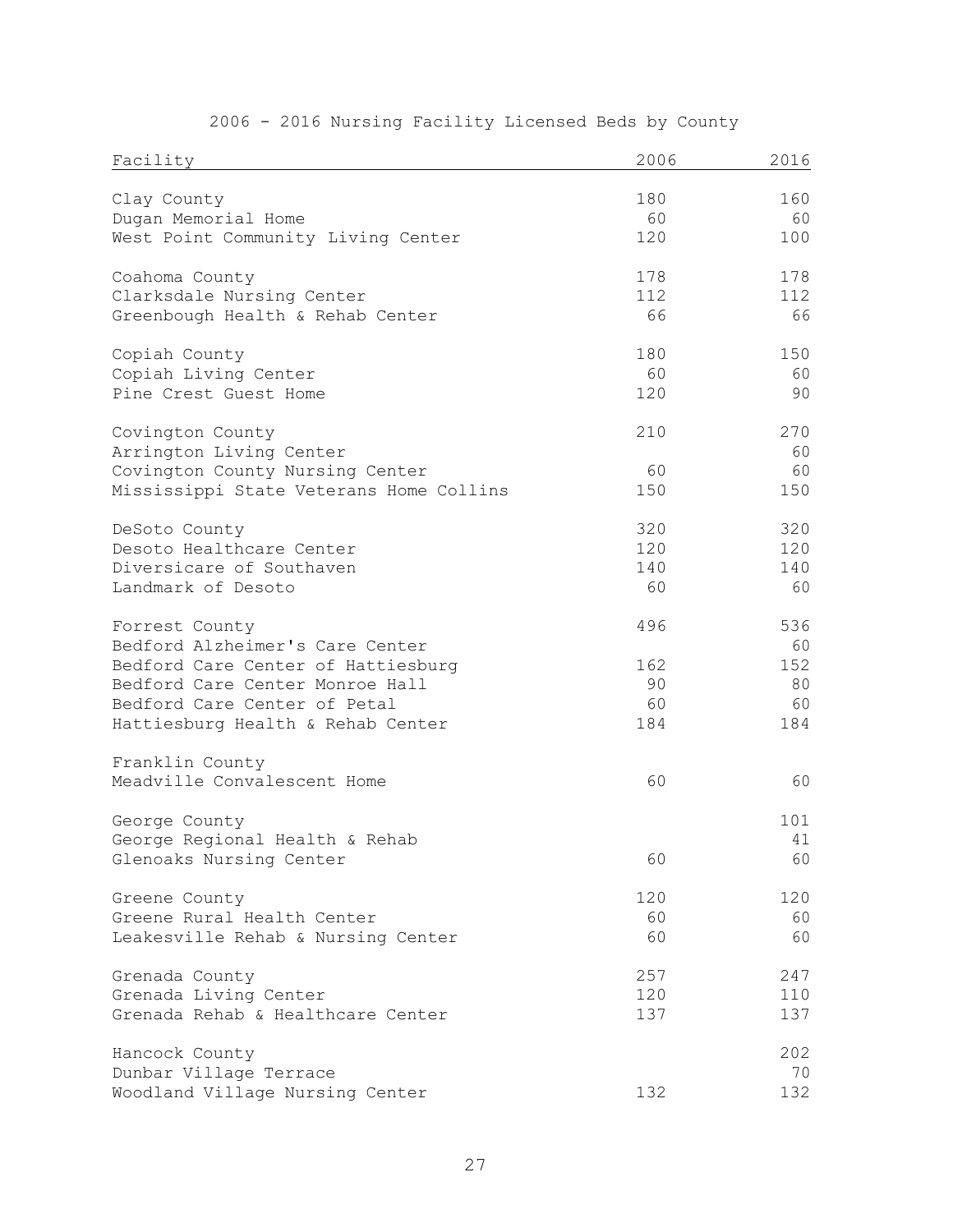| Facility                                | 2006  | 2016  |
|-----------------------------------------|-------|-------|
| Harrison County                         | 736   | 932   |
| Boyington Health & Rehab Center         | 180   | 180   |
| Dixie White House & Rehab Center        | 60    | 60    |
| Driftwood Nursing Center                | 151   | 151   |
| GreenBriar Nursing Center               |       | 106   |
| Gulfport Care Center                    |       | 90    |
| Lakeview Nursing Center                 | 105   | 105   |
| The Pillars of Biloxi Medical           | 240   | 240   |
| Hinds County                            | 1,577 | 1,518 |
| Belhaven Senior Care                    | 60    | 60    |
| Chadwick Nursing & Rehab Center         | 102   | 102   |
| Clinton Healthcare                      | 121   | 121   |
| Compere's Nursing Home                  | 60    | 60    |
| Community Place                         | 60    | 60    |
| Cottage Grove Nursing Home              | 120   | 120   |
| Forest Hill Nursing Center              | 87    | 87    |
| Hinds County Nursing & Rehab Center     | 119   | 60    |
| Lakeland Nursing & Rehab Center         | 105   | 105   |
| Magnolia Senior Care                    | 60    | 60    |
| Manhattan Nursing & Rehab Center        | 180   | 180   |
| Mississippi State Veterans Home Jackson | 150   | 150   |
| Pleasant Hills Community Living Center  | 120   | 120   |
| Willow Creek Retirement Center          | 88    | 88    |
| Woodlands Rehab & Healthcare Center     | 145   | 145   |
| Holmes County                           | 148   | 148   |
| Holmes County Long Term Care Center     | 80    | 80    |
| Lexington Manor Senior Care             | 68    | 68    |
| Humphreys County                        |       |       |
| Humphreys County Nursing Home           | 60    | 60    |
| Itawamba County                         | 196   | 196   |
| Courtyards Community Living Center      | 66    | 66    |
| The Meadows                             | 130   | 130   |
| Jackson County                          | 528   | 528   |
| Ocean Springs Health & Rehab            | 115   | 115   |
| Plaza Community Living Center           | 120   | 120   |
| River Chase Village                     | 60    | 60    |
| Singing River Health & Rehab Center     | 160   | 160   |
| Sunplex Subacute                        | 73    | 73    |
| Jasper County                           |       |       |
| Jasper County Nursing Home              | 110   | 110   |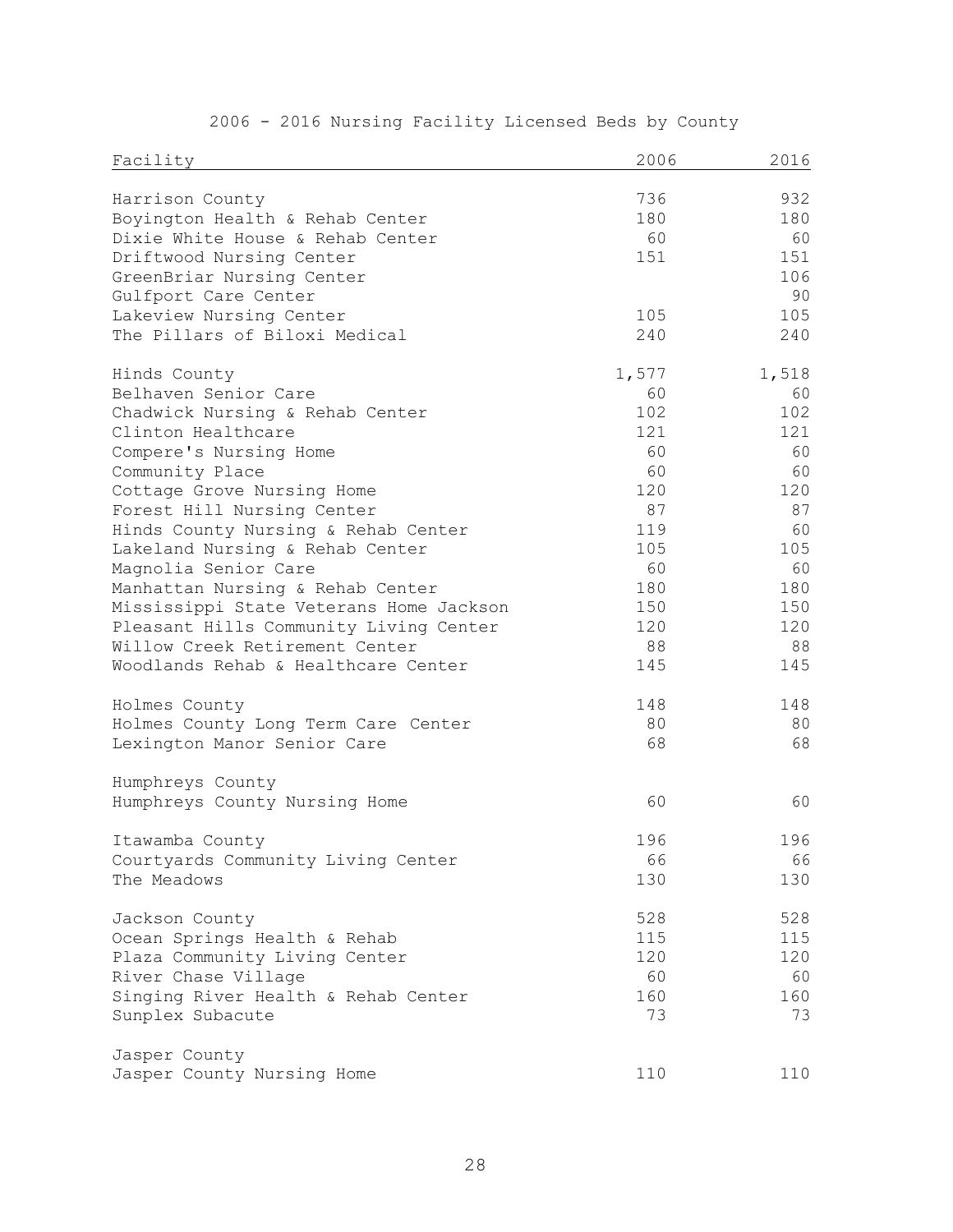| Facility                               | 2006 | 2016 |
|----------------------------------------|------|------|
| Jefferson County                       |      |      |
| Jefferson County Nursing Home          | 60   | 60   |
|                                        |      |      |
| Jeff Davis County                      |      |      |
| Jefferson Davis General ECF            | 60   | 60   |
| Jones County                           | 438  | 428  |
| Care Center of Laurel                  | 130  | 120  |
| ComfortCare Nursing Home               | 126  | 126  |
| Jones County Rest Home                 | 122  | 122  |
| Laurelwood Community Living Center     | 60   | 60   |
| Kemper County                          |      |      |
| Mississippi Care Center of Dekalb      | 60   | 60   |
|                                        |      |      |
| Lafayette County                       | 330  | 330  |
| Mississippi State Veterans Home Oxford | 150  | 150  |
| Oxford Health & Rehab Center           | 180  | 180  |
| Lamar County                           | 180  | 180  |
| Lamar Healthcare & Rehab Center        | 120  | 120  |
| Windham House of Hattiesburg           | 60   | 60   |
| Lauderdale County                      | 830  | 825  |
| Bedford Care Center of Marion          | 128  | 120  |
| Diversicare of Meridian                | 120  | 120  |
| James T Champion Nursing Facility      |      | 105  |
| Meridian Community Living Center       | 58   | 58   |
| North Pointe Health & Rehab            |      | 60   |
| Poplar Springs Nursing Center          | 130  | 91   |
| Queen City Nursing Center              | 84   | 84   |
| Reginald P White Nursing Facility      | 228  | 105  |
| The Oaks Rehab & Healthcare Center     | 82   | 82   |
| Lawrence County                        |      |      |
| Lawrence County Nursing Center         | 60   | 60   |
| Leake County                           | 143  | 143  |
| Carthage Health & Rehab Center         | 44   | 44   |
| Diversicare of Carthage                | 99   | 99   |
| Lee County                             | 487  | 487  |
| Baldwyn Nursing Facility               | 107  | 107  |
| Cedars Health Center                   | 140  | 140  |
| Diversicare of Tupelo                  | 120  | 120  |
| Tupelo Nursing & Rehab Center          | 120  | 120  |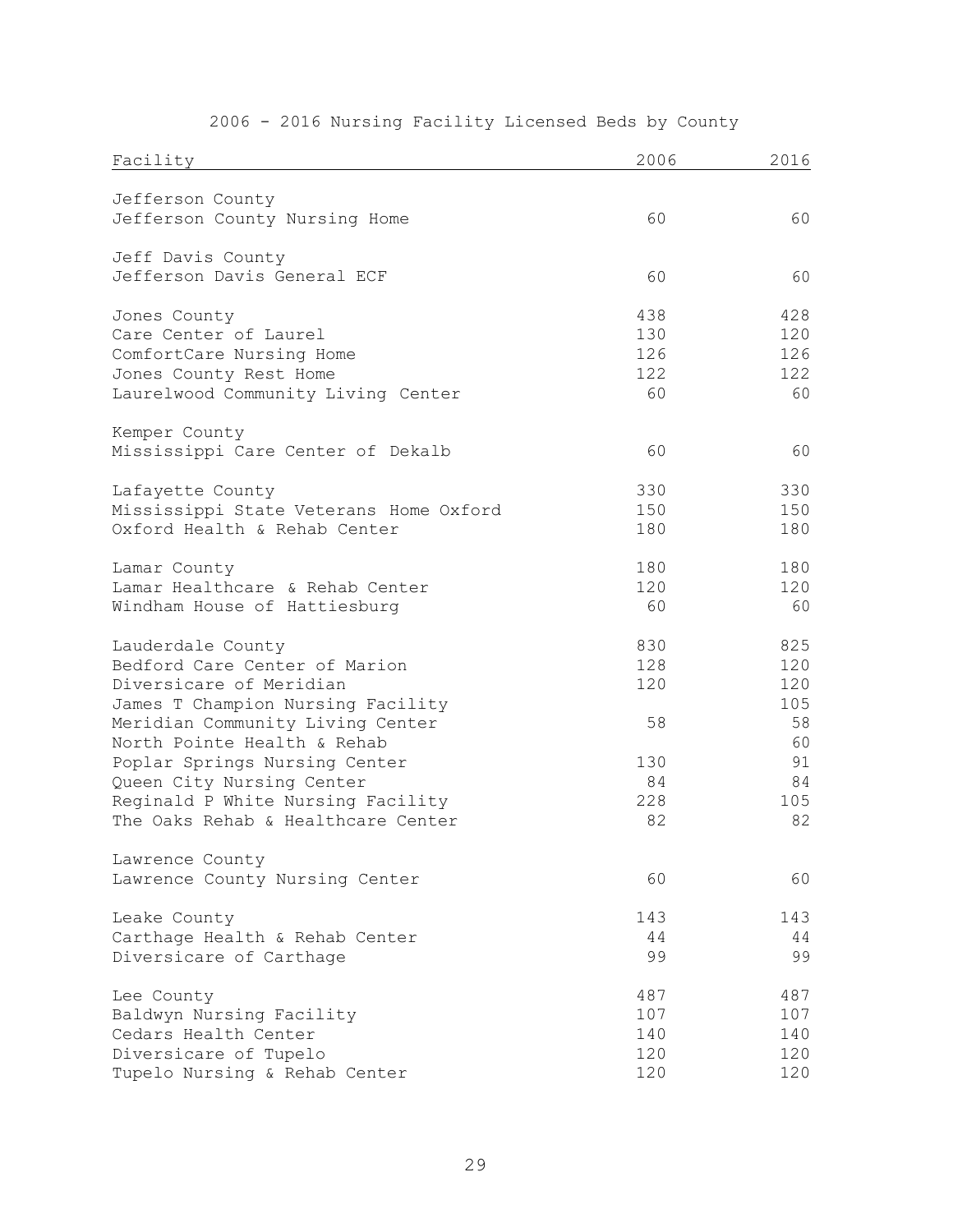| Facility                             | 2006 | 2016 |
|--------------------------------------|------|------|
| Leflore County                       | 410  | 370  |
| Crystal Rehab & Healthcare Center    | 110  | 110  |
| Golden Age Nursing Home              | 180  | 180  |
| RiverView Nursing & Rehab Center     | 120  | 80   |
| Lincoln County                       | 320  | 320  |
| Countrybrook Living Center           | 121  | 121  |
| Diversicare of Brookhaven            | 58   | 58   |
| Haven Hall Healthcare Center         | 81   | 81   |
| Silver Cross Health & Rehab          | 60   | 60   |
| Lowndes County                       | 380  | 380  |
| Aurora Health & Rehab                | 120  | 120  |
| Trinity Healthcare of Columbus       | 60   | 60   |
| Vineyard Court Nursing Center        | 60   | 60   |
| Windsor Place Nursing & Rehab        | 140  | 140  |
| Madison County                       | 455  | 455  |
| Highland Home                        | 120  | 120  |
| Madison County Nursing Home          | 95   | 95   |
| St. Catherine's Village Siena Center | 120  | 120  |
| The Arbor                            | 60   | 60   |
| The Nicholas Center                  | 60   | 60   |
| Marion County                        | 297  | 297  |
| Columbia Rehab & Healthcare Center   | 119  | 119  |
| The Grove                            | 80   | 80   |
| The Myrtles Nursing Center           | 98   | 98   |
| Marshall County                      | 180  | 180  |
| Great Oaks Rehab & Healthcare        | 60   | 60   |
| Holly Springs Rehab & Healthcare     | 120  | 120  |
| Monroe County                        | 332  | 332  |
| Care Center of Aberdeen              | 120  | 120  |
| Diversicare of Amory                 | 152  | 152  |
| River Place Nursing Center           | 60   | 60   |
| Montgomery County                    |      |      |
| Winona Manor Healthcare & Rehab      | 120  | 120  |
| Neshoba County                       | 328  | 340  |
| Choctaw Residential Center           | 120  | 120  |
| Hilltop Manor Health & Rehab Center  | 60   | 60   |
| Neshoba County Nursing Home          | 148  | 160  |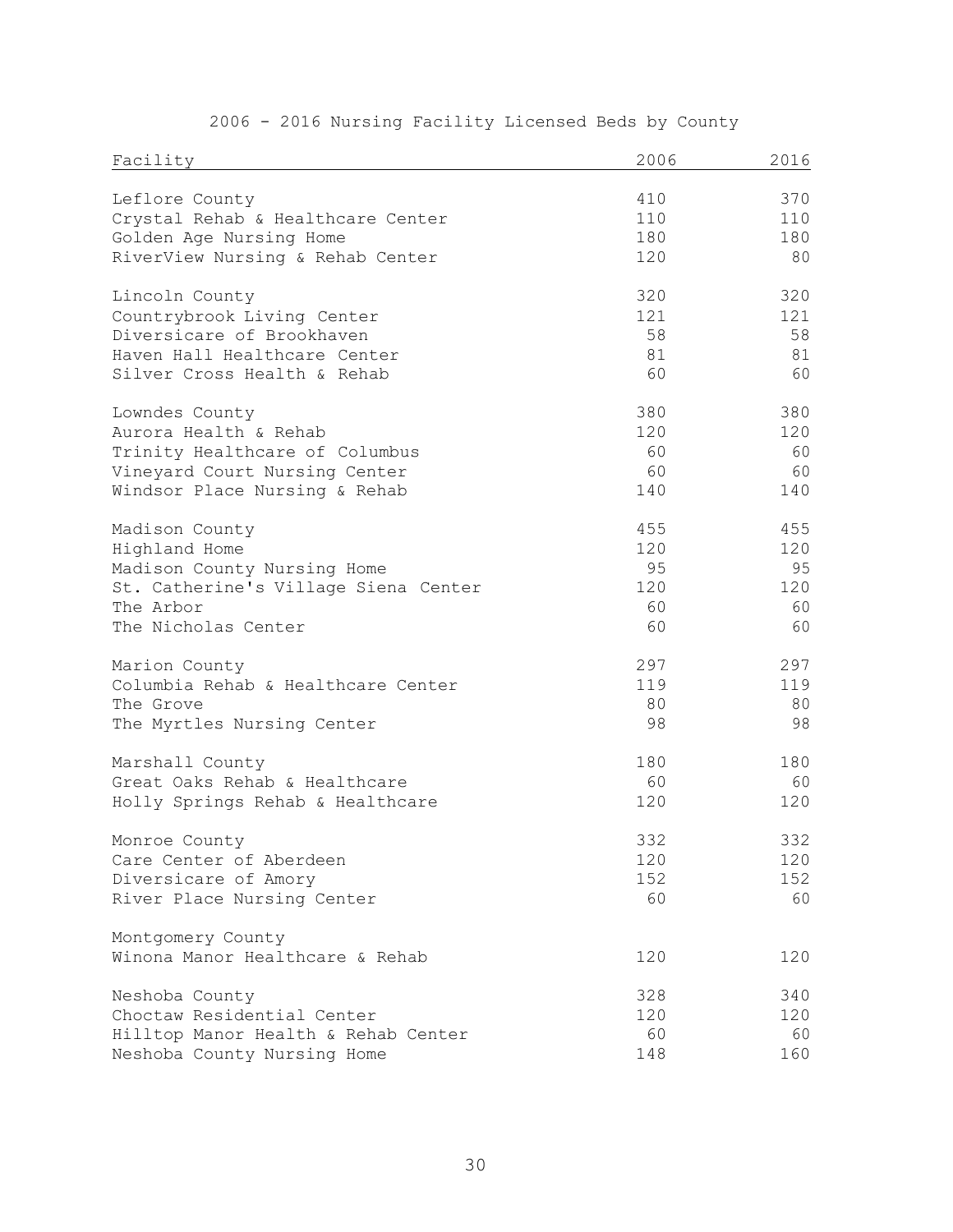| Facility                                   | 2006 | 2016 |
|--------------------------------------------|------|------|
| Newton County                              | 180  | 180  |
| Bedford Care Center of Newton              | 120  | 120  |
|                                            |      |      |
| J.G. Alexander Nursing Center              | 60   | 60   |
| Noxubee County                             |      |      |
| Noxubee County Nursing Home                | 60   | 60   |
| Oktibbeha County                           | 179  | 179  |
| Starkville Manor Healthcare                | 119  | 119  |
| The Carrington Nursing                     | 60   | 60   |
| Panola County                              | 190  | 190  |
| Diversicare of Batesville                  | 130  | 130  |
| Sardis Community Nursing Home              | 60   | 60   |
| Pearl River County                         | 246  | 306  |
| Bedford Care Center of Picayune            |      | 60   |
| Pearl River County Hospital & Nursing Home | 126  | 126  |
| Picayune Rehab & Healthcare Center         | 120  | 120  |
| Perry County                               |      |      |
| Perry County Nursing Center                | 60   | 60   |
| Pike County                                | 315  | 315  |
| Camellia Estates                           | 30   | 30   |
| Courtyard Rehab & Healthcare               | 145  | 145  |
| McComb Nursing & Rehab Center              | 140  | 140  |
| Pontotoc County                            | 164  | 164  |
| Pontotoc Health & Rehab Center             | 60   | 60   |
| Pontotoc Nursing Home                      | 44   | 44   |
| Sunshine Health Care                       | 60   | 60   |
| Prentiss County                            | 144  | 144  |
| Landmark Nursing & Rehab Center            | 80   | 80   |
| Longwood Community Living Center           | 64   | 64   |
| Quitman County                             |      |      |
| Quitman County Health & Rehab              | 60   | 60   |
| Rankin County                              | 929  | 890  |
| Brandon Court                              | 100  | 100  |
| Brandon Nursing & Rehab Center             | 230  | 230  |
| Briar Hill Rest Home                       | 60   | 60   |
| Jaquith Nursing Home Adams Inn             | 59   | 86   |
| Jaquith Nursing Home Jaquith Inn           | 87   | 87   |
| Jaquith Nursing Home Jefferson Inn         | 86   | 86   |
| Jaquith Nursing Home Madison Inn           | 85   | 85   |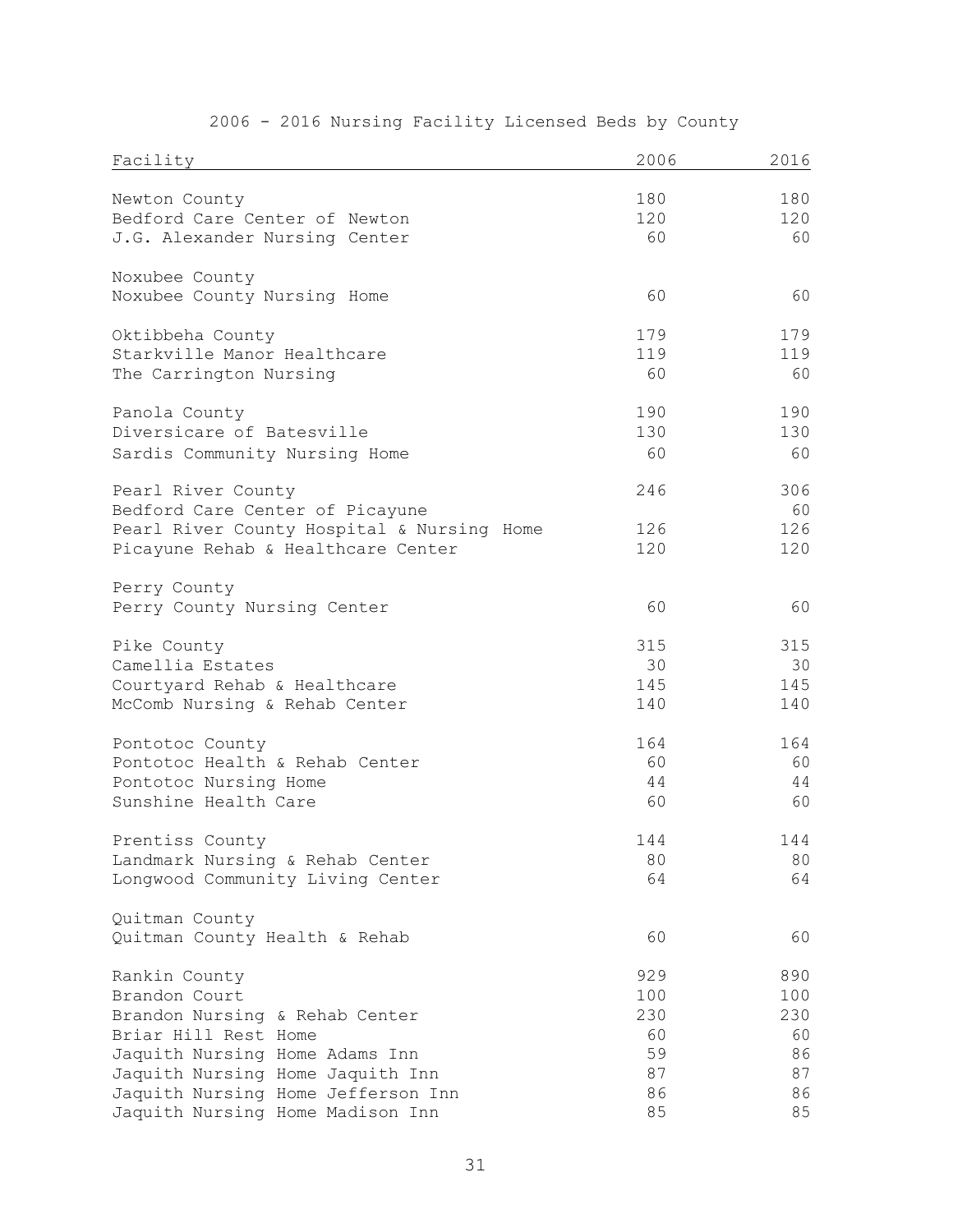| Facility                            | 2006 | 2016 |
|-------------------------------------|------|------|
| Jaquith Nursing Home Monroe Inn     | 88   | 44   |
| Methodist Specialty Care Center     | 60   | 60   |
| Wisteria Gardens                    |      | 52   |
| Jaquith Nursing Home Washington Inn | 74   |      |
| Scott County                        | 140  | 140  |
| Lackey Convalescent Home            | 20   | 20   |
| Mississippi Care Center of Morton   | 120  | 120  |
| Sharkey County                      |      |      |
| Sharkey Issaquena Nursing Home      | 54   | 54   |
| Simpson County                      | 180  | 180  |
| Bedford Care Center of Mendenhall   | 60   | 60   |
| Hillcrest Nursing Center            | 120  | 120  |
| Smith County                        |      |      |
| Mississippi Care Center of Raleigh  | 121  | 121  |
| Stone County                        | 208  | 162  |
| Azalea Gardens Nursing Center       | 149  | 103  |
| Stone County Nursing & Rehab Center | 59   | 59   |
| Sunflower County                    | 244  | 246  |
| Indianola Rehab & Healthcare Center | 75   | 75   |
| Ruleville Nursing & Rehab           | 109  | 111  |
| Walter B Crook Nursing Facility     | 60   | 60   |
| Tallahatchie County                 |      |      |
| Tallahatchie General Hospital       | 68   | 98   |
| Tate County                         |      |      |
| Senatobia Healthcare & Rehab        | 120  | 120  |
| Tippah County                       | 240  | 240  |
| Diversicare of Ripley               | 140  | 140  |
| Rest Haven Health & Rehab           | 60   | 60   |
| Tippah County Nursing Home          | 40   | 40   |
| Tishomingo County                   | 178  | 178  |
| Tishomingo Community Living Center  | 73   | 73   |
| Tishomingo Manor Nursing Home       | 105  | 105  |
| Tunica County                       |      |      |
| Tunica County Health & Rehab        | 60   | 60   |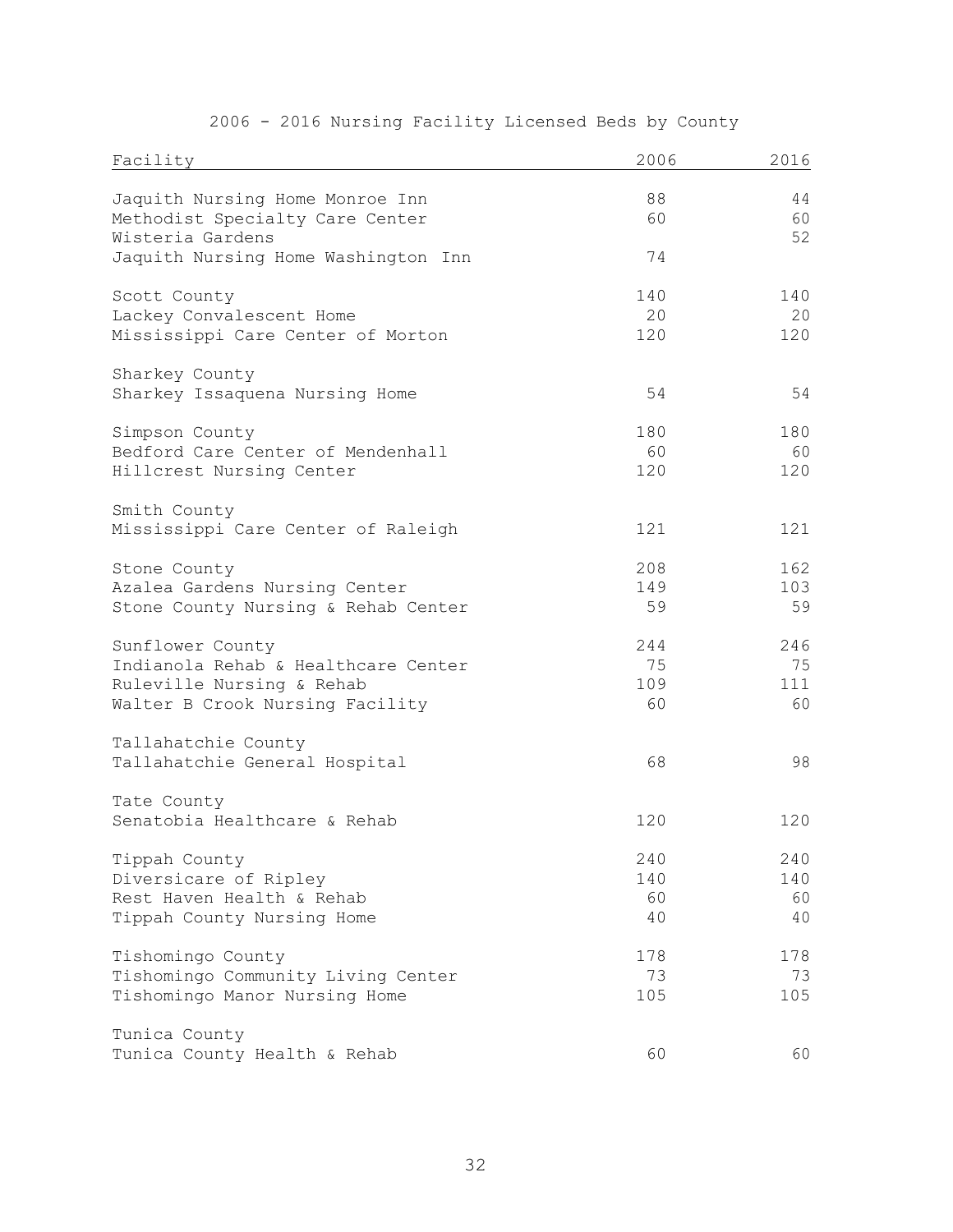| Facility                                 | 2006 | 2016 |  |
|------------------------------------------|------|------|--|
| Union County                             | 180  | 180  |  |
| New Albany Health & Rehab Center         | 120  | 120  |  |
| Union County Health & Rehab              | 60   | 60   |  |
| Walthall County                          | 137  | 137  |  |
| Diversicare of Tylertown                 | 60   | 60   |  |
| Billdora Senior Care                     | 77   | 77   |  |
| Warren County                            | 380  | 380  |  |
| Heritage House Nursing Center            | 60   | 60   |  |
| Shady Lawn Health & Rehab                | 100  | 100  |  |
| The Bluffs Rehab & Healthcare            | 120  | 120  |  |
| Vicksburg Convalescent Home              | 100  | 100  |  |
| Washington County                        | 356  | 356  |  |
| Arbor Walk Healthcare Center             | 60   | 60   |  |
| Legacy Manor Nursing & Rehab Center      | 60   | 60   |  |
| Mississippi Care Center of Greenville    | 116  | 116  |  |
| River Heights Healthcare Center          | 60   | 60   |  |
| Washington Care Center                   | 60   | 60   |  |
| Wayne County                             |      |      |  |
| Pine View Health & Rehab Center          | 90   | 90   |  |
| Webster County                           | 155  | 155  |  |
| Diversicare of Eupora                    | 119  | 119  |  |
| Webster Health Services Nursing Facility | 36   | 36   |  |
| Wilkinson County                         |      |      |  |
| Wilkinson County Senior Care             | 105  | 90   |  |
| Winston County                           | 180  | 134  |  |
| Louisville Healthcare                    | 60   | 60   |  |
| Winston County Nursing Home              | 120  | 74   |  |
| Yalobusha County                         |      |      |  |
| Yalobusha County Nursing Home            | 120  | 122  |  |
| Yazoo County                             | 221  | 240  |  |
| Martha Coker Green House Homes           | 41   | 60   |  |
| Yazoo City Rehab & Healthcare            | 180  | 180  |  |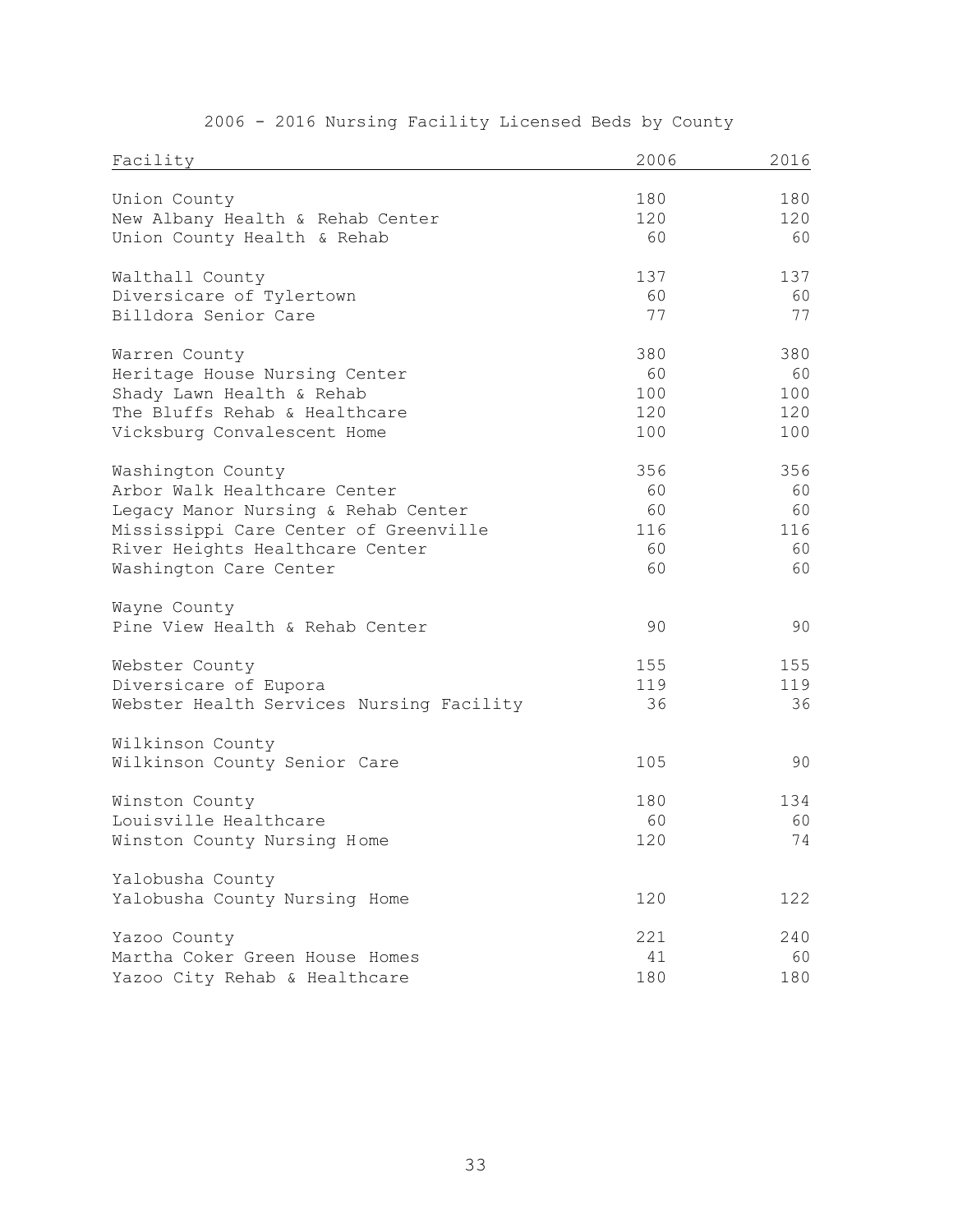| Facility                          | 2006  | 2016  |  |
|-----------------------------------|-------|-------|--|
| Total                             | 2,745 | 2,434 |  |
| Coahoma                           |       |       |  |
| Delta Manor                       | 132   | 132   |  |
| Harrison County                   |       |       |  |
| South Mississippi Regional Center | 260   | 220   |  |
| Jones County                      | 712   | 482   |  |
| Hillside ICF-IID                  | 138   | 160   |  |
| Paul D Cotten ICF-IID             | 94    | 94    |  |
| Pecan Grove ICF-IID               | 283   | 228   |  |
| Clover Circle ICF/IID             | 197   |       |  |
| Lafayette County                  |       |       |  |
| Woodlane ICF-IID                  | 491   | 453   |  |
| Lincoln County                    |       | 176   |  |
| Lincoln Residential               | 140   | 140   |  |
| Mississippi Adolescent Center     |       | 36    |  |
| Madison County                    |       | 152   |  |
| Canton Manor                      | 132   | 132   |  |
| Son Valley                        |       | 20    |  |
| Oktibbeha County                  |       |       |  |
| Rolling Hills Development Center  | 140   | 140   |  |
| Rankin County                     |       |       |  |
| Hudspeth Regional Center          | 415   | 415   |  |
| Simpson County                    | 323   | 264   |  |
| W L Jaquith                       | 198   | 139   |  |
| Millcreek ICF-IID                 | 125   | 125   |  |

## 2006 - 2016 ICF-IID Licensed Beds by County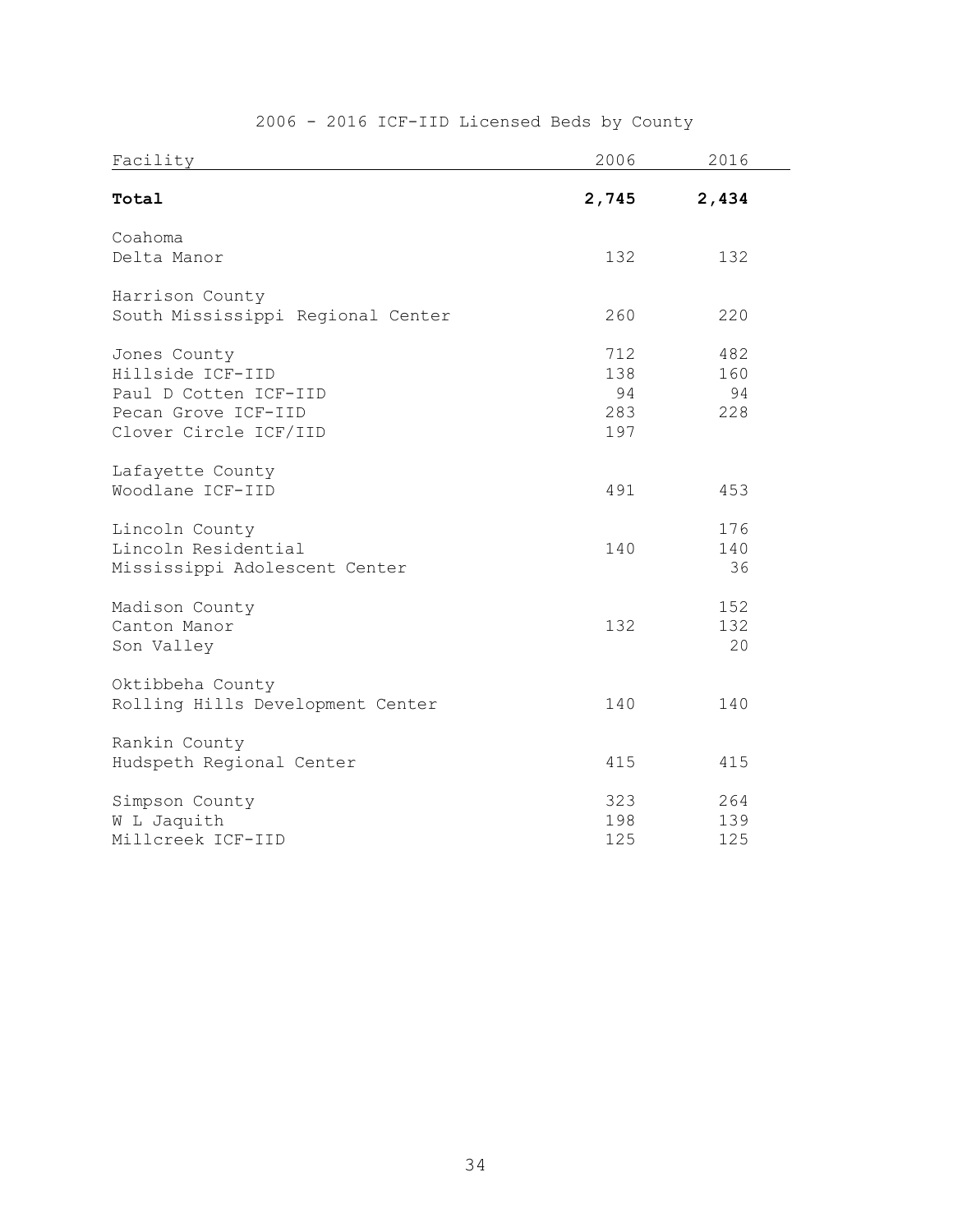| Facility                                                                        | 2006 | 2016           |
|---------------------------------------------------------------------------------|------|----------------|
| Total                                                                           | 330  | 366            |
| DeSoto County<br>Parkwood Behavioral Health System                              | 40   | 40             |
| Harrison County<br>Canopy Childrens Solutions<br>Specialized Treatment Facility | 48   | 68<br>20<br>48 |
| Hinds County<br>Canopy Children's Solutions Jackson                             | 44   | 60             |
| Lauderdale County<br>The Crossings                                              | 60   | 60             |
| Pontotoc County<br>Millcreek of Pontotoc                                        | 51   | 51             |
| Simpson County<br>Millcreek                                                     | 57   | 57             |
| Winston County<br>Diamond Grove Center                                          | 30   | 30             |

2006 - 2016 Psy/Res Treatment Facility Licensed Beds by County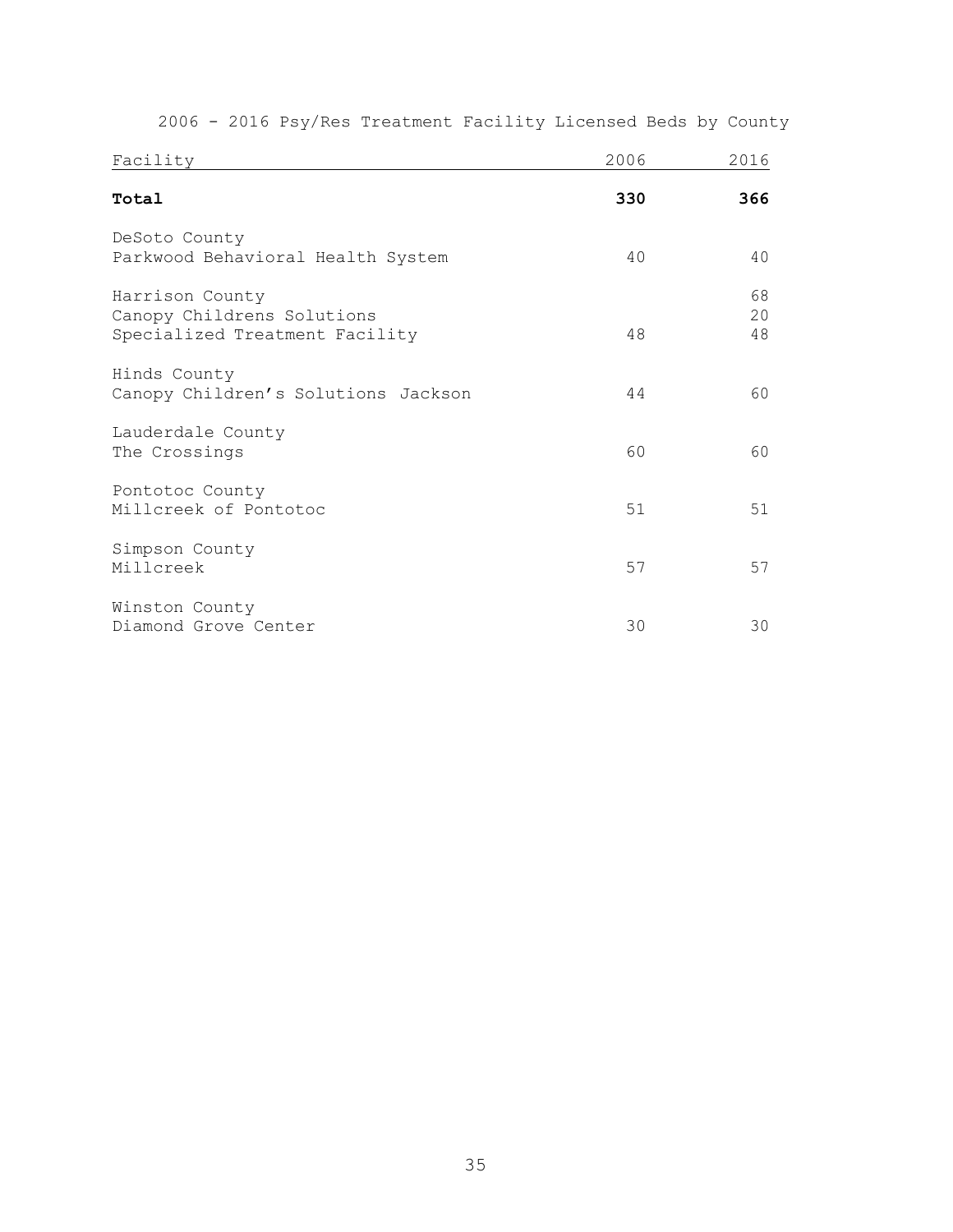|                                                 | 2006  | 2016  |
|-------------------------------------------------|-------|-------|
| Total                                           | 5,054 | 6,853 |
| Adams County                                    | 61    |       |
| Magnolia Village                                | 46    | 44    |
| Arnold's Personal Care Home                     | 15    |       |
| Alcorn County                                   | 69    | 69    |
| Country Cottage                                 | 29    | 29    |
| Dogwood Corinth                                 | 40    | 40    |
| Attala County                                   | 40    |       |
| Atwood Personal Care Home #2                    | 31    | 30    |
| Atwood Personal Care Home #1                    | 9     |       |
| Bolivar County                                  | 162   | 137   |
| Cleveland Personal Care Home Residential Living | 95    | 85    |
| Indywood Estate Personal Care Home              | 38    | 39    |
| Lawson Personal Care Home                       | 13    | 13    |
| Cornerstone Personal Care Home                  | 16    |       |
| Calhoun County                                  |       |       |
| Bruce Community Living Center                   | 20    | 20    |
| Carroll County                                  |       |       |
| Shady Glen Retirement Village                   |       | 15    |
| Chickasaw County                                |       |       |
| Fernbrooke Personal Care Home                   |       | 18    |
| Langford's Magnolia Personal Care Home          | 24    |       |
| Choctaw County                                  |       |       |
| Brooklyn Hall Personal Care Home                |       | 14    |
| Claiborne County                                |       |       |
| Paradise Personal Care Home                     |       | 5     |
| Clarke County                                   |       | 55    |
| Rest Haven                                      |       | 15    |
| Rest Haven 2                                    |       | 10    |
| Wisteria Manor                                  |       | 30    |
| Golden Meadow                                   | 20    |       |
| Clay County                                     | 28    | 28    |
| Heavenly Angels                                 |       | 7     |
| Waverly Care Home                               | 21    | 21    |
| Fondern's Personal Care Home                    | 7     |       |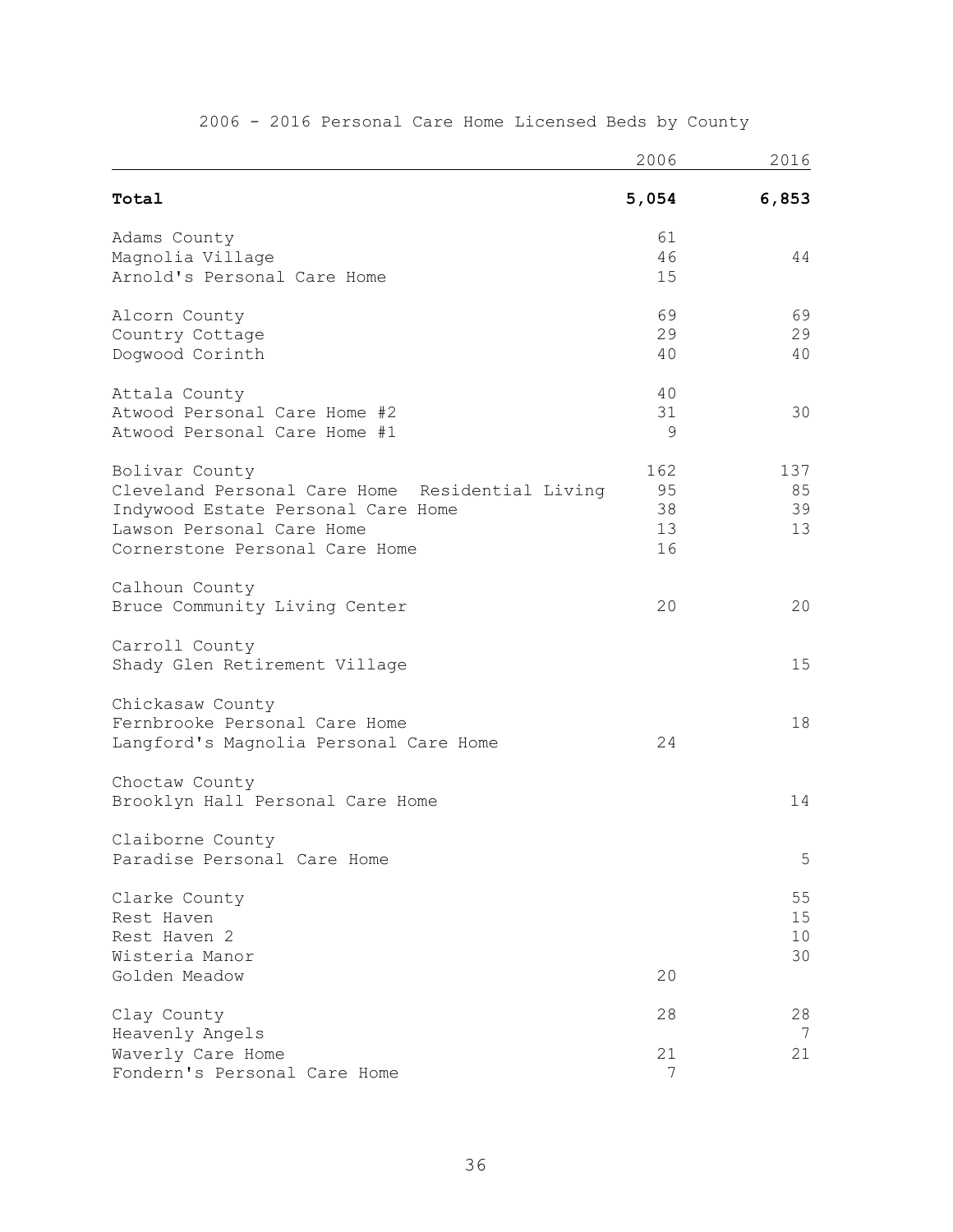|                                                 | 2006 | 2016            |
|-------------------------------------------------|------|-----------------|
| Coahoma County                                  |      |                 |
| Flowers Manor Personal Care                     | 36   | 36              |
| Covington County                                |      |                 |
| Covington Ridge                                 | 36   | 36              |
| DeSoto County                                   | 131  | 479             |
| Hermitage Gardens of Southaven                  | 65   | 65              |
| Life Point Village                              |      | 101             |
| Olive Grove Terrance & Arbors                   | 36   | 94              |
| Silvercreek Retirement Community                |      | 118             |
| Wesley Meadows Retirement Community             | 30   | 101             |
| Forrest County                                  | 182  | 241             |
| Brookdale Hattiesburg I                         | 90   | 90              |
| Brookdale Hattiesburg II                        | 56   | 56              |
| Country Comfort                                 | 16   | 15              |
| The Claiborne at Hattiesburg<br>Hartford Place  | 20   | 80              |
|                                                 |      |                 |
| George County                                   | 68   | 81              |
| Amelia's Garden Assisted Living                 |      | 15              |
| Eva's Place Assisted Living                     |      | 25              |
| Smith Manor Assisted Living                     | 14   | 15<br>26        |
| Sparrow HillS<br>Silvercrest Personal Care      | 9    |                 |
| Willie Banks Center                             | 10   |                 |
| Benndale Personal Care                          | 11   |                 |
| Ramsey Springs Village                          | 24   |                 |
| Grenada County                                  | 58   |                 |
| Graceland of Grenada                            | 38   | 63              |
| Graceland of Grenada North                      | 20   |                 |
| Hancock County                                  |      | 32              |
| Dunbar Village Courtyard                        |      | 10 <sub>o</sub> |
| EZ Living Residental Services                   |      | 20              |
| Woodland Village Nursing Center                 | 2    | 2               |
| Harrison County                                 | 160  | 477             |
| Bay Cove Assisted Living                        |      | 142             |
| Brookdale Senior Living                         | 105  | 105             |
| Chapman Oaks                                    | 15   | 15              |
| Lakeview Nursing Center Personal Care Home      | 10   | 10<br>75        |
| The Cove at Seashore Highlands<br>Lemoyne Place |      | 48              |
| One Magnolia Place                              |      | 32              |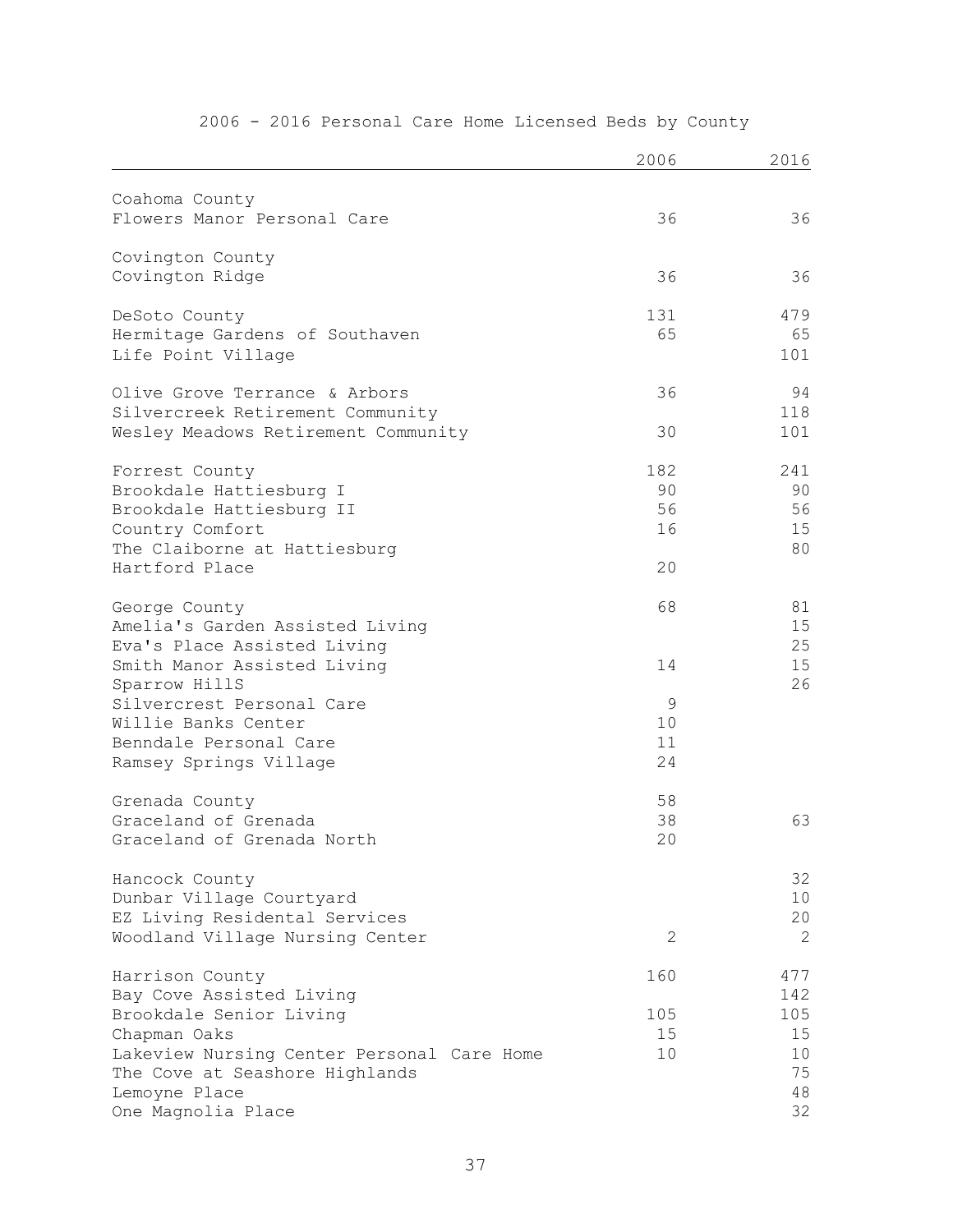|                                                     | 2006      | 2016 |
|-----------------------------------------------------|-----------|------|
| Seashore Oaks Assisted Living                       |           | 42   |
| Serenity Springs Personal Care Home                 |           | 8    |
| Alpha Personal Care Home                            | 14        |      |
| A Connected Heart                                   | $8\,$     |      |
| Rebekah's House                                     | 8         |      |
|                                                     |           | 531  |
| Hinds County                                        | 474<br>13 | 13   |
| Alpha Omega Personal Care Home<br>Brookdale Clinton |           | 108  |
| Erie Street Personal Care Home                      | 11        | 11   |
| Fondren Cove Assisted Living                        |           | 18   |
| Harmony Court Assisted Living                       |           | 105  |
| House of Faith                                      |           | 15   |
| Love & Gracious Center Service                      |           | 11   |
| McAllister's Personal Care Home                     | 11        | 11   |
| Mississippi Cares Residential Home                  |           | 24   |
| North Grove Personal Care Home                      | 34        | 34   |
| Open Arms Personal Care Home                        |           | 6    |
| Paradise Cove                                       | 6         | 6    |
| Parker's Personal Care Home                         | 16        | 16   |
| Riggs Manor Retirement Community                    | 56        | 94   |
| Shanell's Assisted Living                           |           | 15   |
| Silas Personal Care Home                            |           | 16   |
| St David's Personal Care Home                       | 8         | 8    |
| Utopia Assisted Living                              |           | 20   |
| Autumn Light                                        | 23        |      |
| Campbell's Personal Care Home                       | 6         |      |
| Central MS Personal Care Home                       | 13        |      |
| Clifton Street Assisted Living                      | 36        |      |
| Community Welfare & Health Center                   | 14        |      |
| Eldercare Personal Care Home                        | 11        |      |
| Gena's Four Seasons Personal Care Home              | $8\,$     |      |
| Hope Personal Care Home                             | 18        |      |
| Izora's Personal Care Home                          | 12        |      |
| Mom & Daughter Personal Care Home                   | 13        |      |
| Myles Retreat Home Golden Age                       | 43        |      |
| Pope Personal Care Home                             | 6         |      |
| Ramsey's Personal Care Home                         | 12        |      |
| Strickland's Personal Care Home                     | 6         |      |
| T S Personal Care Home                              | 10<br>88  |      |
| Trace Point Assisted Living                         |           |      |
| Holmes County                                       |           |      |
| Miss Bernice's House                                | 16        |      |
| Itawamba County                                     | 78        | 172  |
| Charleston Place                                    |           | 44   |
| Countrywood Manor                                   | 32        | 78   |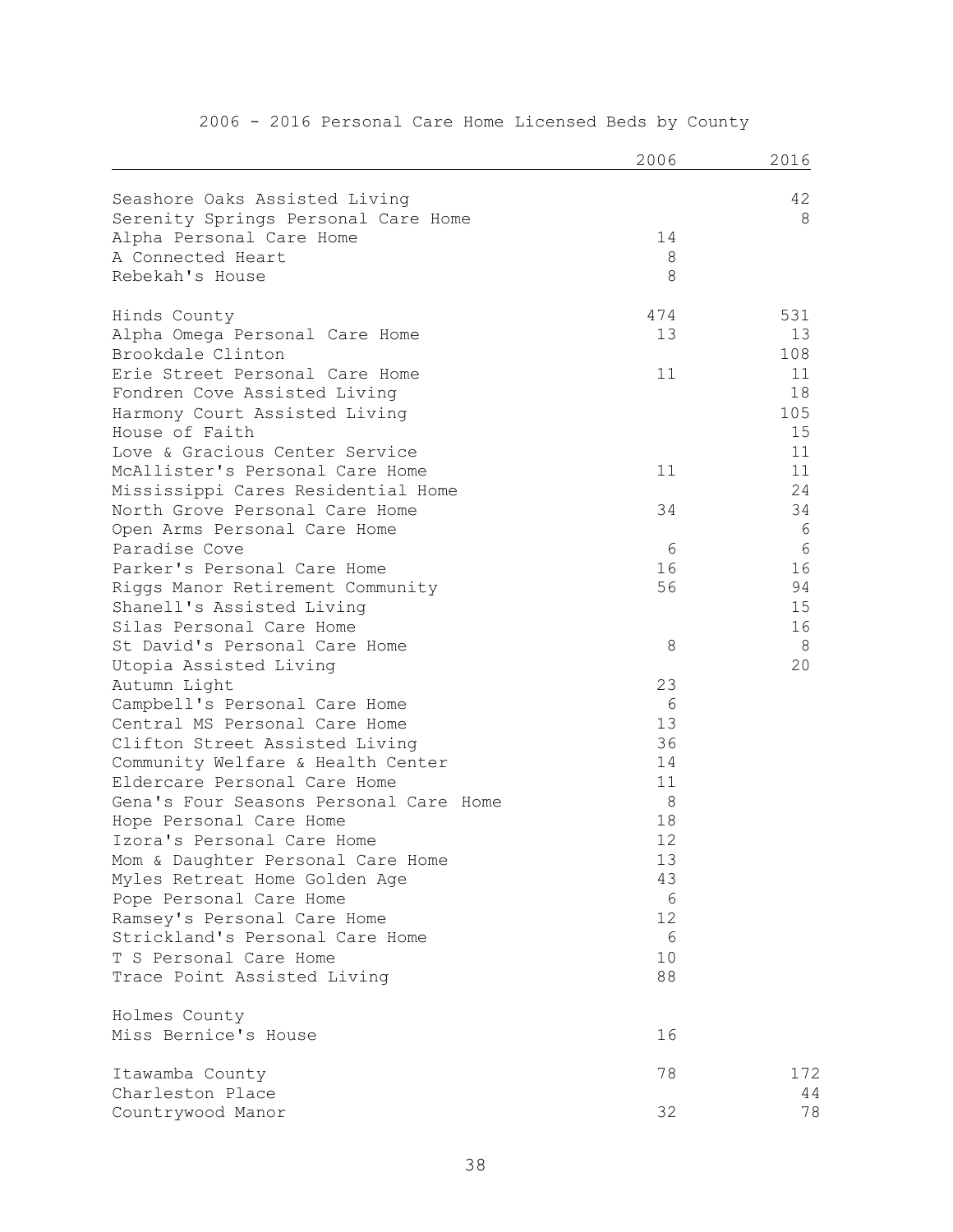|                                                | 2006 | 2016 |
|------------------------------------------------|------|------|
| Dogwood Fulton                                 | 32   | 36   |
| Phillip's Personal Care Home                   | 14   | 14   |
| Jackson County                                 | 90   | 82   |
| Sanctuary House                                |      | 10   |
| The Gardens                                    | 52   | 72   |
| Alternative Personal Care                      | 12   |      |
| Casa De Lola                                   | 15   |      |
| New Beginning Personal Care Home               | 11   |      |
| Jasper County                                  |      |      |
| Summerland Manor                               | 48   | 48   |
| Jones County                                   | 186  | 202  |
| Comfortcare Assisted Living                    | 12   | 12   |
| Cottonwood Manor                               | 24   | 24   |
| Extra Care Personal Care Home                  |      | 10   |
| Guardian Angels                                |      | 12   |
| Lynnwood Senior Care                           |      | 14   |
| Magnolia Gardens Assisted Living of Ellisville |      | 20   |
| Magnolia Gardens Assisted Living of Laurel     |      | 56   |
| Northview Villa Personal Care                  | 54   | 54   |
| Alexander Milne Home for Women                 | 56   |      |
| Magnolia Gardens Assisted Living               | 40   |      |
| Lafayette County                               | 144  | 260  |
| Brookdale Oxford                               | 80   | 90   |
| Hermitage Gardens of Oxford                    | 64   | 55   |
| The Blake at Oxford                            |      | 115  |
| Lamar County                                   | 76   | 163  |
| Alden Pointe Assisted Living                   | 45   | 45   |
| Magnolia Place                                 | 18   | 18   |
| Provision Living at Hattiesburg                |      | 100  |
| Lauderdale County                              | 153  | 221  |
| Aldersgate Assisted Living                     | 58   | 58   |
| Bee Hive Homes of Marion                       |      | 16   |
| Brookdale Meridian                             | 80   | 110  |
| Fisher Care                                    |      | 8    |
| McCoy Personal Care Home                       | 15   | 15   |
| Magnolia Home                                  |      | 14   |
| Lawrence County                                | 22   |      |
| Heritage Manor                                 | 12   |      |
| Lawrence County Personal Care Home             | 10   |      |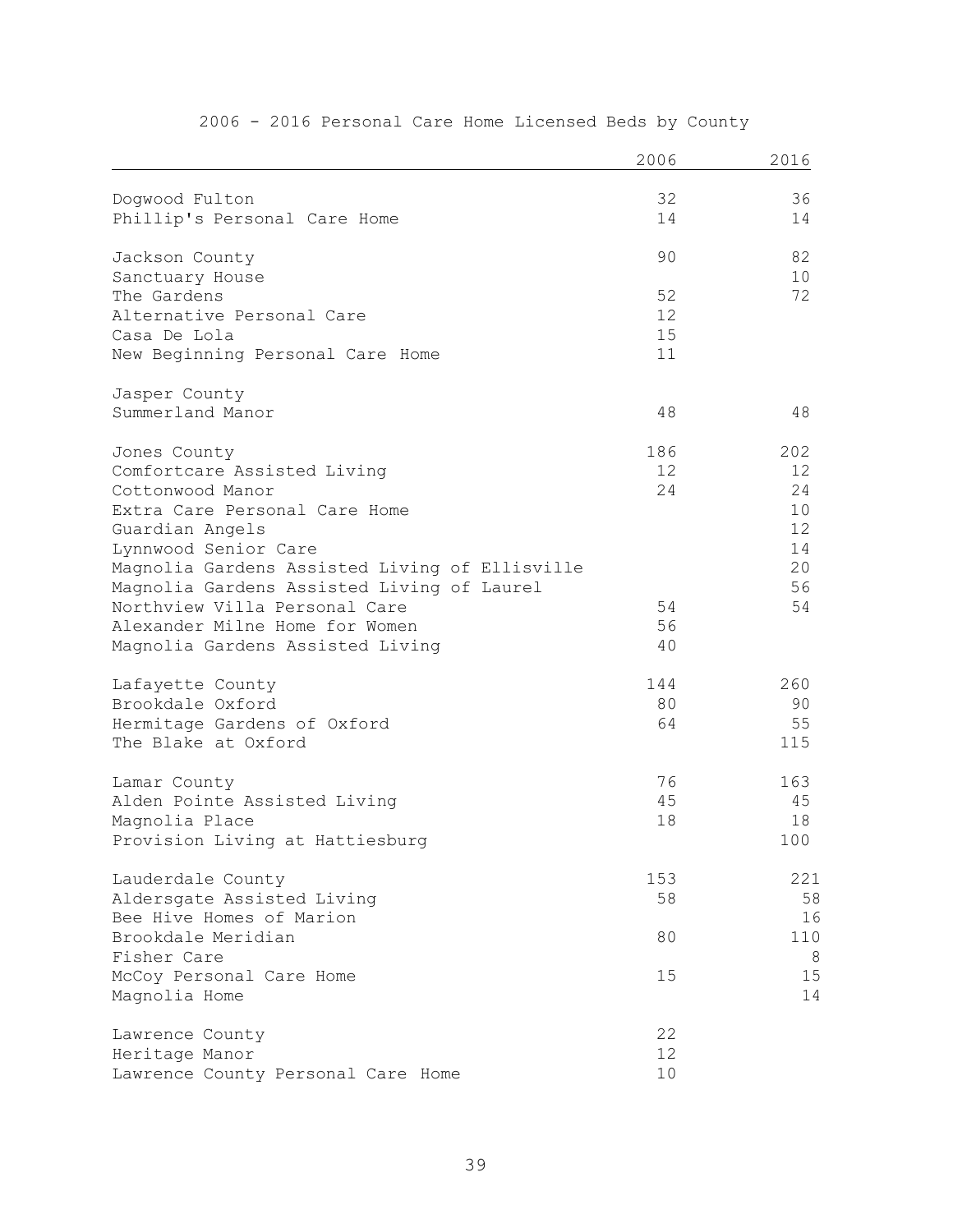|                                      | 2006 | 2016 |
|--------------------------------------|------|------|
| Leake County                         |      | 40   |
| Bee Hive Homes of Carthage           |      | 16   |
| Madden Lighthouse                    |      | 24   |
|                                      |      |      |
| Lee County                           | 398  | 444  |
| Avonlea Assisted Living & Retirement | 72   | 72   |
| Creekside Manor                      |      | 53   |
| Magnolia Manor of Tupelo             | 50   | 122  |
| Mitchell Center                      | 60   | 60   |
| Riverbirch Residence                 | 30   | 30   |
| Rosewood Tupelo                      | 75   | 75   |
| Samaritan Garden Personal Care Home  | 32   | 32   |
| Homeplace of Saltillo                | 72   |      |
| The Home Place of Nettleton          | 7    |      |
| Leflore County                       | 74   | 80   |
| County Meadow Personal Care Home     | 12   | 18   |
| Indywood Glen                        | 62   | 62   |
| Lincoln County                       | 45   | 24   |
| Haven Hall Assisted Living           | 8    | 8    |
| Bee Hive Homes of Brookhaven         |      | 16   |
| Haven Hall Healthcare Center         | 15   |      |
| Shady Oaks Home for the Elderly      | 13   |      |
| Serenity Personal Care Home          | 9    |      |
| Lowndes County                       | 213  | 200  |
| Collegeview Personal Care Home       | 6    | 6    |
| Garden Hill Assisted Living          |      | 62   |
| The Arrington                        | 70   | 70   |
| Trinity Personal Care                | 62   | 62   |
| Cherub's Personal Care Home          | 13   |      |
| Homeplace of Columbus                | 62   |      |
| Madison County                       | 363  | 588  |
| Beau Ridge Memory Care               |      | 74   |
| Brookdale Ridgeland                  | 100  | 100  |
| Christian Care Personal Care Home    | 31   | 31   |
| Old Ladies Home                      | 20   | 20   |
| Seasons                              | 10   | 10   |
| St Catherine's Village Campbell Cove | 36   | 60   |
| St Catherine's Village Marian Hall   | 60   | 60   |
| The Blake at Township                |      | 115  |
| The Orchard Personal Care            | 61   | 78   |
| Willard F Bond Home                  | 40   | 40   |
| La Estella Leon Home                 | 5    |      |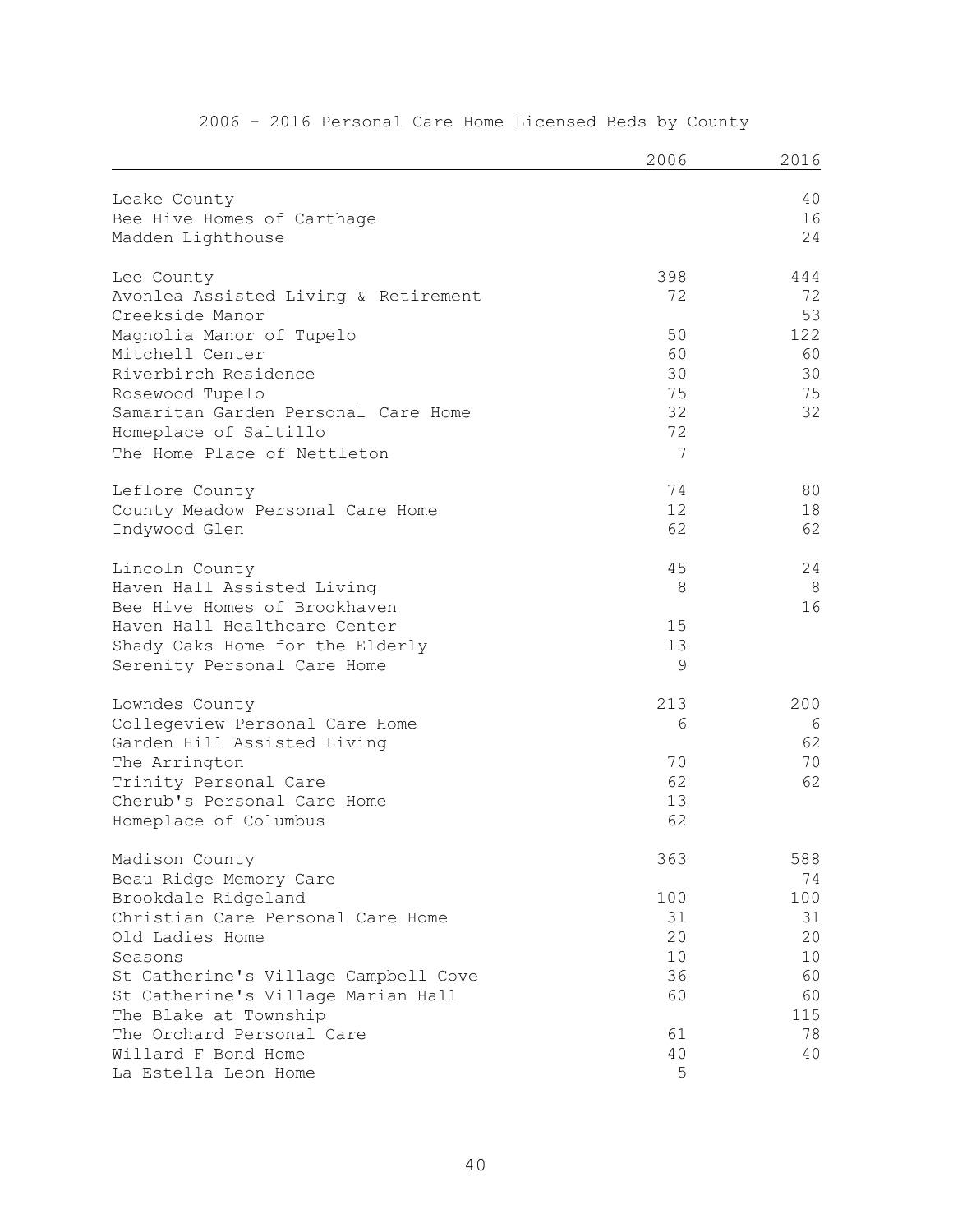|                                                          | 2006     | 2016     |
|----------------------------------------------------------|----------|----------|
| Marion County                                            | 19       | 22       |
| Haven House                                              | 11       | 14       |
| The Grove                                                | 8        | 8        |
| Marshall County                                          |          |          |
| Christopher's Personal Care Home                         | 46       | 46       |
| Monroe County                                            | 77       | 83       |
| Oaktree Manor Assisted Living                            | 43       | 51       |
| Garden Suites Assisted Living                            | 22       | 22       |
| Pressicare                                               |          | 10       |
| Monroe County Rest Home                                  | 12       |          |
| Neshoba County                                           | 34       | 53       |
| Atwood Personal Care Home Philadelphia                   |          | 38       |
| Bee Hive Homes of Philadelphia                           | 12<br>22 | 15       |
| Neshoba County Nursing Home                              |          |          |
| Newton County                                            | 118      | 54       |
| Bee Hive Homes of Newton                                 | 12       | 13       |
| Woodland Court Personal Care Home                        | 24       | 41       |
| Central Miss Residential Center                          | 48       |          |
| Magnolia Regional                                        | 27       |          |
| Mimosa Homes                                             | 7        |          |
| Noxubee County                                           | 25       | 33       |
| Elderly Care Center                                      | 15       | 15       |
| Oakwood Manor                                            |          | 18       |
| Brooksville Assisted Living Home                         | 10       |          |
| Oktibbeha County                                         | 55       | 129      |
| Bee Hive Homes of Starkville                             |          | 16       |
| Montgomery Gardens                                       |          | 38       |
| The Claiborne at Adelaide                                |          | 75       |
| Cantrell's Personal Care Home                            | 15       |          |
| O'Brian's Personal Care Home                             | 22       |          |
| Vickers Personal Care Home                               | 18       |          |
| Panola County                                            |          |          |
| Fairfield of Batesville                                  | 54       | 54       |
| Pearl River County                                       | 117      | 55       |
| Blueberry Hill Personal Care Home                        |          | 11       |
| In Loving Arms                                           |          | 15       |
| New Country Living Personal Care Home                    | 14       | 14<br>15 |
| Timeless Grace Assisted Living<br>Magnolia Personal Care | 60       |          |
|                                                          |          |          |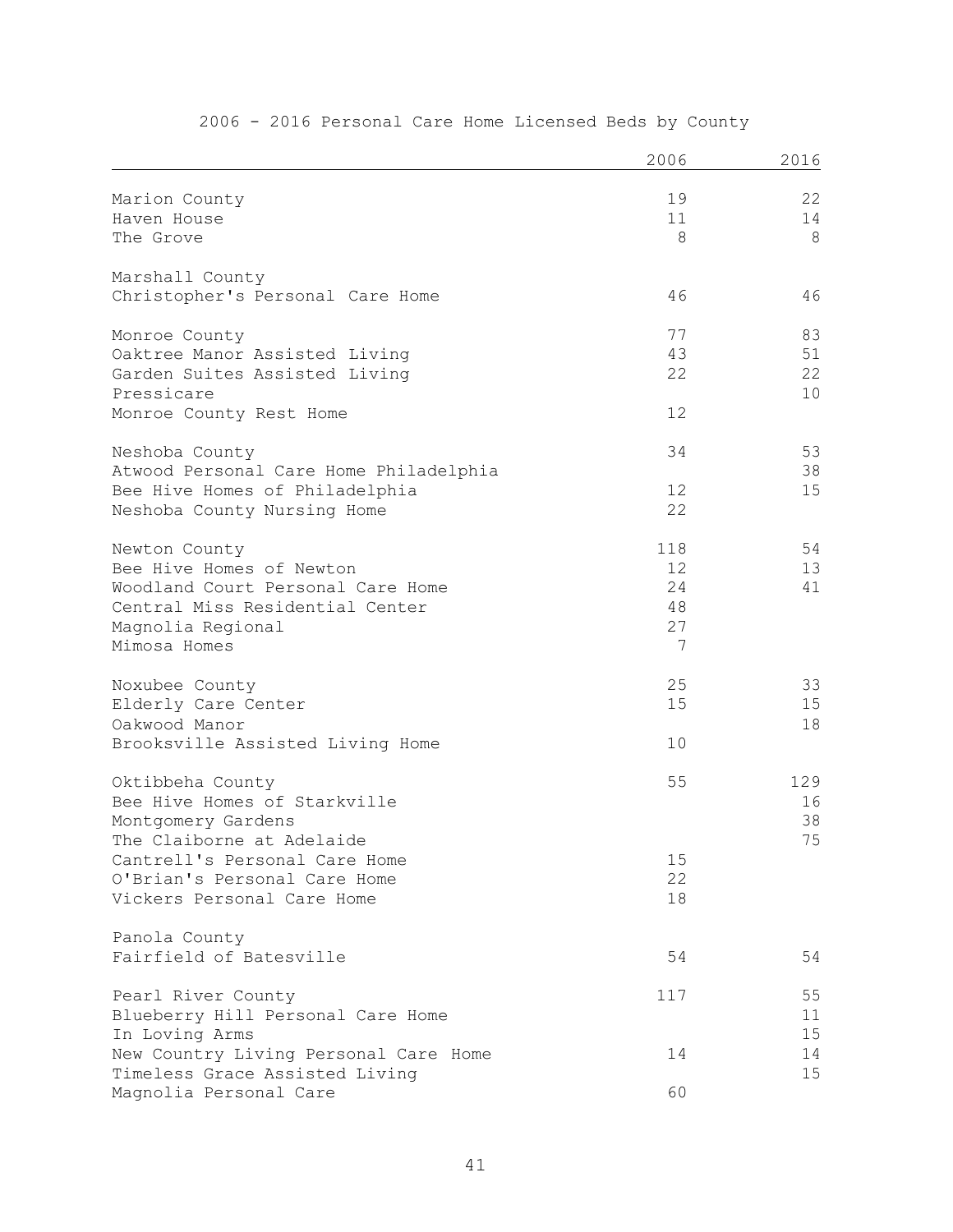|                                          | 2006           | 2016         |
|------------------------------------------|----------------|--------------|
| Our Place Personal Care Home             | 12             |              |
| Shady Oaks of Carriere                   | 11             |              |
| Southern Pines Personal Care             | 20             |              |
| Perry County                             | 22             | 42           |
| Community Development Assisted Living I  |                | 30           |
| Community Development Assisted Living II | 12             | 12           |
| Friend's Personal Care Home              | 10             |              |
| Pike County                              | 98             | 98           |
| Aston Court Retirement Community         | 50             | 50           |
| Camellia Estates                         | 48             | 48           |
| Pontotoc County                          | 54             |              |
| Church Street Manor                      | 40             | 40           |
| Church Street Personal Care Home         | 14             |              |
| Prentiss County                          |                |              |
| The Landmark Community                   | 40             | 40           |
| Rankin County                            | 200            | 430          |
| Brandon Court                            | 6              | 6            |
| Briar Hill Rest Home Personal Care Home  | $\overline{2}$ | $\mathbf{2}$ |
| Brookdale Brandon                        | 110            | 110          |
| Peach Tree Village                       | 71             | 71           |
| Plain View Assisted Living               |                | 55           |
| The Blake at Flowood                     |                | 130          |
| Villa South Assisted Living              |                | 50           |
| Wisteria Gardens                         |                | 6            |
| O'McDougle Love & Care Home              | 11             |              |
| Scott County                             | 27             | 30           |
| Bee Hive Homes of Forest                 | 12             | 15           |
| Magnolia Manor                           | 15             | 15           |
| Simpson County                           | 33             | 30           |
| Lakeview Place                           |                | 15           |
| Strong River Villa                       |                | 15           |
| Bryants Residential Care Facility        | 21             |              |
| La Dora Acres                            | 12             |              |
| Stone County                             |                |              |
| Stone County Nursing & Rehab Center      | 1              | 1            |
| Sunflower County                         | 40             | 50           |
| Indywood Personal Care Home              | 29             | 29           |
| Ruleville Nursing & Rehab                | 11             | 9            |
| Shirley's Assisted Living                |                | 12           |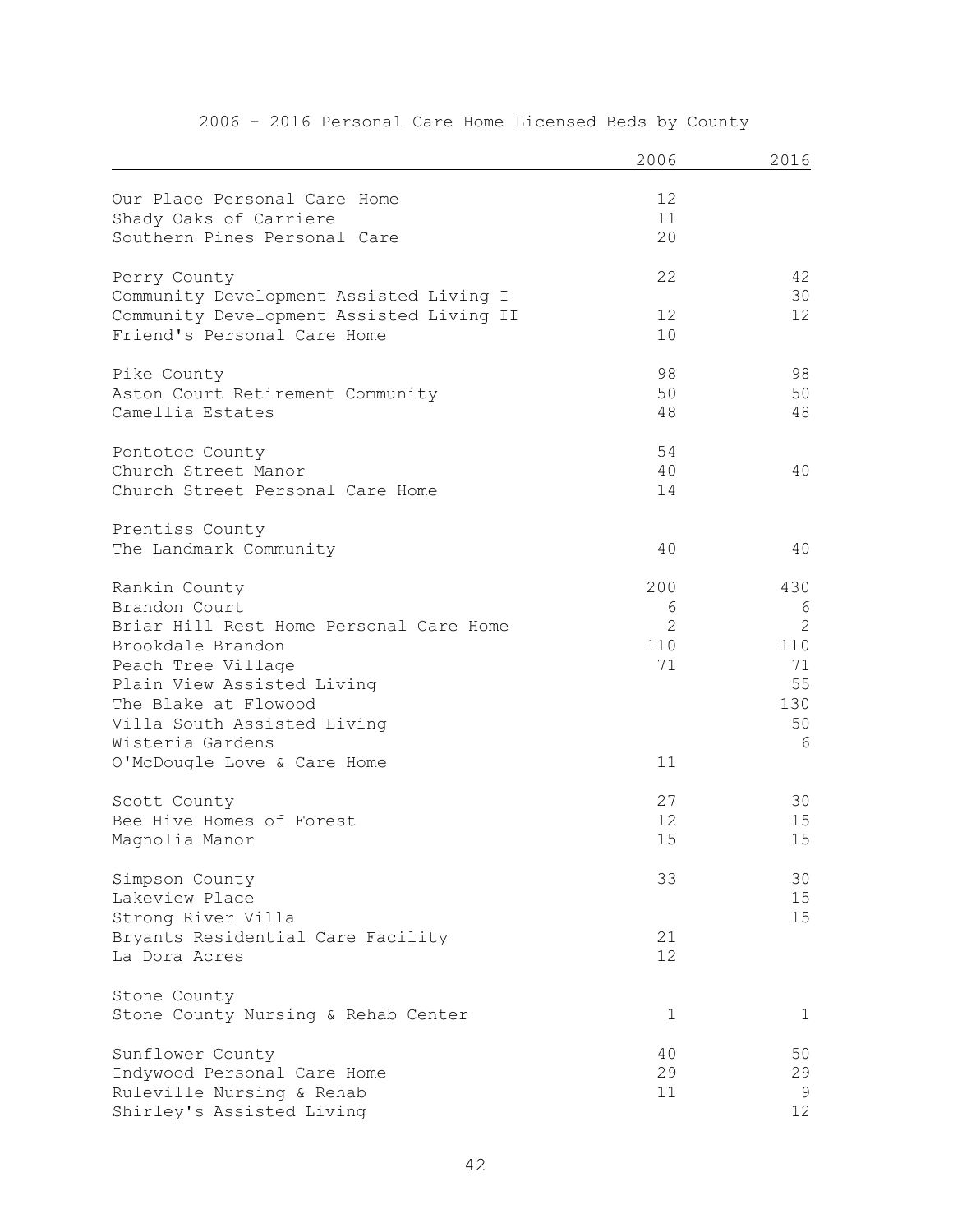|                                               | 2006 | 2016 |
|-----------------------------------------------|------|------|
| Tate County                                   |      | 90   |
| Buckman Enrichment Home                       |      | 20   |
| Providence PCC of Senatobia                   |      | 70   |
|                                               |      |      |
| Tippah County                                 |      |      |
| GoldenLiving Center Ripley Personal Care Home | 10   |      |
| Tishomingo County                             | 111  | 92   |
| Southern Magnolia Estates I                   | 37   | 37   |
| Southern Magnolia Estates II                  | 18   | 18   |
| Southern Magnolia Estates III                 | 37   | 37   |
| Carrington House                              | 25   |      |
| Union County                                  | 106  | 116  |
| Dogwood New Albany                            | 24   | 24   |
| Makales Residential Living                    |      | 7    |
| Magnolia New Albany                           | 50   | 65   |
| The Sunshine Inn                              | 20   | 20   |
| Green Oak Manor                               | 12   |      |
| Warren County                                 | 84   | 73   |
| Belmont Gardens Personal Care Home            | 32   | 32   |
| Heritage House Assisted Living                | 41   | 41   |
| Belmont Place Personal Care Home              | 11   |      |
| Washington County                             | 103  | 152  |
| Broadway Manor Residential Care Home          |      | 11   |
| Destiny Manor                                 |      | 11   |
| Magnolia Gardens of Greenville                | 48   | 48   |
| Nelson's Personal Care Facility               |      | 12   |
| Restoration Residential Facility              |      | 15   |
| Valor Manor                                   | 55   | 55   |
| Wayne County                                  | 57   | 55   |
| Brookwood Villa Personal Care Home            | 24   | 30   |
| Southern Living Specialty Care                | 30   | 25   |
| Pine View Health Care Center                  | 3    |      |
| Webster County                                |      |      |
| Vickers Personal Care Home                    | 13   | 13   |
| Winston County                                | 31   | 37   |
| Atwood Personal Care Home Noxubee             |      | 17   |
| Bee Hive Homes of Louisville                  |      | 20   |
| JRS & J Adult Care Center                     | 16   |      |
| Lakeside Village Res Living                   | 15   |      |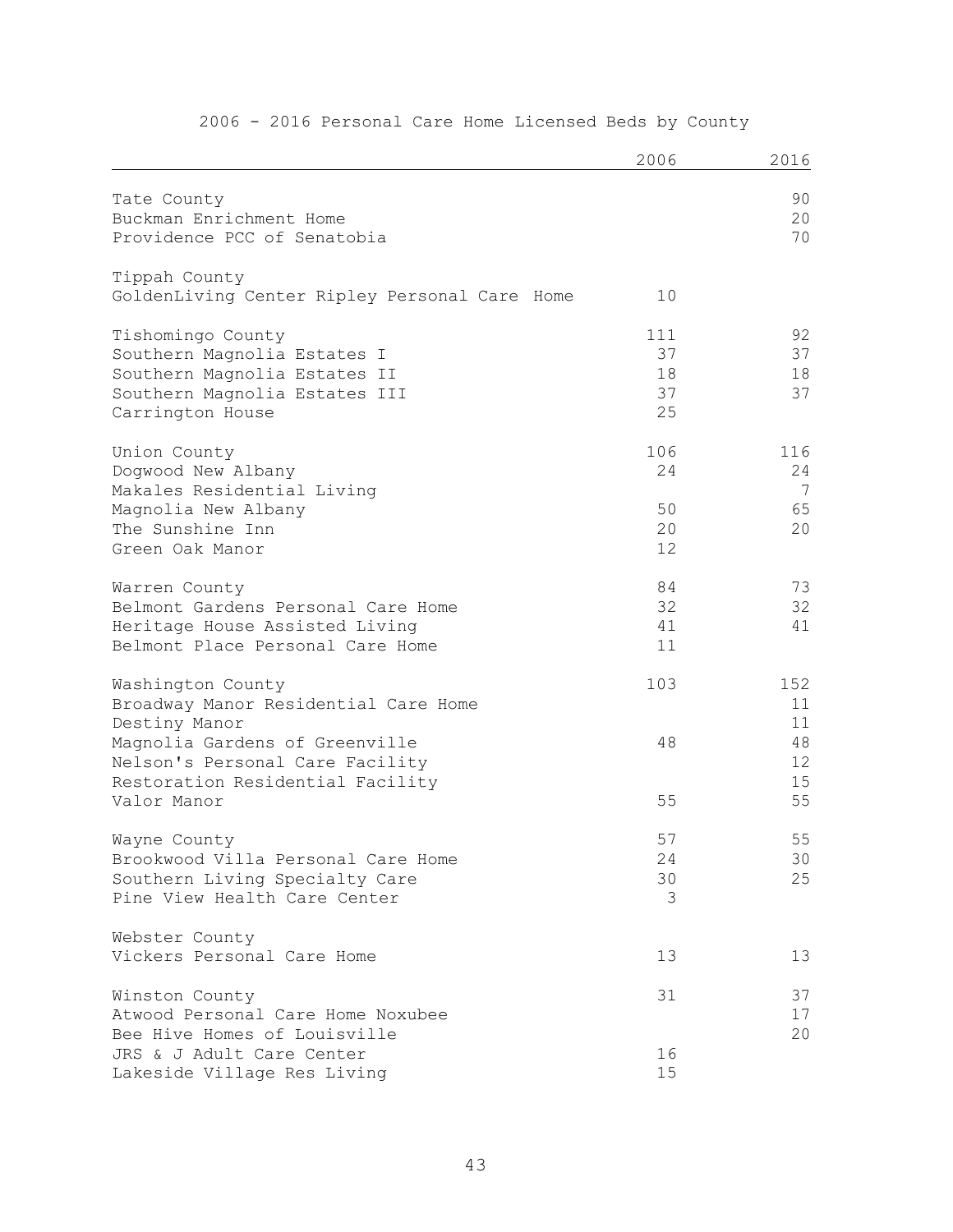|                                                               |  | 2006 | 2016 |
|---------------------------------------------------------------|--|------|------|
| Yalobusha County<br>Yalobusha County Assisted Living Facility |  |      |      |

Source: *Institutions for the Aged or Infirm* published from 1961 through 2016.